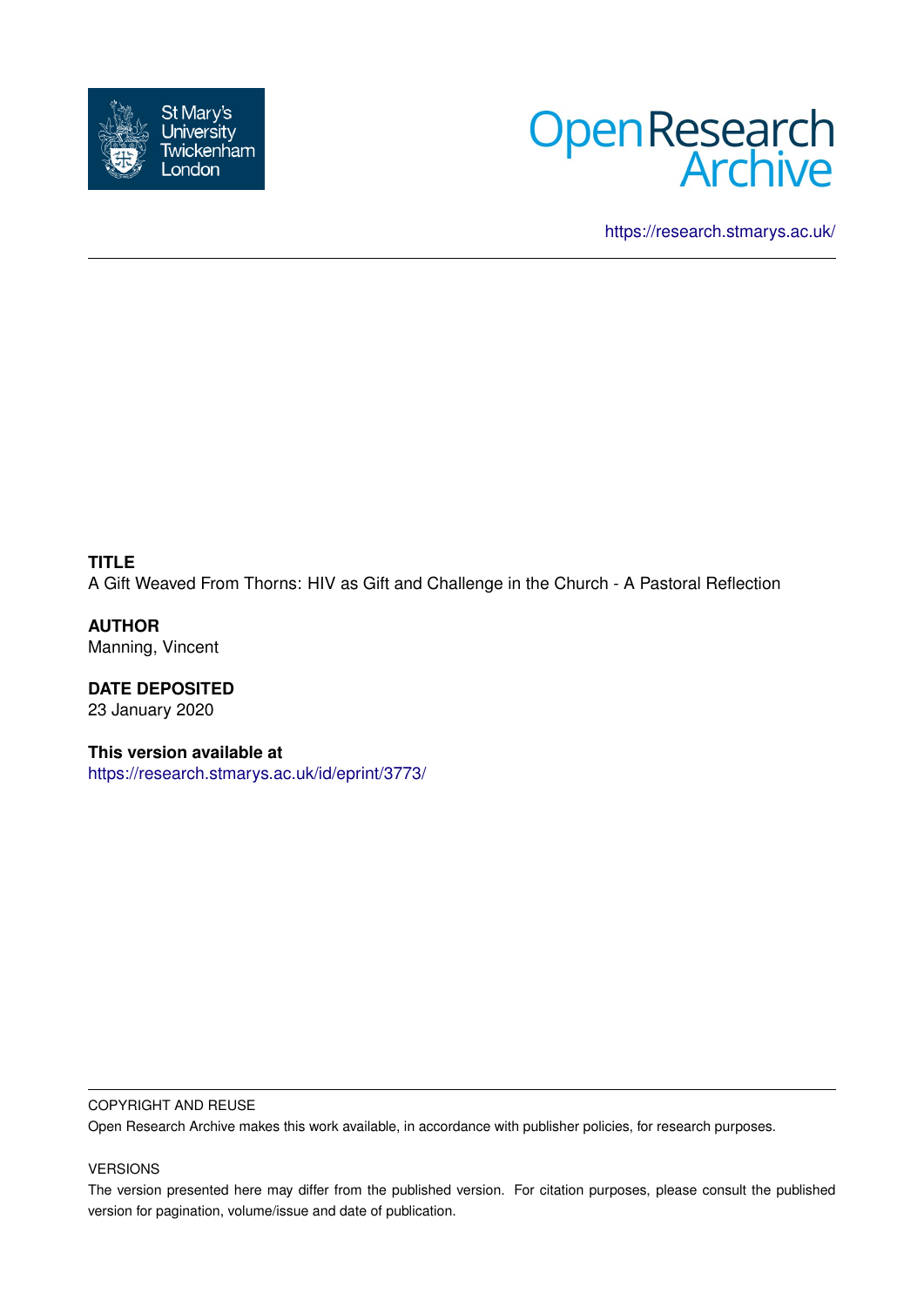**St. Marys University College, Twickenham, London**

### **A GIFT WEAVED FROM THORNS**

*HIV as Gift and Challenge in the Church* 

*A Pastoral Reflection*

**Vincent Manning**

A dissertation submitted in partial fulfilment of the degree of MA

(Pastoral Theology)

September 2009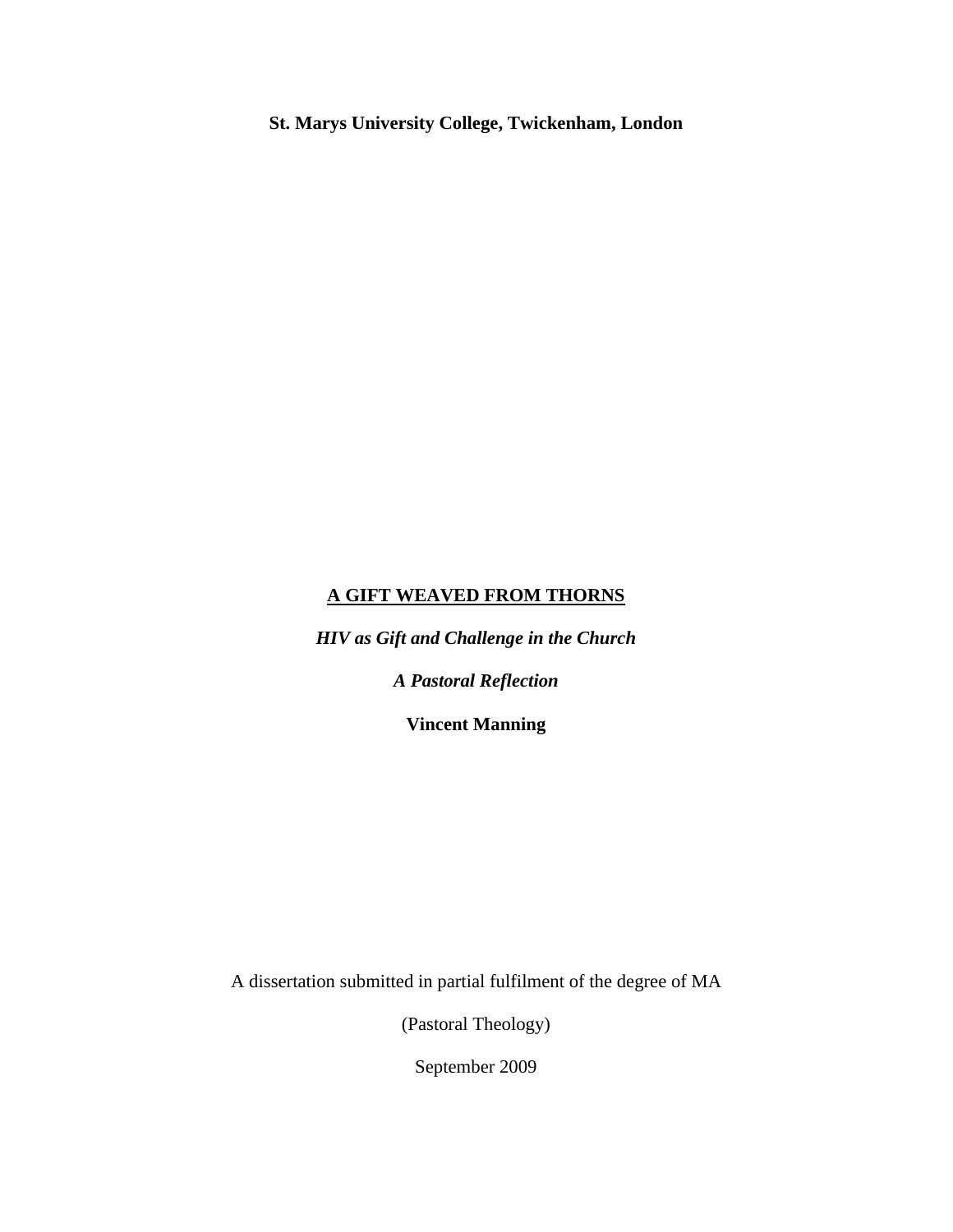## **Contents**

| Abstract                                                                | iv |
|-------------------------------------------------------------------------|----|
| Introduction                                                            | 1  |
| 1. Setting the scene: Challenges then and now                           | 5  |
|                                                                         |    |
| A Brief Consideration of the Story So Far                               | 6  |
| Individual experience and the challenge of HIV to<br>faith and identity | 9  |
| Stigma, secrecy and fears                                               | 11 |
| Guilt and innocence: Naming the shame                                   | 13 |
| $HIV$ – The Church responds                                             | 16 |
| HIV exposes 'fissures' – The Church in denial                           | 18 |
|                                                                         |    |
| <b>2. Positive Pastoral Responses</b>                                   | 20 |
|                                                                         |    |
| <b>Positive Catholics' Ministry</b>                                     | 21 |
| From peer support towards a sense of mission                            | 23 |
| $HIV - A$ gift wrapped in thorns                                        | 26 |
| Hospitality and place sharing                                           | 27 |
| God is love                                                             | 29 |
| A corrective pastoral and theological approach                          | 31 |
| Suffering and the wrath of God                                          | 32 |
| HIV as gift of poverty of spirit                                        | 35 |
| HIV as invitation: Can you drink the cup?                               | 38 |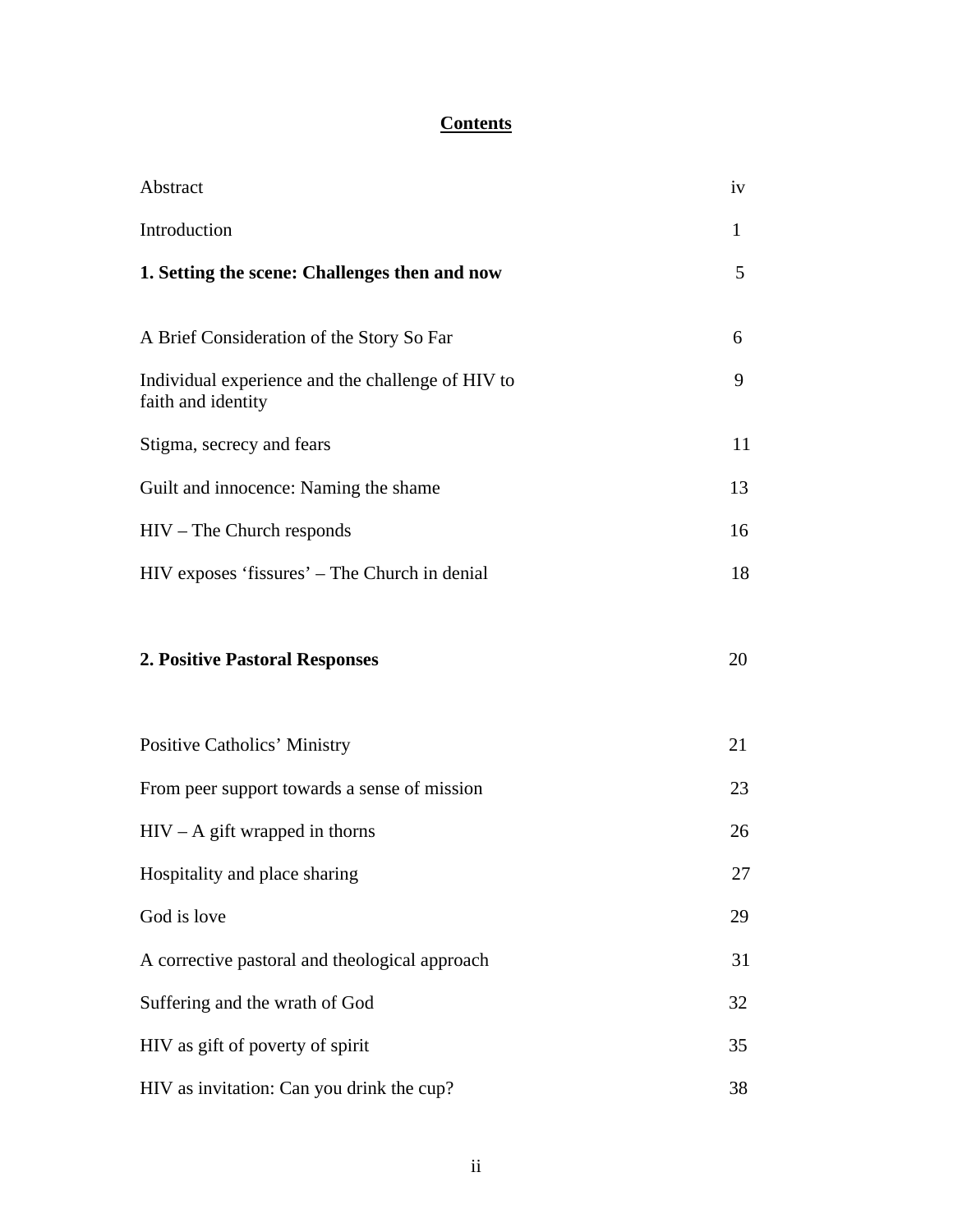# **3. Breaking the silence: from denial towards truth** 41

| HIV as gift and challenge to the Church | 42. |
|-----------------------------------------|-----|
| The challenge to see and repent         | 43  |
| The challenge to welcome                | 45  |
| Conclusion: The challenge to change     | 49  |
| <b>Bibliography</b>                     |     |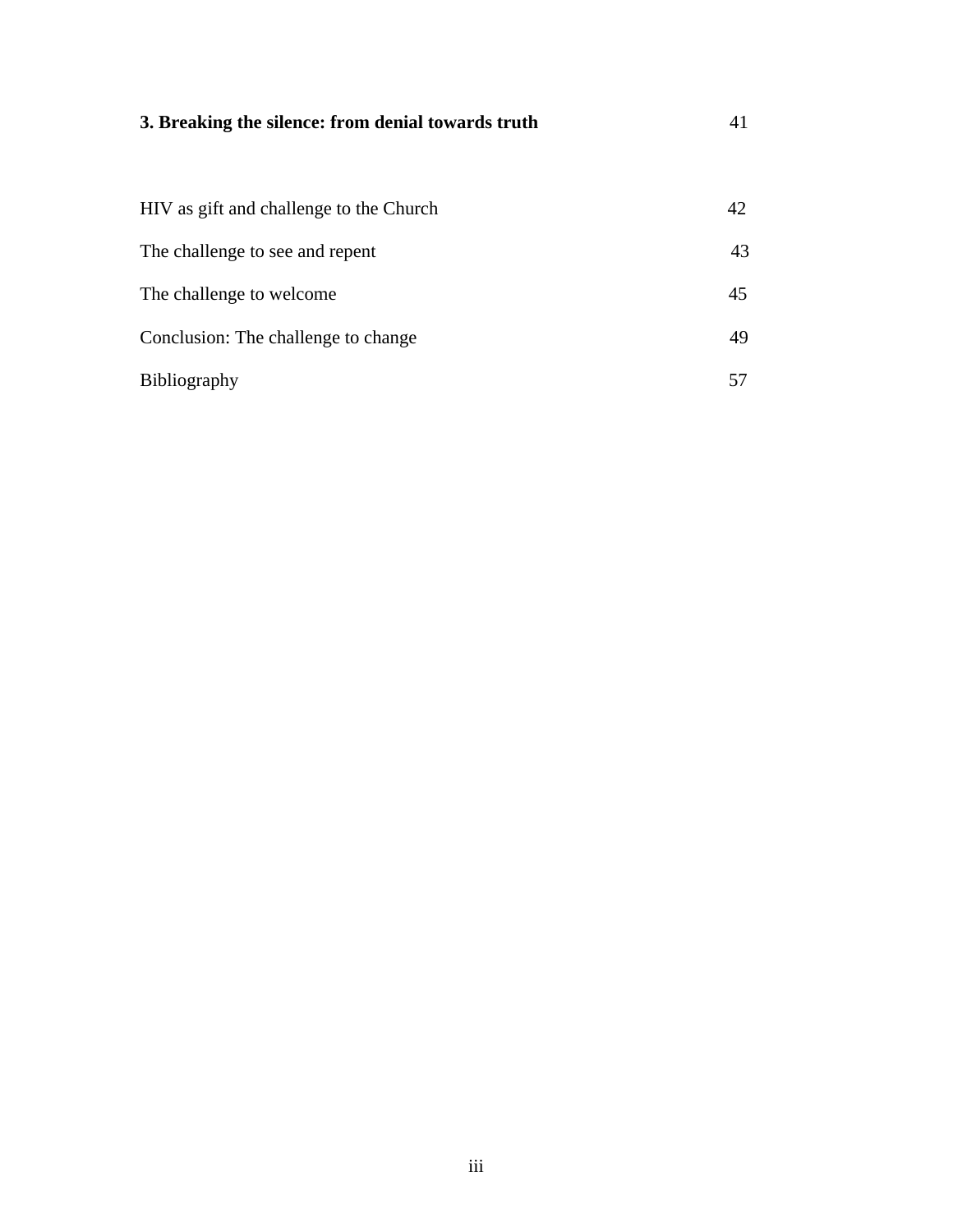### **Abstract**

The pandemic of HIV/AIDS has been with us for nearly thirty years now. The situation for those living with HIV in the West has dramatically altered with the development of more effective treatments that delay or prevent the onset of AIDS for those who are diagnosed HIV positive at a sufficiently early stage of infection. This paper will review the last three decades in brief, and consider the similarities and differences between then and now. With a very close look at the experience of Catholics living with HIV in the UK, we shall consider the particular ministry of 'Positive Catholics' and reflect upon the challenges and gifts that those involved have experienced. We will consider what the example of this ministry, and the experience of people living with HIV, has to say to the wider Church at this time. Taking a Liberation Theology perspective, we attempt to represent the voice of people living with HIV, and suggest that the Church is in denial about HIV, because of the difficult and challenging issues that are raised. We shall raise some of these issues in brief, but with a certain impatience reflecting the experience of those Catholics amongst us living with HIV, we will argue that it is now time for the Church to address the issues that are raised by first committing to provide the resources and will to meet the pastoral needs of Catholics living with HIV in our midst.

iv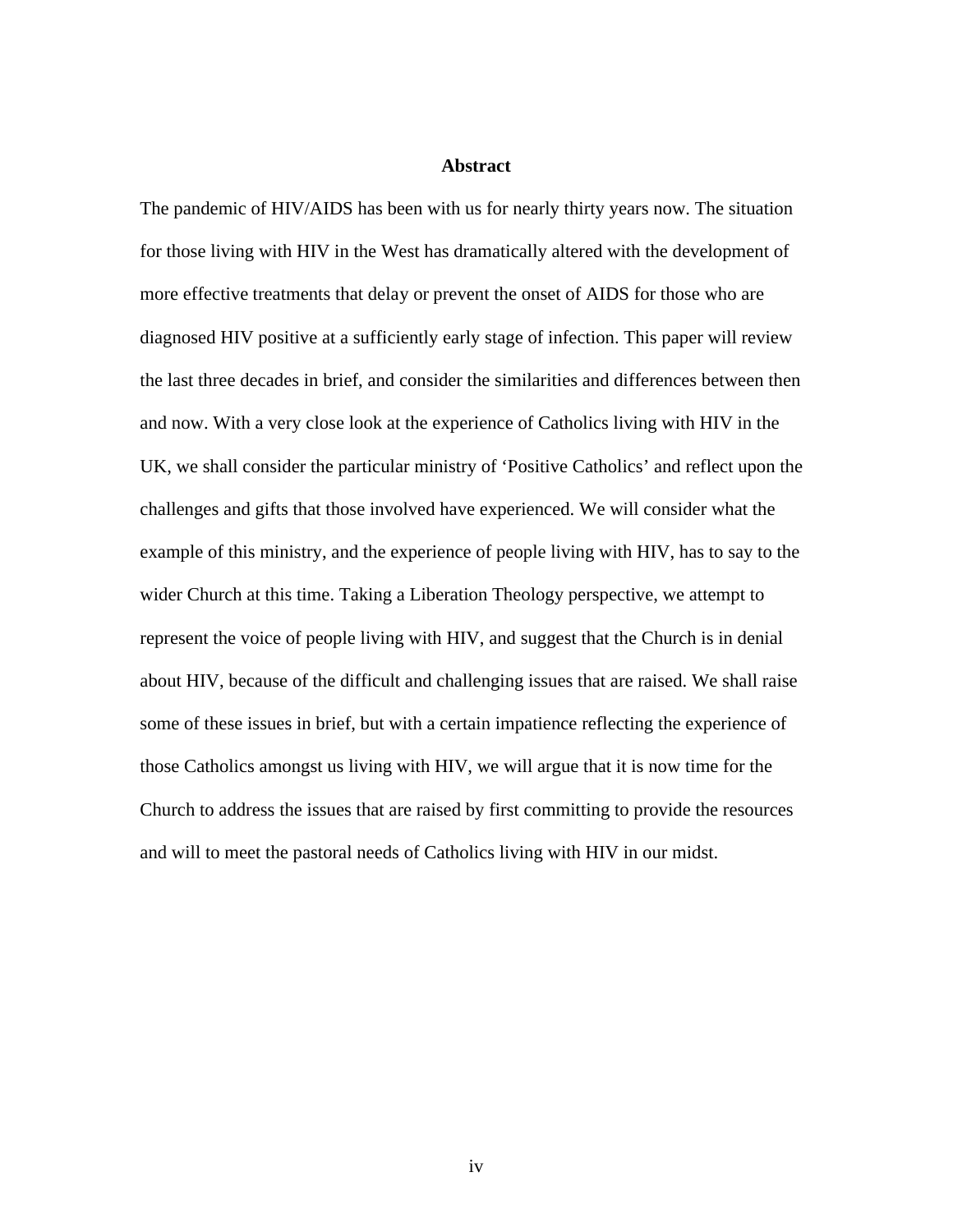### **Introduction: A personal note**

The HIV/AIDS pandemic, has been with us for nearly thirty years now. Throughout this time, I have been actively involved in the quest to explore the questions that have arisen, and in various attempts at meaningful pastoral responses. Over this period the challenges, questions, and responses, have varied. I struggle to describe what has been a very personal journey, shared with others, but to say that it has felt like being on a rollercoaster ride surrounded by a fast changing landscape, conveys something of the heady disorientation that characterises the journey to this point. The ups and downs of the big dipper ride make a person's head spin, especially the first time round the track, and can leave you feeling confused, dazed, sick and frightened. As the trolley-car slows slightly…on a steep incline…. .there is….just..time…. to recover… your breath, then the deceptive promise… of a stillness…. as you reach a peak – before another speeding rush headlong knocks you back in the car and you find yourself hanging on for dear life once more. Even if you have a friend beside you, there are moments when the ride becomes a totally solitary experience - in the darkness of a tunnel, or zooming along the fastest stretch of track, there seems to be only yourself, and the rush of wind, and the tension in your body, that exist. And after some time, just when you think you know the track, and you can afford to look around you, you see that the surrounding terrain itself has changed dramatically.

This paper, presents me with an opportunity to put the brakes on the car for a moment. I am pausing at the end of this last lengthy turbulent ride, to look back, look around, and look forward. Taking such a broad view can be tricky in such a short presentation, but we

1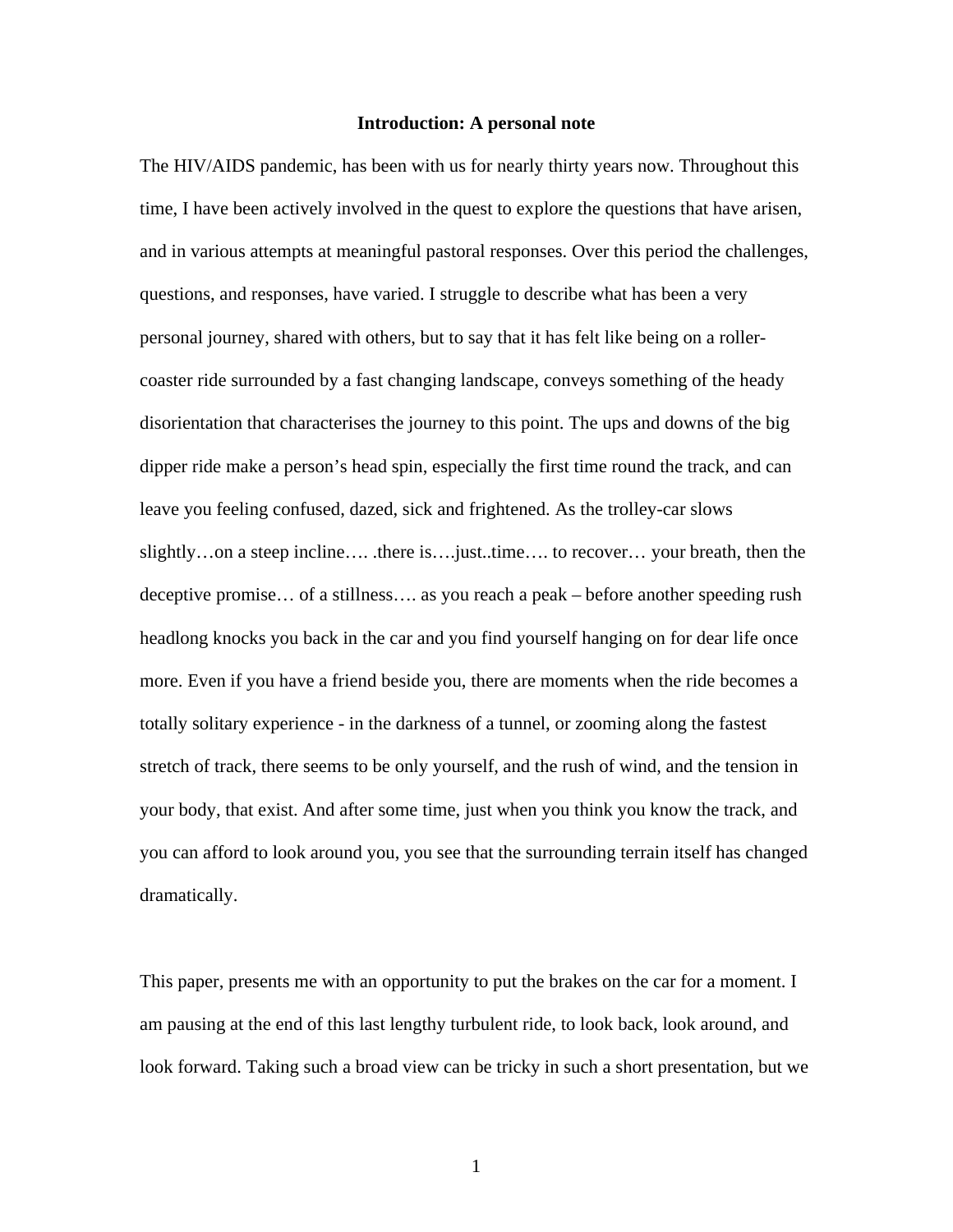think it a worthwhile exercise, personally, and hopefully for others too, in some way. As such, what follows is a very personal reflection upon experience. We intend to undertake a sort of mini review of the past three decades, a summary of the current situation, and to raise some of the questions and challenges that point us towards a positive future.

Our emphasis throughout is distinctly pastoral. We shall touch upon a number of theological issues that we think need fuller discussion, and could fall into other theological categories.<sup>1</sup> But as a work of pastoral theology, our concern is to reflect upon matters in a very practical way. Taking a liberation theology perspective, our method is to explore the concrete historical realities of HIV/AIDS, and to place at the centre of our reflection the experience of people in the United Kingdom living with  $HIV<sup>2</sup>$  We hope too, that this paper will be of relevance to pastoral workers, and helpful in some way to people living with HIV. Perhaps we have will have made a small contribution to the beginnings of a much larger task.

We shall argue that it is now time to act more deliberately regarding HIV *in our midst*, and that our failure to do so neglects the pastoral needs of those living with HIV among us, indicating our avoidance of the challenges of HIV. We shall propose that this

<sup>&</sup>lt;sup>1</sup>We shall refer to issues of Christology, soteriology, eschatology, ecclesiology, and moral theology, for example. We suggest that several papers may yet be usefully written in regard to each of these areas of theology in relation to HIV. Some of these areas are covered in greater detail already elsewhere, for example, the moral issue of condoms, so we will not be exploring those here. In our opinion, other areas of theological focus and spirituality have yet to be considered from the perspective of living with HIV.  $2$ Throughout we shall quote the experience of people living with HIV. For reasons of confidentiality names and identifying details are changed, and each example is used with the explicit permission of the persons concerned. We have drawn particularly from our current role as Chair person of a Catholic Charity, "Catholics for AIDS Prevention and Support" (CAPS), and as a principle facilitator for the ministry 'Positive Catholics'. Both bodies will be referred to in more detail below.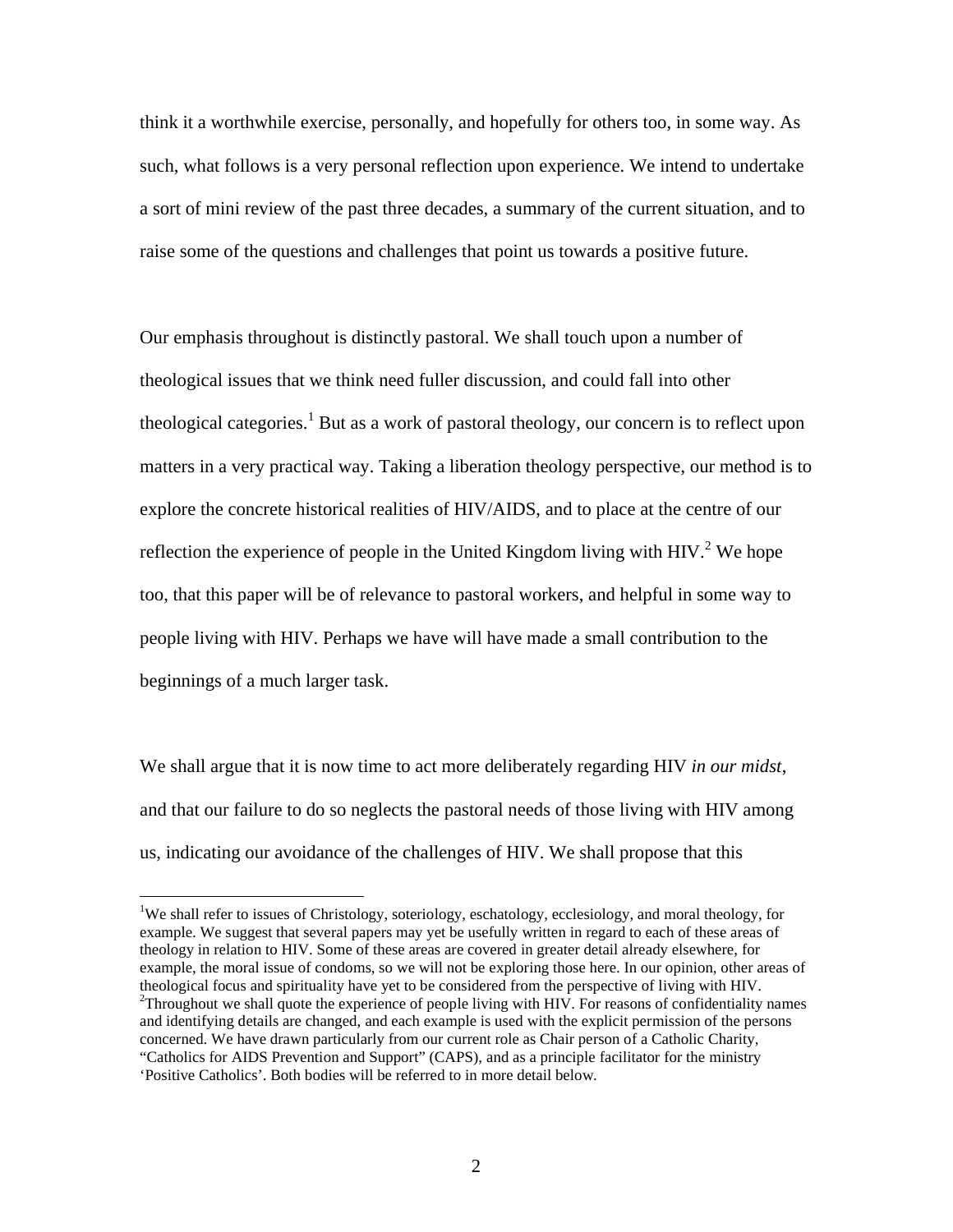diminishes us as Church, makes us deaf and blind to the revelation of God in our time, and makes us complicit in the ongoing oppression of our brothers and sisters living with HIV.

We have divided our paper into three sections. The first is our attempt to take stock of the past three decades, and to raise some of the theological and pastoral issues in evidence. We shall take a close look at stigma, and consider its causes and impact. In section two, the main focus of our work, we will continue to explore the experience and efforts of Catholics living with HIV, as they respond together to their own challenges to faith and life. For the first time, we shall consider the value of a unique example of ministry, within the context of HIV. We will highlight some major challenges that have been encountered, and reflect upon the gifts of growth, healing and community, that have been realised in the process. In this section we will offer some insight into the life of the 'Body of Christ' living with HIV among us consciously and deliberately. We explore this pastoral ministry as an example of relevant pastoral practice, and, implicitly, as a prophetic witness for the wider Church, and secular society. Having reflected upon HIV as both gift and challenge for the person living with HIV, we conclude with a consideration of HIV as gift and challenge for the Church, in section three. Reminding ourselves of some fundamental Christian values, we show that currently, the Church is in denial in regard to HIV, and highlight some of the issues and tensions that need addressing.

Two themes weave through the paper. The dynamics and effects of denial as resistance to truth, will occur in different contexts. We shall also critically refer to the outworking of

3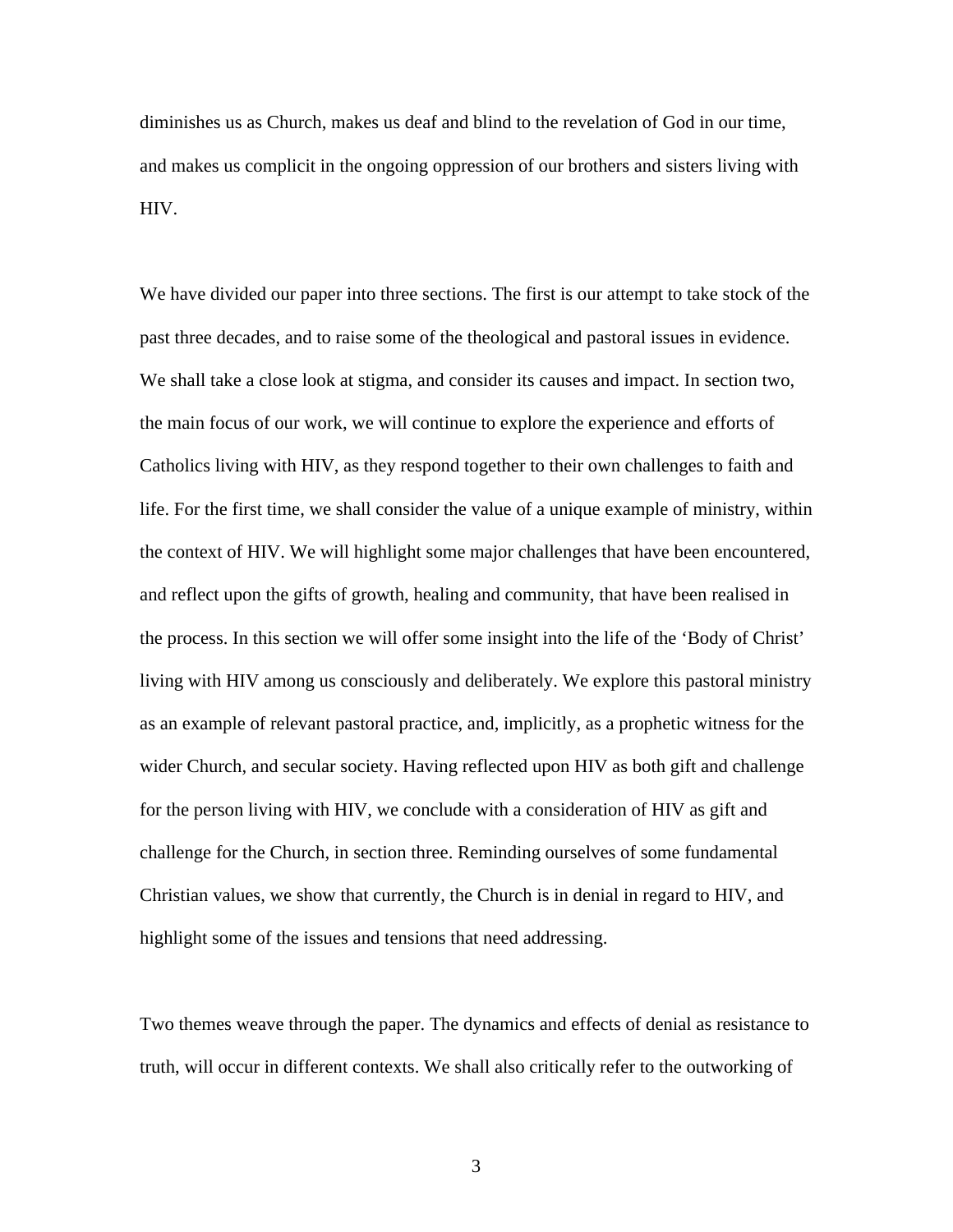an Augustinian anthropology in the Christian tradition, and suggest a shift from a theology overly focused upon human sinfulness, towards a theology of total Love.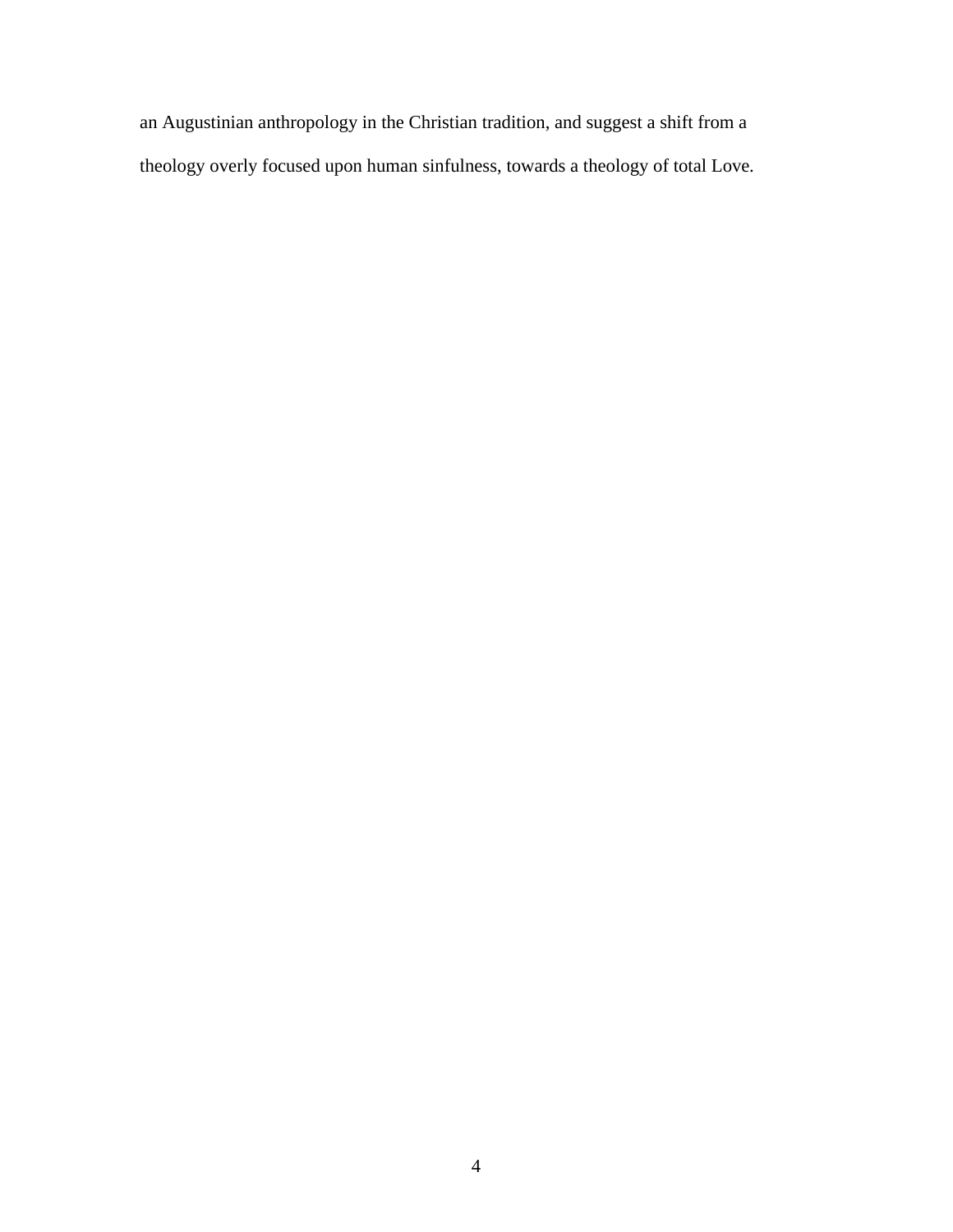### **Setting the scene: Challenges then and now**

*In this first section we shall provide a brief overview of the historical context of the HIV/AIDS pandemic. With reference to the global situation, our focus is upon the situation in the United Kingdom. We shall highlight the key challenges to faith for the person living with HIV, and describe the ways in which the Church has responded. We will see that despite medical advances, there remain significant challenges and questions for us as individuals, and for the Church.*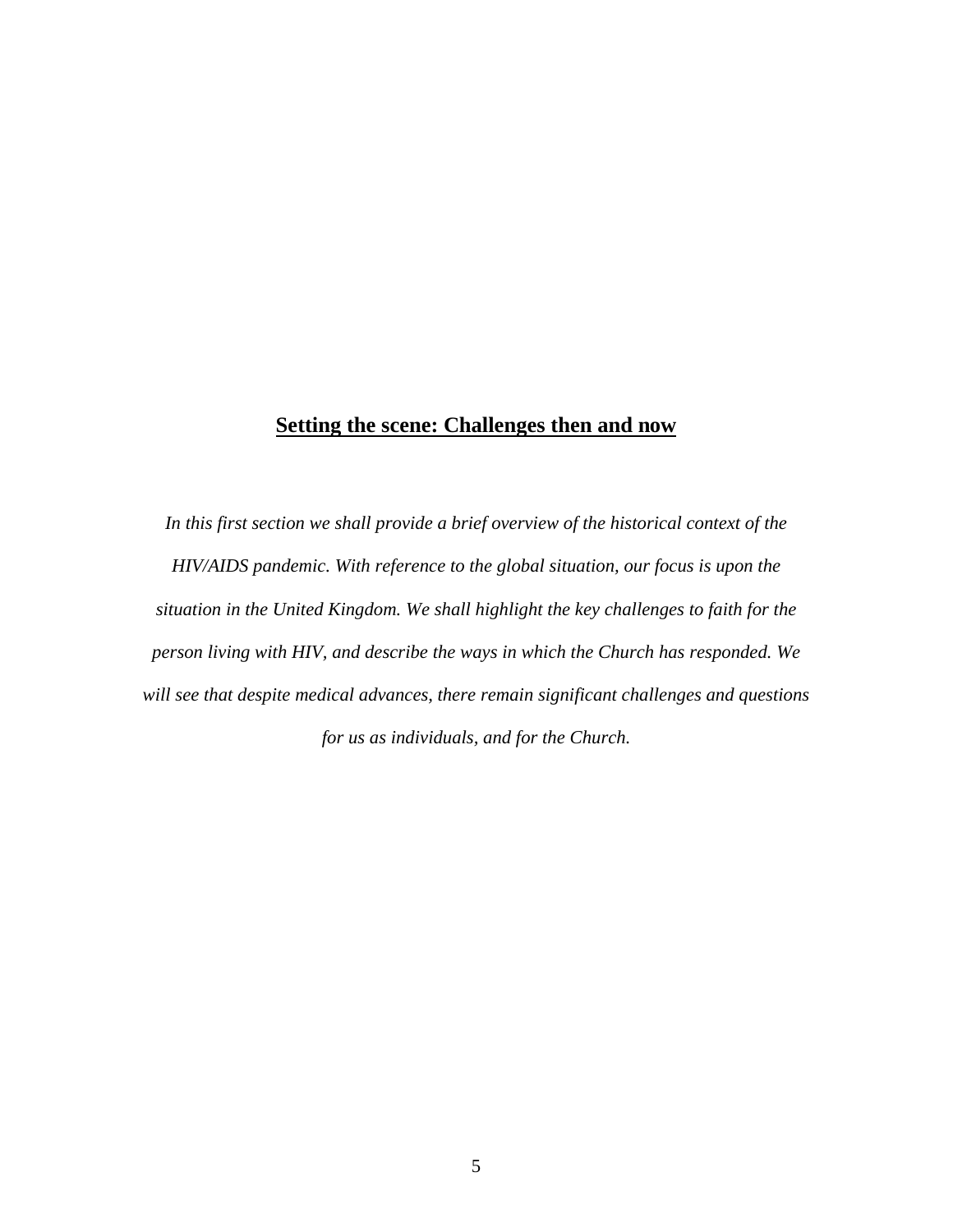### **A Brief Consideration of the Story So Far**

The final years of the twentieth century saw the emergence of a pandemic which bewildered and shocked the medical profession. First identified as 'GRID'<sup>3</sup> in the USA, infecting Gay men, it soon came to be called 'AIDS'<sup>4</sup> and was understood to affect everyone, throughout the world. AIDS lead to the deaths of men, women and children in vast numbers. The socio-economic impact on the less wealthy nations, particularly in Africa, meant that whole societies were further impoverished and made vulnerable by the deaths of family providers, forcing grandparents and older children to assume the duties of fathers and mothers.<sup>5</sup> Within western societies, Gay men, intravenous drug users and haemophiliacs, encountered sickness and death as newly defining aspects of community.

Although it is incorrect to describe AIDS or HIV as a disease,<sup>6</sup> the pandemic undoubtedly caused 'dis-ease' throughout the world. During the 1980s, the potent mix of sex and death, $\frac{7}{1}$  the scale of devastation, and our seeming powerlessness to respond, raised fears and challenges for us individually and collectively.

 $\overline{a}$ 

<sup>5</sup> For a brief review of the 'story of HIV/AIDS' to 2000, see Keenan, J.F., (ed)., *Catholic Ethicists On HIV/AIDS Prevention,* (Continuum, London,2000), pp30-34<br><sup>6</sup> The human immunodeficiency virus, HIV, is a virus, and AIDS describes a collection of symptoms that

may occur due to opportunistic infections or diseases. The use of the word disease, tends to reinforce a misunderstanding of the condition, blurs the distinction between HIV and AIDS, and reinforces stigma.

<sup>&</sup>lt;sup>3</sup> 'Gay Related Immune Deficiency'

<sup>4</sup> 'Acquired Immune Deficiency Syndrome'

*<sup>7</sup> "AIDS is associated with taboos in combining the images of death and sexuality. After all it is an illness that is usually transmitted sexually and often leads to the death of the infected person. Given, on the one hand, that sexuality itself is often associated with shame and guilt, and death with fear and incomprehensibility, these experiences converge to form an entity that is highly difficult emotionally to handle. In that case, one is close to the idea that AIDS is a punishment for the person for his or her sexual misdemeanour."* Lindqvist, M., quoted in Clifford, P., *Theology and the HIV/AIDS Epidemic,* (Christian Aid, London, 2004) P8; Nicolson, R., *God in AIDS?* (SCM Press, London, 1996), pp18-19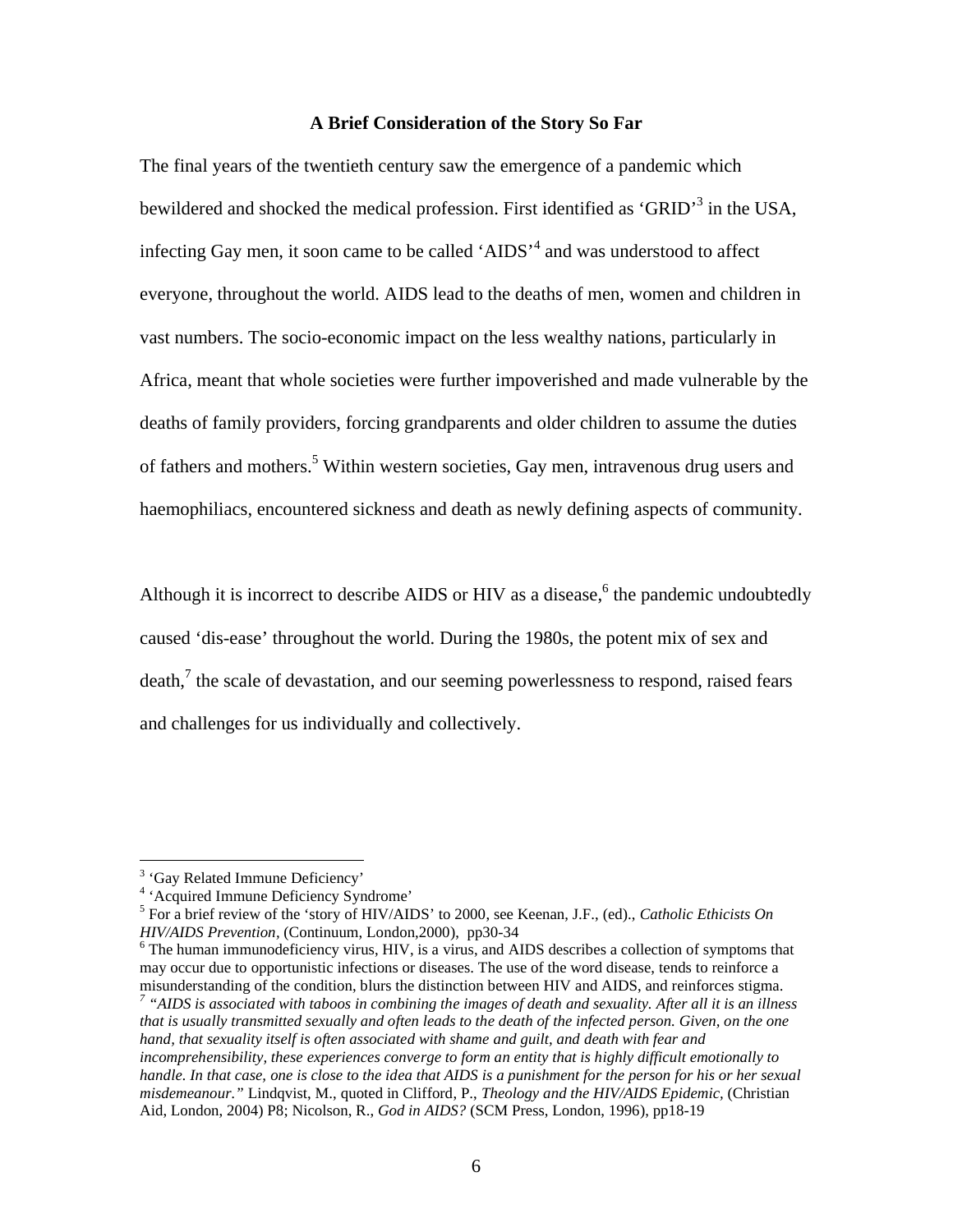Medical science was challenged to find a cure, and prevent further infection. Western society, to confront realities of human mortality. The whole world was reminded of the structural injustices which cause and exacerbate this particular manifestation of human suffering in a sinful world. $8$ 

In the midst of this collective trauma, $9$  were those infected with HIV, or diagnosed with AIDS. As suffering individuals, these people challenged the Church<sup>10</sup> to respond, theologically, institutionally and pastorally.

Today in the UK an estimated 77,400 people live with HIV.<sup>11</sup> The picture differs markedly from that of the 1980s, when diagnosis was considered a 'death sentence'. By contrast today, people can expect to live with HIV, rather than die inevitably from AIDS. However, there is still no cure, and significant personal challenges remain, despite medical advances.

<sup>8</sup> Pendergast, M., (ed), *Positive Reflections: Some Pastoral and Theological Resources*, (Catholic AIDS Link, London, 1995), pp55-57; Cahill, L.S., *AIDS, Justice, and The Common Good*, pp282-286, in Keenan; Vitillo, R.J., *The Human and Pastoral Challenges of HIV and AIDS*, pp31-38, in Gill, R., (ed), *Reflecting Theologically on AIDS: A Global Challenge*, (SCM Press, London, 2007)<br><sup>9</sup> The reality was experienced more immediately and consciously by some than by others. For example, the

<sup>&#</sup>x27;Gay Community' in New York and London rallied together and organised in public ways to bring attention to the pandemic from the early eighties. Whereas, even into the early  $21<sup>st</sup>$  century, some nations and many individuals failed to appreciate the extent of the impact, and were exhibiting various signs of 'being in denial', e.g. the South African govt. whose president Thabo Mbeki was still denying the link between HIV and AIDS and failing to address the issue effectively as recently as 2004. See LaFraniere, S., After Reconciliation, Steering South Africa to a Reckoning, (The New York Times, April 27<sup>th</sup> 2004)

<sup>&</sup>lt;sup>10</sup> When referring to 'the Church' we mean the whole Christian community of believers: individual people, lay and ordained, from all denominations; locally and internationally. When referring to 'church' with a small 'c', we refer to more local church communities such as parishes or groups of Christians acting together. Elsewhere we will refer specifically to the Institutional Church as meaning the Magisterium, when exercising the role of teaching on matters of faith or morals, and/or in regard to the official doctrines of the Roman Catholic Church. We hope that the distinction of meanings will be clear within the text. <sup>11</sup> Health Protection Agency, *HIV in the United Kingdom: 2008 Report,* (London, 2008)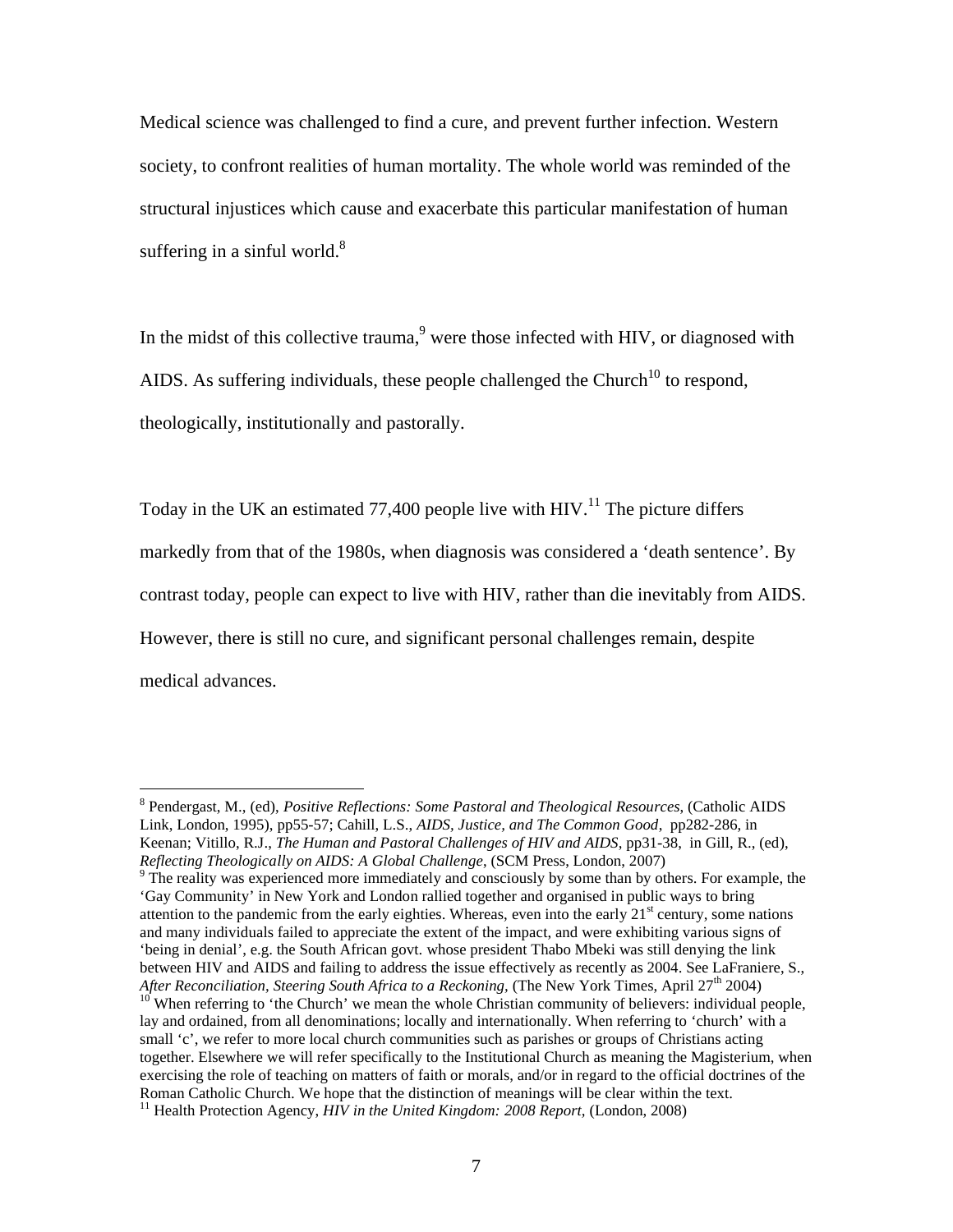It seems that the challenges for the individual, wider society, and the Church, are more complex now. In the early days, when faced with imminent death, and the disfiguring, painful, and gruesome realities of AIDS, the immediacy of suffering left most people with very obvious questions, albeit difficult choices. Broadly speaking, we could characterise the experience for the individual as one marked by the immediate responses to a 'life shock', and the challenges of facing (or denying) the reality of one's own mortality, within the experience of a deeply stigmatizing illness. From a Christian perspective, the Gospel command to love<sup>12</sup> was a relatively obvious imperative, at least to attempt, as a pastoral response. Despite our tendencies towards judgement, and understandable feelings of revulsion and fear, Christians are instructed to comfort the sick, bury the dead, and console the bereaved.<sup>13</sup>

With medication, $14$  the situation in the UK has changed radically. We are no longer, in a 'state of immediate crisis'. Now we live with the ongoing reality of HIV/AIDS. We are no longer confined to those more apparent choices, defined by sickness and death. We are, rather, faced with questions of meaning, purpose and identity. What does it all mean? Where is the good? What does it say to us, about ourselves and the way we are?

<sup>&</sup>lt;sup>12</sup> John 13:34;15:12<br><sup>13</sup> Catechism of the Catholic Church, (Continuum Burns & Oates, London, 2002), paras 1822-1827; 2447<br><sup>14</sup> During 1996 antiretroviral (ARVs) drug treatment studies made important breakthrough's when discovered that 'combination therapy' (e.g. using 2 or more drugs in combination), could subdue HIV, and slow disease progression or the onset of AIDS. Since then, patients requiring treatment are prescribed combination therapy in the UK, although it should be understood that this is not uniformly successful, and the drugs used have various debilitating side affects which impact on the person. Some people cannot tolerate these drugs, others develop resistance to them over time. Generally speaking it is accurate to say that combination therapy has enabled most people infected with HIV who receive treatment, at a sufficiently early stage, (e.g. before the virus has severely damaged the immune system), to suppress the virus, and by so doing delay the formerly inevitable onset of AIDS. The importance of early treatment, therefore, highlights the importance of testing to ensure early diagnosis. Deaths due to AIDS in the UK have declined from 1500 per year in 1993-5, to 500 per year as of 2007; this despite the numbers of people living with HIV nearly tripling over the same period. Cairns, G., (ed.), *HIV Reference Manual*, (NAM, London, 2007), pp5,28,29.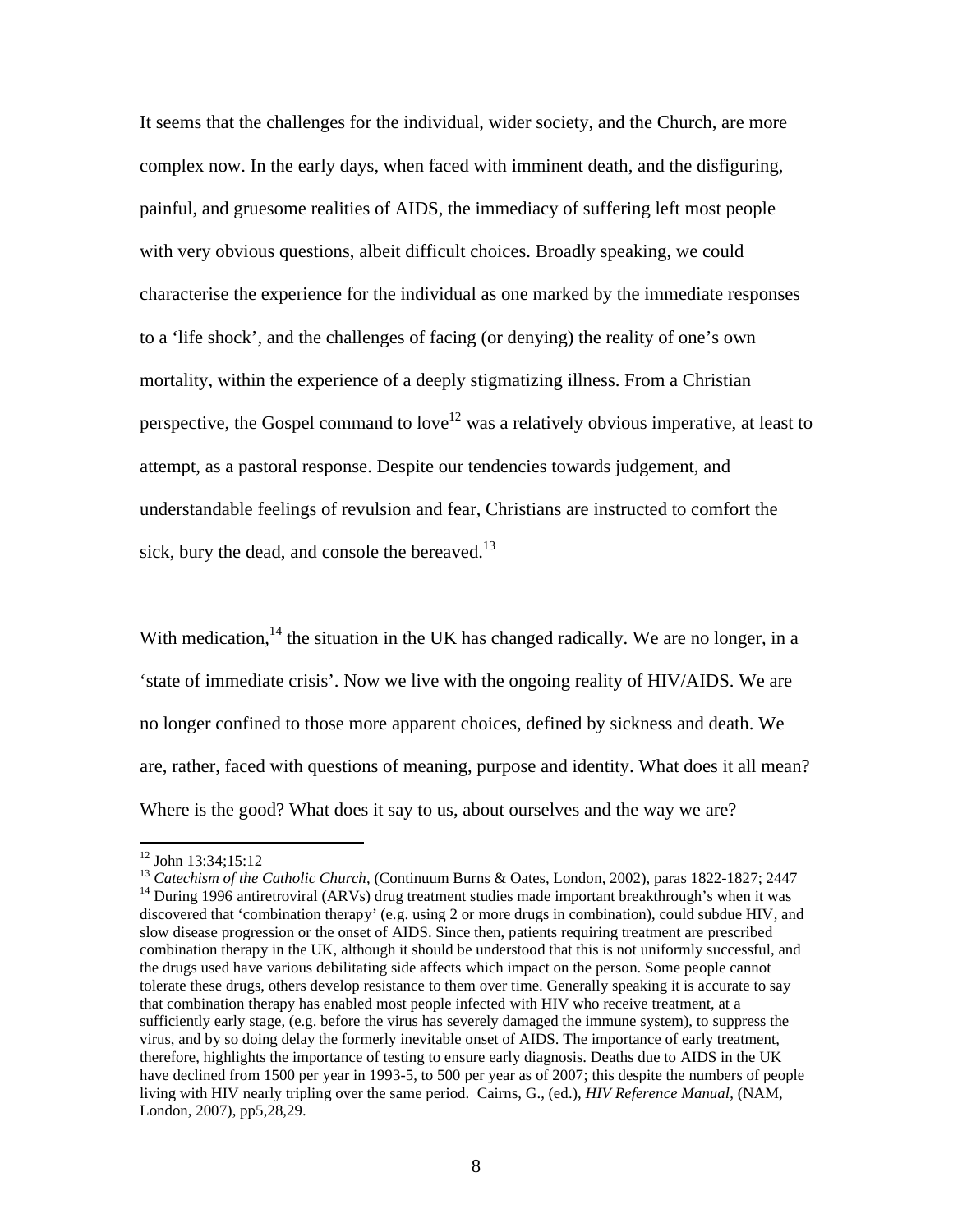HIV is here to stay, present amongst us in the bodies and lives of all those living with HIV. It is not going away, neither by cure, nor through the death of the ones we know and love personally. We need to get used to living with HIV, rather than dying with AIDS.

For the person with HIV, this means learning to *live life well with* HIV, rather than *preparing well for death* with AIDS. For the Church, it means having to contemplate the deeper issues raised by living with HIV. We are beyond the 'Christian comfort zone' wherein we understand our duty clearly, because the immediacy of suffering obviously supersedes all other considerations and in this sense, predetermines our response as Christians.

We have an opportunity now to pause; consider our situation in some depth; and reflect upon the issues raised by HIV/AIDS. As Church, we may ask what the last 30 years have meant for us, what new questions arise, what old questions persist? We must ask ourselves where is God in all of this, and what truth are we being called to realise? The challenge to make sense of God's presence as a reality in the midst of this pandemic continues, as a theological challenge for the Church, with far reaching implications for pastoral practice.

#### **Individual experience and the challenge of HIV to faith and identity**

We might be tempted to think that an HIV diagnosis is less of an issue today than it once was, for the person. After all, the prognosis is usually much more optimistic. We have heard people say, *"what is all the fuss about? Hasn't HIV become just like diabetes, or*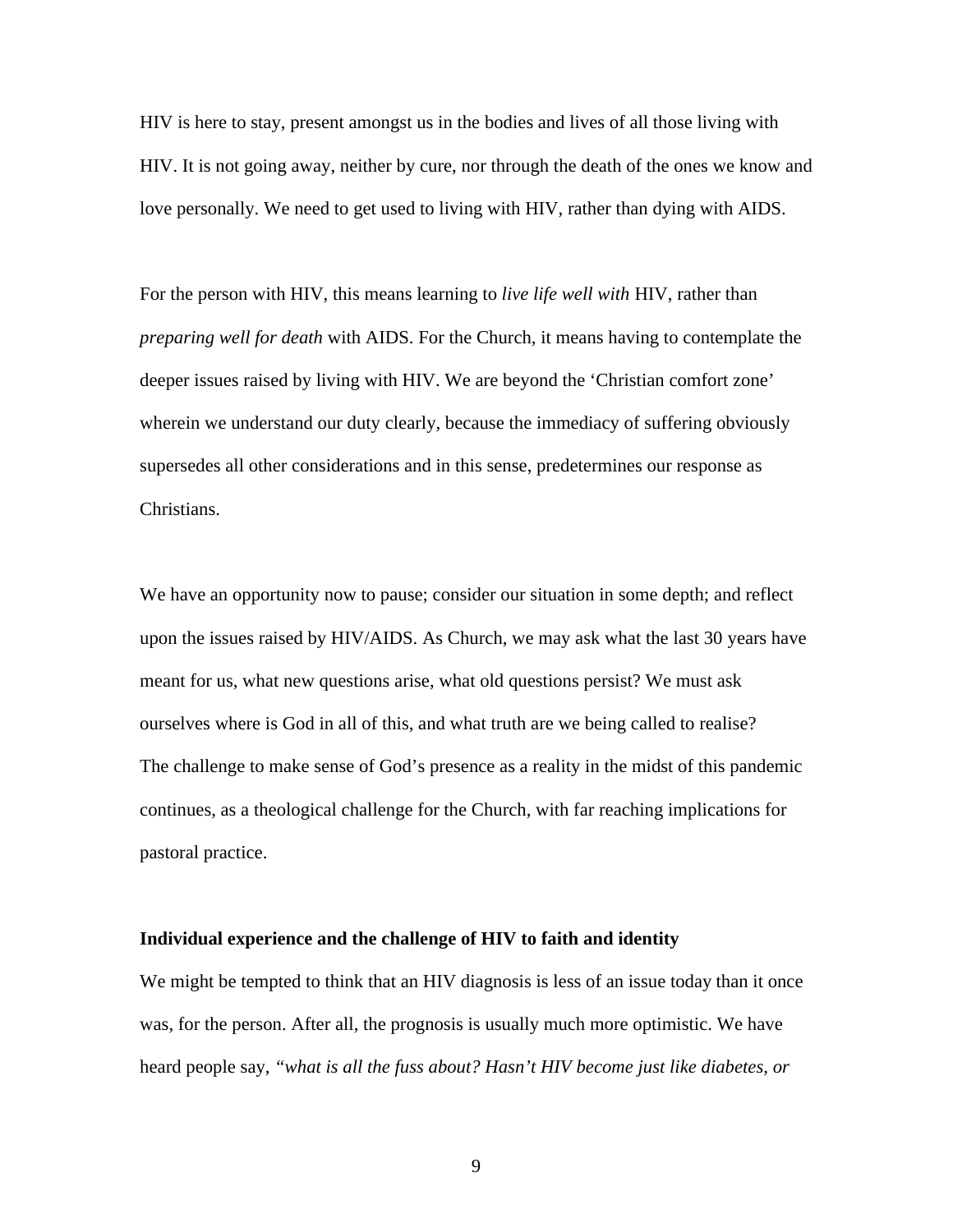*cancer?"* Interestingly, HIV diagnosis remains as disturbing for the person as ever. People often feel that death is imminent, and that debilitating sickness will soon come to rob them of all dignity.

When Brendan was diagnosed in the mid 1980s at the age of 24, he recalls being so shocked, that he didn't speak of it for two years, to anyone: *"I thought that I was going to die, very soon. I thought I would become very sick, and waste away, finally succumbing to 'KS',15 which would first expose me as a person with AIDS, and then I would die".*  When Sarah found out that she was living with HIV, in 2007, she too was convinced that her death would come at any moment. The doctors told her she would be fine, but she just didn't believe them. Similarly Pete, a 33 year old Oxbridge graduate infected and diagnosed in 2007, worries that he is already feeling sick, and is preoccupied with preparing for illness and death.

Of course, we may ascribe much to the initial shock of bad news. But, what is interesting is the way in which the subjective experience of diagnosis, remains remarkably similar today as in those earlier days of AIDS. Why does an HIV diagnosis feel as shocking today as it did in the 1980s?

<sup>&</sup>lt;sup>15</sup> Kaposi's sarcoma (KS), is a tumor of the cells of the blood vessels, which may occur throughout the body. The tumor produces a purple or black spot, which collectively form as painful lesions on the skin, most commonly appearing on the tip of the nose, around eyes and ears, and on legs, chest, arms, and genitals. Other accompanying symptoms such as abdominal pain and diarrhea; painful swelling of glands; shortness of breath and a build up of fluids in the lungs; painful lesions in the mouth; and seizures; occur, depending on the location of KS in the body. A previously rare condition found generally only in elderly men of Ashkenazi Jewish or Mediterranean descent, it became one of the visibly defining symptoms of AIDS, along with other common AIDS defining illnesses such as Pneumocystis carinii pneumonia (PCP). KS occurs in about 20% of people not on anti-retroviral medication, and still occurs today in some who are on medication. Bartlett, J.G., and Finkbeiner, A.K., *The Guide to Living with HIV Infection: fifth edition,* (The Johns Hopkins University Press, Maryland, 2001), pp142-145, 148-150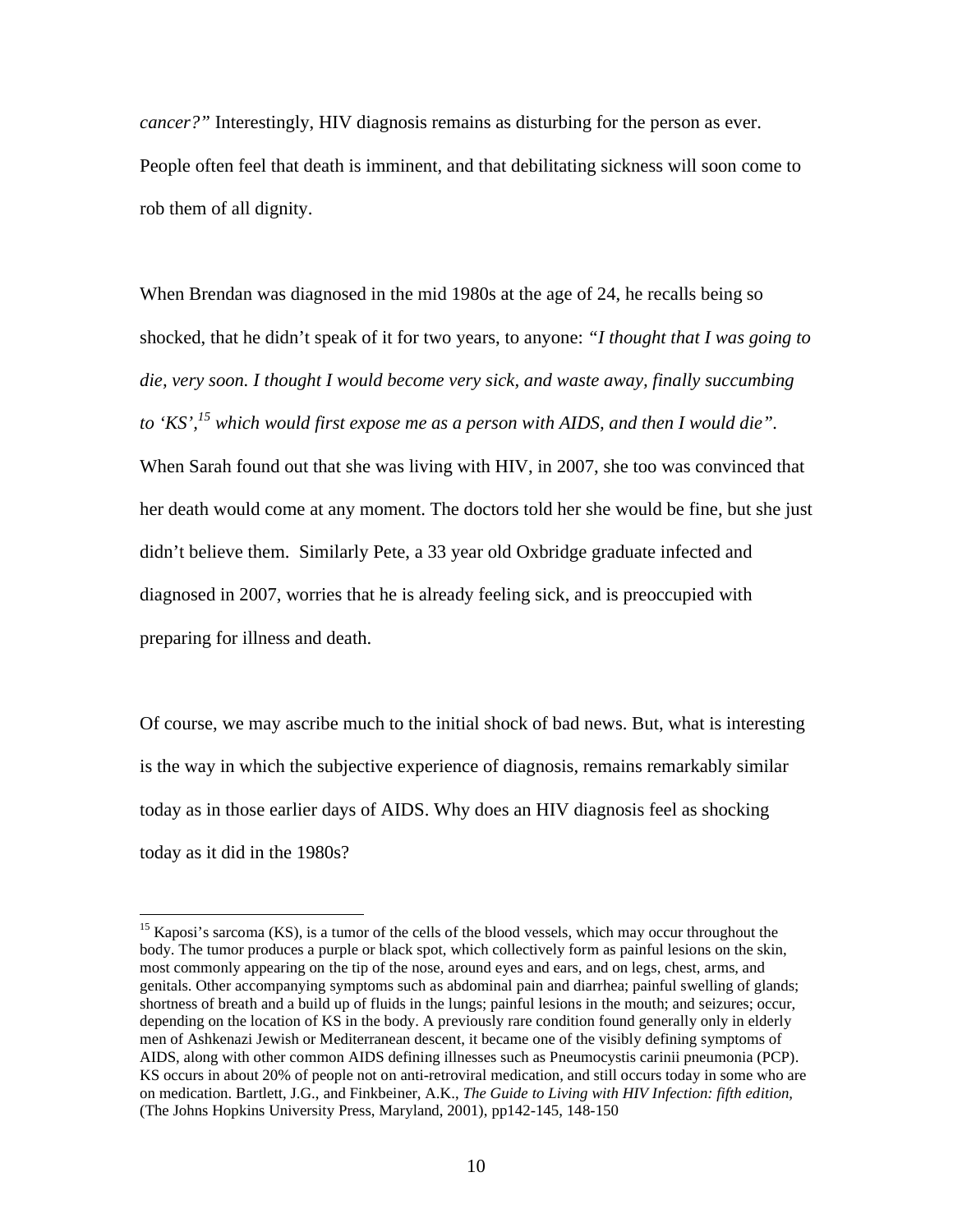### **Stigma, secrecy and fears**

 $\overline{a}$ 

As with any life threatening condition, the person will face the practical implications,  $^{16}$  as well as the existential questions that invariably arise.<sup>17</sup> For the person with a religious upbringing, these challenging questions of meaning are explored, understood, and misunderstood, in the context of past and present religious experience.

However, the person living with HIV faces additional challenges which result from the particular stigma associated with HIV infection. Erving Goffman describes stigma as having the effect of reducing a person from being *"whole and usual"* to *"tainted"* and *"discounted"* in the view of others, and as referring to an attribute that is *"deeply discrediting*".<sup>18</sup> In our experience there is no-one diagnosed  $HIV + {}^{19}$  who escapes the impact of stigma as internally and externally encountered experience.<sup>20</sup> Further, for many

 $<sup>16</sup>E.G.$  Immediate practical issues include questions of disclosure in family or personal relationships and at</sup> work or college. The person will usually speculate as to the likelihood of illness, often imagining their own death precipitously, and consider the organisation of their affairs in the event of sickness or death. The management of personal health often becomes a preoccupation, and matters of diet, drug or alcohol use, may assume greater importance. Addressing issues of loss, and financial concerns are also inevitable.

 $17$  Despite medical advances in the treatment of HIV infection, a positive diagnosis is a confrontation with one's own mortality. This may be especially shocking in western culture where the reality of mortality is more distant culturally than in poorer societies afflicted by poverty, and mortality, as a condition of life. The questions about the meaning of life, and our own happiness, place and purpose are typical of the questions of meaning that present. See also, Cotton, S., and others, *Spirituality and Religion in People with HIV/AIDS,* (Journal of General Internal Medicine, 2006: 21, pp s5-s13), esp. pps1-s2;<br><sup>18</sup> Goffman maintains that the person is often viewed as *"..thoroughly bad, or dangerous, or weak"*, and in

regard to HIV, we may also add, 'or stupid'. In fact we might say, that HIV stigma renders the 'discredited' person immoral, *and* sinful, *and* dangerous, *and* foolish. Those whom Goffman calls 'normals' regard the HIV+ person as *"not quite human",* and will exercise varied discriminatory practices which effectively reduce the HIV+ person's life chances. Goffman, E., *Stigma: Notes on The Management of Spoiled Identity*, (Simon & Schuster, NY, 1986), p3-5. (Goffman writes at a 'pre-AIDS' time, and so does not refer directly to the stigma associated with HIV/AIDS, but his extensive analysis may be applied here). <sup>19</sup> This is the common shorthand way to designate a positive result in testing for the presence of the virus <sup>20</sup> Carter, M., *HIV and Stigma, 2<sup>nd</sup> Edition*, (NAM, London, 2008) at <u>www.aidsmap.com</u>; Grodeck, B., *HIV: An Essential Guide for The Newly Diagnosed, Second Edition,* (Marlowe and Co., NY, 2007), pp24- 26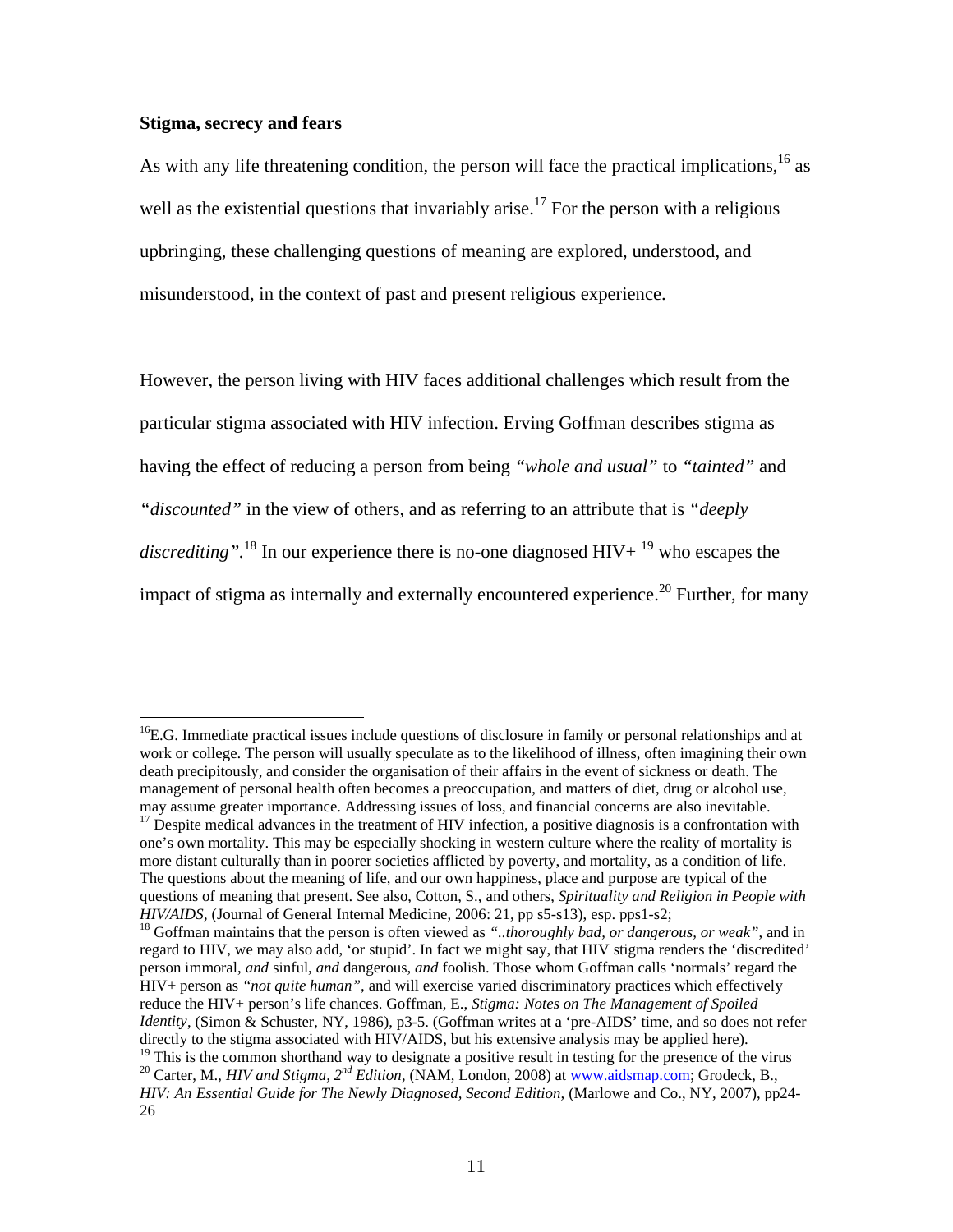there is a 'multi-stigmatizing' effect and affect, combining stigmas around ethnicity, sexuality, social status, race, gender, and/or disability, with HIV stigma.<sup>21</sup>

The lengthy association of disease with sin in history;<sup>22</sup> the scriptural reading of suffering as God's retributive disciplining or punishment for  $sin^{23}$  and the 'dualism' which has informed much of western theology, perceiving the 'flesh' and especially the sexual, as 'unholy' and sinful, form an unhelpful inheritance that affects the believer and the nonbeliever, to some extent.

This stigmatization of people is acknowledged as *"the most powerful obstacle to effective prevention, treatment and care.."* by health care workers, and those involved in pastoral ministry, $24$  and it is this particularly powerful stigma which magnifies the natural fears that arise when confronted with the reality of mortality, and the inevitability of death. It is

<sup>21</sup> Deacon, H., *Understanding HIV/AIDS Stigma: A Theoretical and Methodological Analysis*, (HSRC Press, Cape Town, 2005), pp15-29; Sigma Research, *Outsider Status: Stigma and Discrimination Experienced by Gay Men and African People Living with HIV,* (Sigma Research, London, 2004), pp1-3 and throughout; Barnett, T. and Whiteside, A., *AIDS in The Twenty First Century: Disease and Globalisation,* 

<sup>&</sup>lt;sup>22</sup> Allen, P.L., *The Wages of Sin; Sex and Disease, Past and Present*, (University of Chicago Press, London, 2000)

<sup>23</sup> Harrington, D., *Why do we Suffer? A Scriptural Approach to the Human Condition,* (Sheed and Ward, Plymouth, 2000), pp15-29; St. Augustine has informed us with his concept of original sin, which, based upon a reading of Genesis 3 'The fall of Man', states that all suffering comes to us as punishment from God due to the pride and disobedience of Adam. Further that this condition of suffering is inherited through the act of sexual intercourse leading to propagation. This linking of sin, punishment and sex, although not solely responsible for historical attitudes, has been a key influencing factor that remains to the present day. See Mann, W.E., *Augustine on Evil and Original Sin,* in Stump, E., and Kretzmann, N., (eds.), *The Cambridge Companion to Augustine*, (Cambridge University Press, 2002), pp40-48; See also, Thiel, J. E., *God, Evil, and Innocent Suffering; A Theological Reflection*, (Crossroad Publishing, NY, 2002), pp3-8, 116-118; Nicolson, pp27,28

<sup>&</sup>lt;sup>24</sup> UNAIDS, *The Windhoek Report: HIV and AIDS Related Stigma: A Framework for Theological Reflection,* pp19-30, in Gill; Clifford, pp8-10**;** Murphy, T.F., *No Time for an AIDS Backlash*, pp158-168, esp. p162; Norr, K.F. and others, *AIDS Prevention for Women: A Community Based Approach,* pp189-199, esp190, in Overberg, K.R., (ed.), *AIDS, Ethics and Religion: Embracing a World of Suffering,* (Orbis Maryknoll, NY, 1994)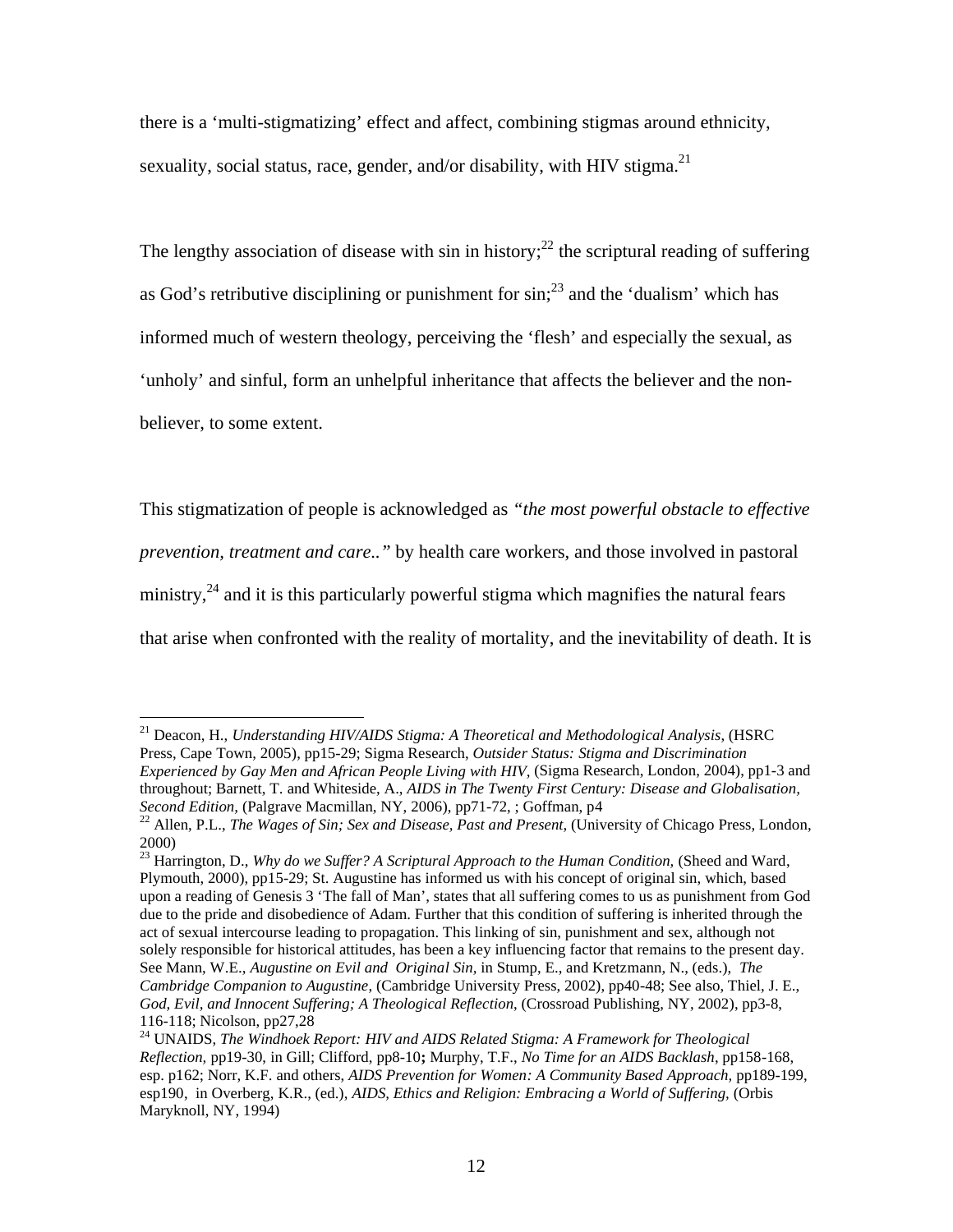this stigma, which sets HIV infection apart from other conditions, and causes additional unnecessary suffering. $25$ 

### **Guilt and innocence: Naming the shame**

 $\overline{a}$ 

People living with HIV are not immune to the attitudes, prejudices and judgements of society. A positive diagnosis, in the context of stigma, serves as a type of magnifying glass for the person, highlighting those very same judgements, attitudes and beliefs operative within themselves: HIV exposes vulnerabilities, and demands a certain introspection.

For example, in our experience, every person is compelled to consider the question of whether or not their infection is a type of punishment, and/or a consequence of personal sin.<sup>26</sup> For those who seek pastoral care from the Church, making sense of this poses the dominant challenge in the quest for meaning, affecting not only their self understanding, but also calling into question their relationship with and perception of God.<sup>27</sup>

 $25$  Writing as long ago as 1990 Grace Jantzen captures the complex interaction between shame, suffering and stigma, and the consequences for the individual. She locates responsibility squarely with the wider society, and the Church, who for various reasons including the protection of established societal norms, and fear, find HIV/AIDS incredibly difficult to confront; Jantzen, G., *AIDS, Shame and Suffering*, pp22-31 in

Woodward, J., (ed.), *Embracing the Chaos: Theological Responses to AIDS*, (SPCK, London, 1990)<sup>26</sup> Grodeck, pp37-38; Loreta Kopelman makes a distinction between the religious and secular notions of HIV as punishment but never the less admits of the effect on any person diagnosed with HIV. See Kopelman, L.M., *If HIV/AIDS is Punishment, Who is Bad?,* (Journal of Medicine and Philosophy, 2002, Vol. 27, no.2, pp231-143)

<sup>27</sup> Bradley, C.C., Sharan, M.B., and Reeves, P.M., *Faith Development in HIV Positive People*, (Journal of Religion and Health, Vol.38, no.3, Fall 1999)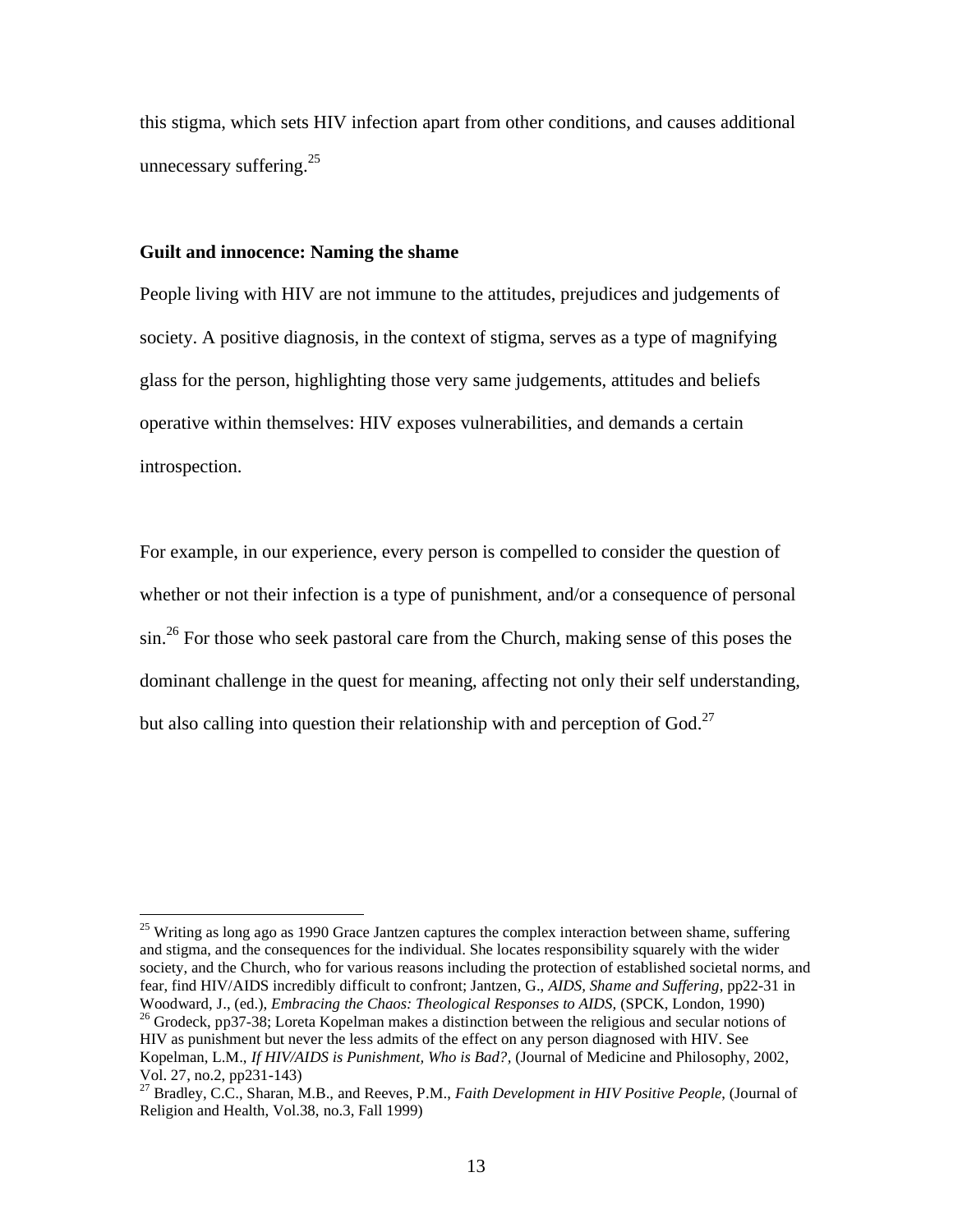For the Gay man,<sup>28</sup> HIV will expose any hidden self loathing,<sup>29</sup> and it is common to feel that they are being punished for their sexual orientation, by a disapproving God. Like John, the former seminarian, diagnosed in his early twenties, who says; *"I felt ashamed. I was ashamed to be Gay, and now I also had HIV….I felt God had abandoned me".* 

Or Fatima, who feels certain that others will think of her as a bad wife if they knew, and seems to accept that she is being punished by God, whilst also expressing a certain confusion when she says; *"…but then I look at my child, and think, what sin did he do?"<sup>30</sup>*

It is also quite common that people will attribute infection to an occasion of violence or rape. It is certainly true that some men and women are infected in this violent and terrible manner. There are many who have been abused in this way in situations of domestic violence or societal conflict.<sup>31</sup> However, it also seems that this explanation is given by some, to silence the painful questions that nag at them, suggesting that they are in some way 'guilty recipients' rather than 'innocent victims' of HIV.<sup>32</sup>

<sup>&</sup>lt;sup>28</sup> We use the term 'Gay' to mean men who have sex with other men, and identify themselves as Gay, which we take to a be a conscious political and social identity to some extent. We indicate our use of the word as a political statement of identity by the use of a capital 'G'. (Within the wider Gay community, others would argue for the use of the word 'Queer', as a political statement of identity, but in our experience Gay is the preferred term for those who also identify as Christian). However, it should be understood that not all men who have sex with men identify as Gay. Never the less, of all HIV patients seen for care in the UK in 2005, 42% were men, infected as a result of sex with other men, and are often referred to as 'men who have sex with men' (MSM) in health statistics, referring to the route of transmission rather than identity. In the same year 50% of patients were infected through heterosexual sex: Cairns, p52 <sup>29</sup> Williamson, I. R., *Internalized Homophobia and Health Issues Affecting Lesbians and Gay Men*, (Health

Education Research, pp97-107, Vol. 15 no. 1, 2000)<br><sup>30</sup> See http://positivecatholics.googlepages.com

<sup>&</sup>lt;sup>31</sup> Smith, A. and McDonagh, E., *The Reality of HIV/AIDS*, (Trocaire, Veritas, Cafod, 2003), pp101-103<br><sup>32</sup> For a theological discussion of guilt and innocence and AIDS as punishment for or consequence of sin see Nicolson, pp24-52; Kopelman; and Wiley, C.Y., *AIDS is not a Punishment: Overcoming Guilt and Shame,* (December, 2003), at www.thebody.com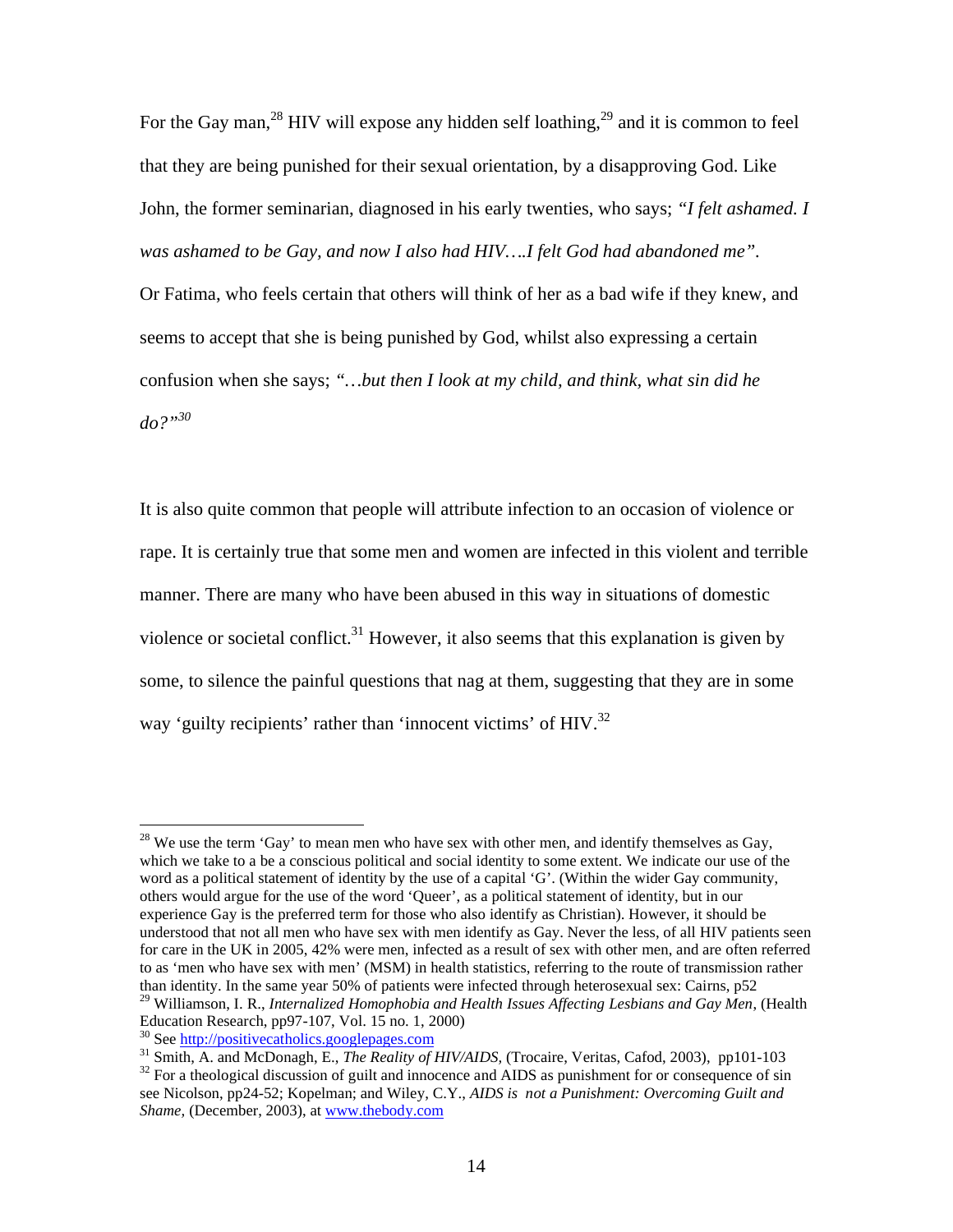At worst, the self loathing and fear that is exposed following diagnosis, can cause the person to attempt or contemplate suicide, or in other ways negatively affects their mental health.<sup>33</sup> This represents an assault on the dignity<sup>34</sup> of the person, and damages the person spiritually, in so far as it threatens to extinguish the person's sense of the reality of God's unconditional love for them.

The medieval English mystic Julian of Norwich, recognised this tendency in human beings and calls it a type of ignorance. Living at a time marked by overwhelming suffering and unexplained disease,<sup>35</sup> Julian insists upon the reality of God's love:<sup>36</sup>

*"..God wants us to consider and enjoy love in everything. And this is the knowledge of* 

*which we are most ignorant; for some of us believe that God is almighty and has power* 

*to do everything, and that he is all wisdom and knows how to do everything, but that he is* 

 $\overline{a}$ 

 $35$  The Plague, also known as the Black Death, struck several times at unpredictable intervals from 1348, with outbreaks that particularly affected children and a very severe outbreak in 1369. Estimates indicate that about one third of the population of Norwich were killed by these outbreaks of disease, causing fear and death. Cattle diseases struck in 1348, 1363, and 1369, which year also saw the worst annual harvest for fifty years. Famine caused by crop failure and disease in cattle, left many peasants starving; Jantzen, G., *Julian of Norwich*, (SPCK, London, 2000) pp7-8. Kofi Annan, described the AIDS pandemic in the following way, which we suggest might also have been the sort of response that people in Julian's time might have shared in regard to the plague: *"Today the AIDS pandemic, unexpected, unexplained, unspeakably cruel…presents us with a tragedy we can barely comprehend let alone manage".* Similarly, the structural and socio-economic injustices that pertain in regard to the current pandemic mean that it is the poor and marginalised who suffer most today, as was the case in Julian's time. See Kofi Annan quoted in Smith, and McDonagh, pp1,51

<sup>&</sup>lt;sup>33</sup> Cote, T.R., and others, *Risk of Suicide Among Persons with AIDS*, pp129-133 in Overberg; **<sup>34</sup>**Flannery, A., (ed.), *Vatican Council II, The Basic Sixteen Documents,* (Dominican Publications, Dublin, 1996), (Vat II), *Pastoral Constitution On The Church In The Modern World, Gaudium et Spes,* (GS) para 12.

<sup>&</sup>lt;sup>36</sup> Despite the dominant medieval thinking that suffering and disease were signs of the 'wrath of God' being visited upon sinful people, Grace Jantzen describes Gods love for us in Julian's writing as her *"..gently insistent theme",* Jantzen, p91. On suffering as punishment see also, Llewellyn, R., *With Pity Not With Blame: The Spirituality of Julian of Norwich and The Cloud of Unknowing for Today, (DLT, London,* 2003), p21; Allen, pp39,62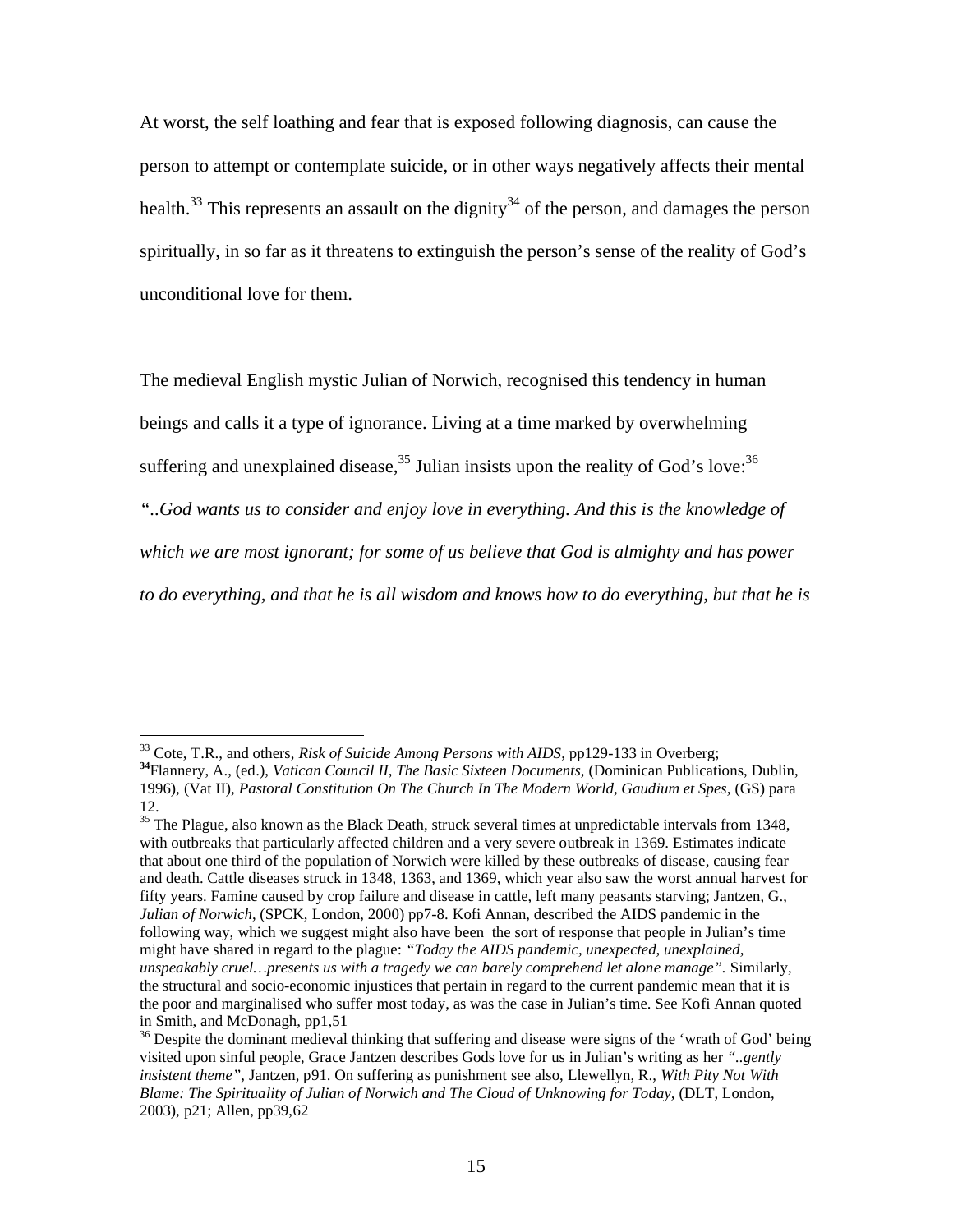*all love and is willing to do everything – there we stop. And it seems to me that this ignorance is what most hinders those who love God.."*<sup>37</sup>

These examples are merely indicative of the soul searching that an HIV diagnosis provokes. They are questions that may be explored and confronted, or, too difficult to address, may be ignored or denied by the person. The individual experience is unique of course, and we need to be careful not to generalise. However we hope to have made the point that in one way or another, diagnosis still causes a profound disturbance which challenges the person to question deeply, their view of self, and their understanding of God, and that HIV exposes those traces of self loathing, and misconceptions of God, that damage the person emotionally, physically and spiritually.

#### **HIV - The Church responds**

The Church's reaction to HIV/AIDS has been varied.<sup>38</sup> On the one hand the long tradition of care for the sick or suffering, and the virtue of compassion, has been the first response in evidence.<sup>39</sup> During the 80s and 90s many Christians participated in the secular response, working within healthcare and pastoral care agencies. Specifically Christian ministries developed, and many church groups sought to become informed. On the other hand, religious leaders have continued the equally long tradition of associating sin with

<sup>37</sup> Julian of Norwich, *Revelations of Divine Love,* ((Penguin Books, London, 1998), long text (LT) 73. We shall later refer also to the short text (ST).

 $38$  Nicolson, pp20-22;

<sup>&</sup>lt;sup>39</sup>Smith, and McDonagh, p3, estimate that 25% of the total care given to people with HIV/AIDS worldwide is provided through the Catholic Church, making them the major supporter of States in the fight against the disease; see also Allen, pp139-145. For a robust defence of the catholic Church's significant contribution in regard to the global pandemic see Vitillo, R.J., *Faith-based Responses to the Global HIV Pandemic: Exceptional Engagement in a Major Public Health Emergency,* (Journal of Medicine and the Person, 2009, 7:77-84)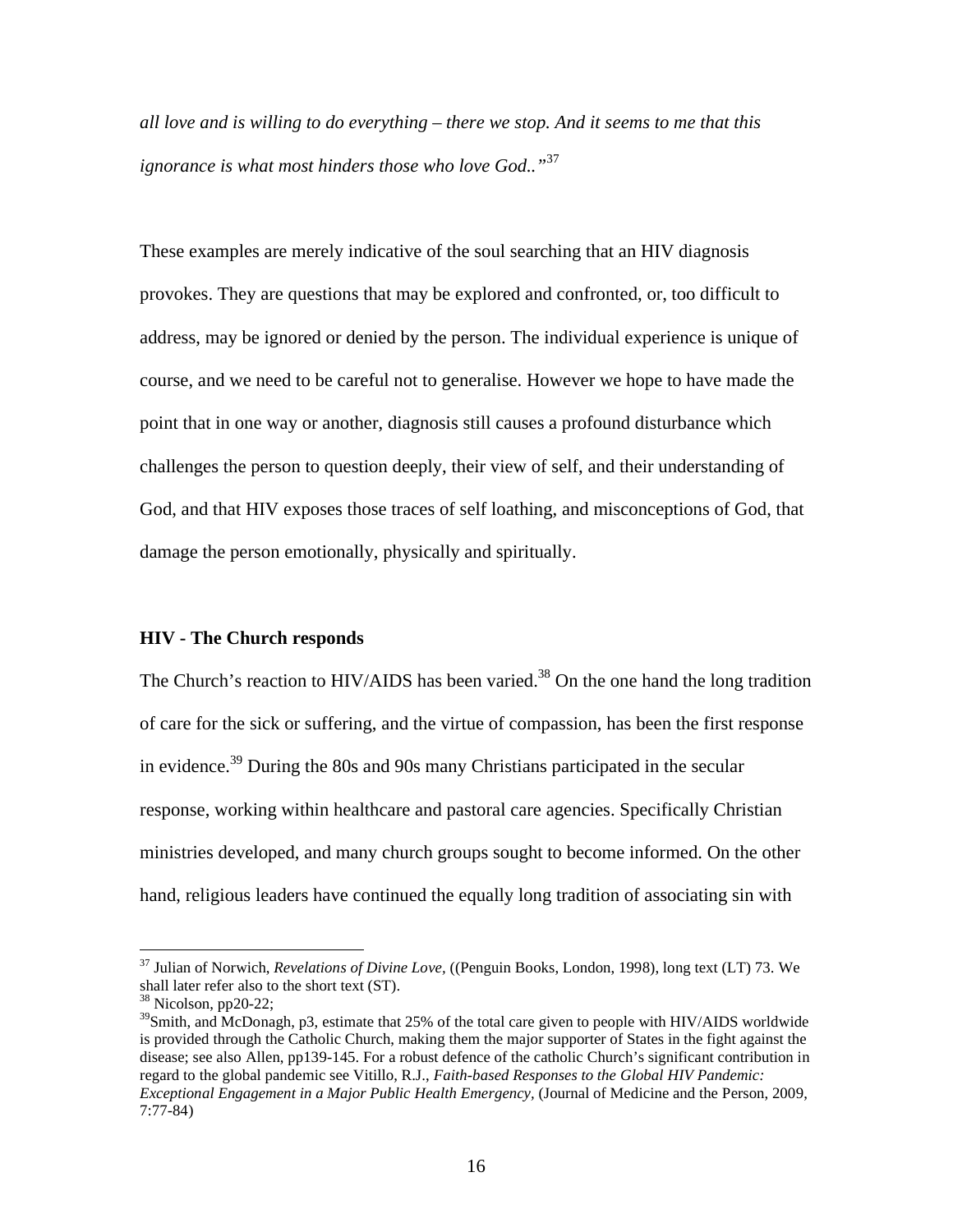illness, giving voice to the widely held view that HIV infection is a type of punishment from God.<sup>40</sup> This in turn, has reinforced the prejudice and discrimination that people experience, leading to exclusion from church communities, including for example, being denied access to education, the sacraments, and other 'services'.

Nearly thirty years on, the Church is still perceived by many to be contributing to the suffering of people living with HIV rather than offering the Gospel message of love and hope. In regard to health education and prevention, the Church is accused of being *"..a promoter of death...*<sup>41</sup> directly culpable in the spread of new infections, most obviously because of Church teaching on the use of condoms and upon matters of human sexuality.<sup>42</sup> The historically dominant narrative linking disease, sex, and sin, is still too often retold in congregations and from pulpits, and internalised by the person. We consider this a distorted theology which induces, at very least, a disproportionate sense of guilt and shame.

 $\overline{a}$ 

<sup>41</sup> Vitillo, (2007), p40<br><sup>42</sup>See Kelly, K.T., *New Directions in Sexual Ethics: Moral Theology and the Challenge of AIDS*, (Geoffrey Chapman, London, 1998), pp viii, ix, xi, 40-95, 177-183, 192-206; and Clague, J., *Living Positively with Roman Catholic Teaching and Transmitting The Truth About AIDS, (Cafod, 2004), p8; at* www.cafod.org.uk ; and Clifford, pp13-15; and Christian Aid, *Flesh of Our Flesh*, (Resource Pack), p10, at www.christianaid.org.uk ; Keenan, J.F., *AIDS and a Casuistry of Accomodation*, pp189-196 in Gill; Keenan, J., and McDonagh, E., *Instability, Structural Violence and Vulnerability: A Christian Response to the HIV Pandemic,* (Progressio, London, 2009), pp4-5

<sup>&</sup>lt;sup>40</sup> Cardinal O'Connor, Archbishop of New York and member of President Reagan's Commission on AIDS in the 1980s warned *"Don't blame the Church if people get a disease because they violate Church teaching"*; Rev. Jerry Falwell, leader of the influential 'Moral Majority' in the USA, blaming Homosexuality for HIV/AIDS, said on National Television, *"..a god who hates sin has stopped (homosexuality) dead in its tracks by saying 'do it and die. Do it and die'."* And *"AIDS is a lethal judgement of God on the sin of homosexuality (and) on America…He is again bringing judgement against*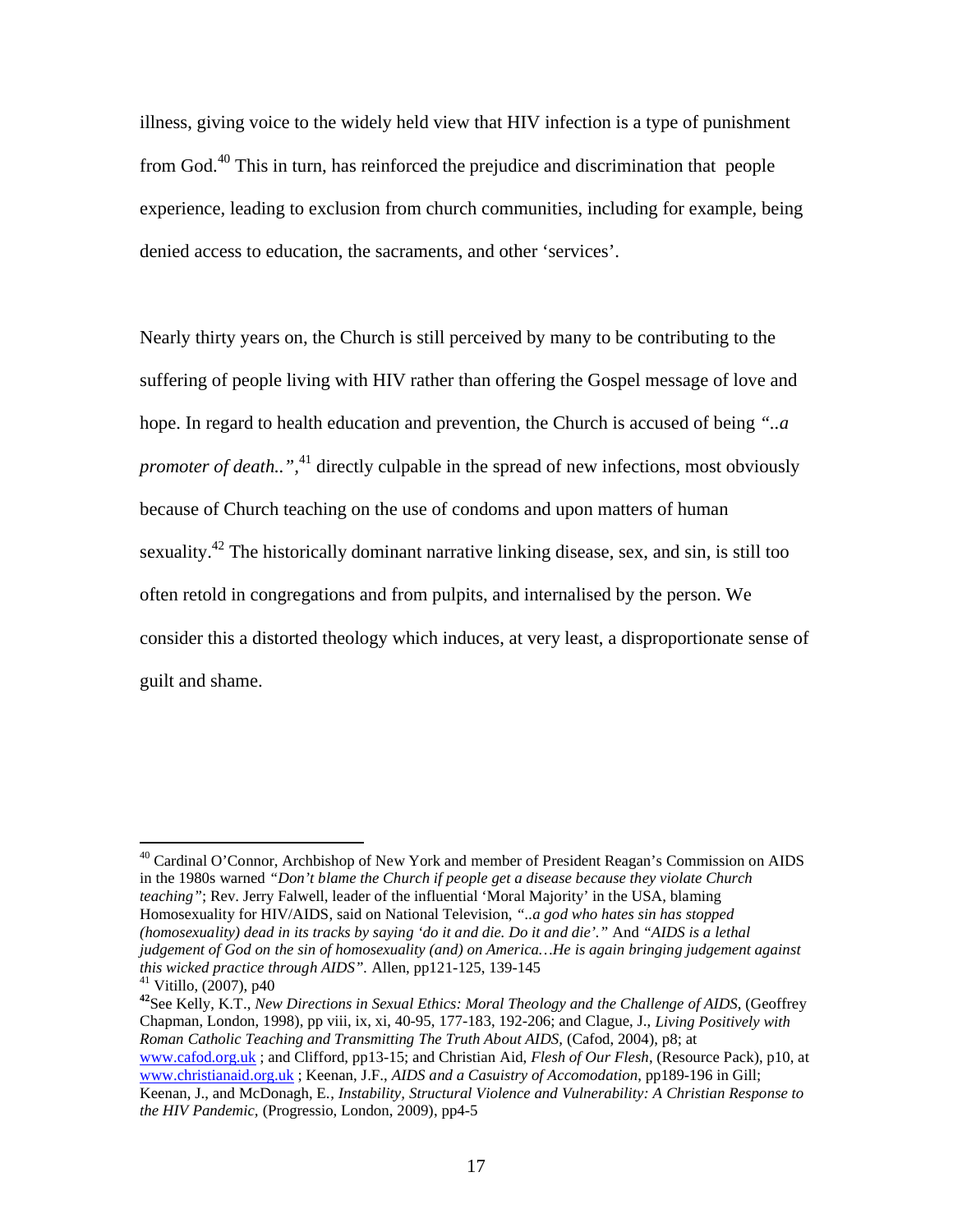### **HIV exposes 'fissures' between pastoral practice and doctrinal orthodoxy**

In short, the Church response has been and remains something of a 'mixed bag', marked by contradictions. For example, the tension between the twin doctrinal imperatives of offering compassionate care, and maintaining sexual orthodoxy, can be illustrated by the the debate which raged in the late 1980s over the acceptance of government funding for Catholic hospitals in New York. Cardinal O'Connor insisted upon an opt-out from the government's requirement that health care providers offer counselling on 'safer sex' methods, including the use of condoms. It is reported however, that as he espoused the Church's opposition to standard health promotion education in one room at St.Vincent's hospital, the hospital medical staff would be handing out condoms in another.<sup>43</sup> Similarly, the campaign to withdraw support from 'Cafod'<sup>44</sup> over their policy in regard to health education in developing countries, vociferously but largely unsuccessfully pursued by the 'Catholic Action Group', points to theological and pastoral tensions that HIV/AIDS exposes within the Church. $45$ 

### **The Church in denial**

 $\overline{a}$ 

We note that today in the UK, there is no formal Roman Catholic ministry for people living with HIV.<sup>46</sup> Support for agencies such as Cafod in the fight against HIV/AIDS

 $43$  Ridiculing educational literature and techniques that public health authorities endorsed for preventing the spread of HIV, in somewhat inflammatory language which misrepresents the Health education campaigns and techniques of the time, O'Connor said: *"In order to get AIDS money to facilities run by nuns, they will have to teach the residents there to masturbate and also show them obscene films.* "Allen, pp144-145 <sup>44</sup> The Catholic association for overseas development, the official agency of the Bishops in England and

Wales engaged in development work outside of the UK.

<sup>45</sup> Smith, A., *Where Cafod Stands*, (The Tablet, 25 September 2004); Bates, S., *Catholic Agency Faces Cash Boycott: Campaign Against Cafod's 'Sinful' Condom Policy, (The Guardian, 5 February 2005).* <sup>46</sup> At time of writing, there is one Catholic charity, 'Catholics for AIDS Prevention and Support' ('CAPS'),

operative in the UK. It is listed in the Catholic Directory but is not an agency of any Diocese. Neither does it receive regular funding from any Diocesan or other national agency of the RC Church in England and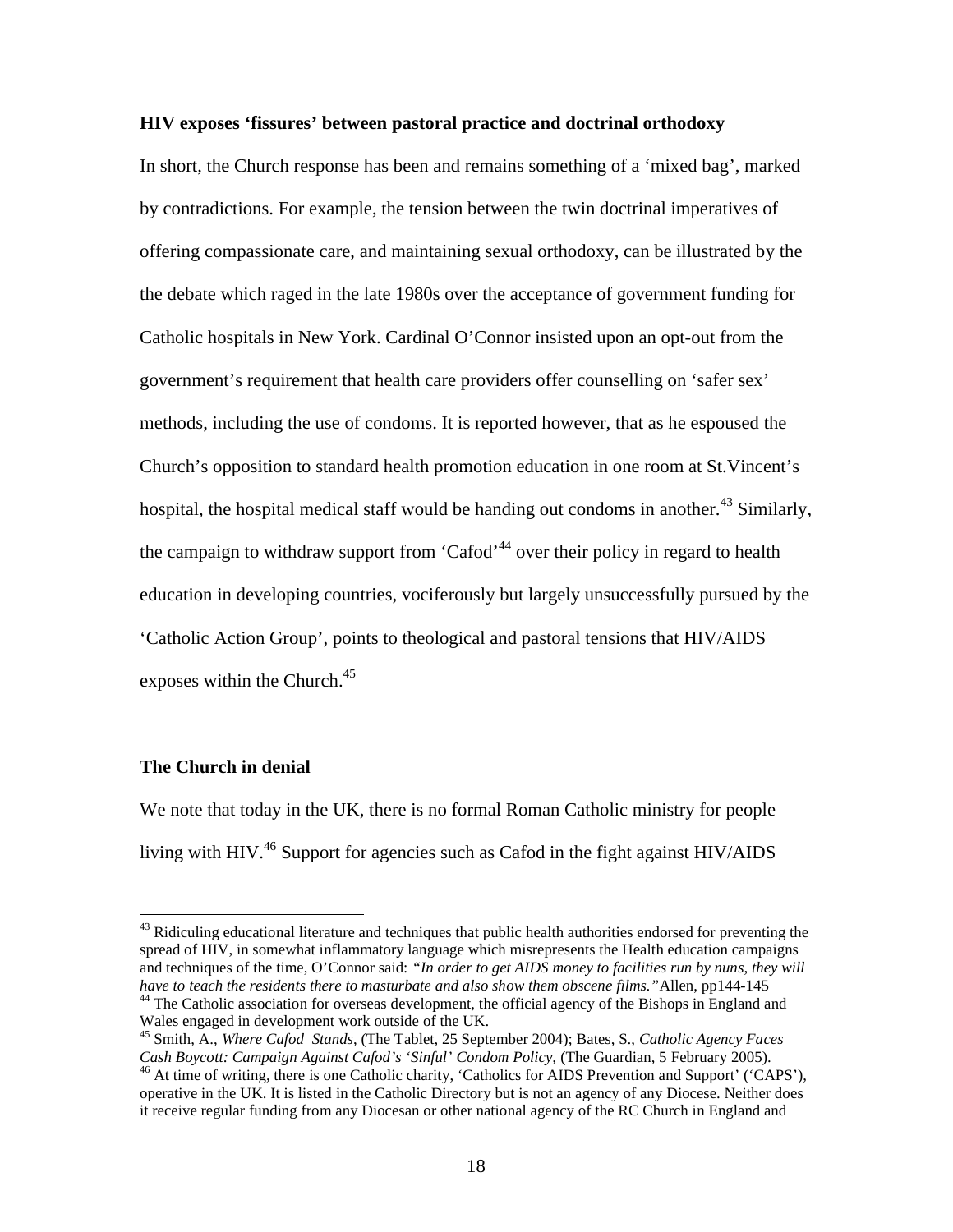abroad continues, but there is a 'deafening silence' when it comes to addressing HIV as a reality *in our midst*. We seem comfortable considering it as a development issue, or as an 'African problem', but now that we are no longer confronted starkly with the realities of AIDS, we seem to have lapsed into denial. It is as though we have breathed a collective sigh of relief, preferring now to avoid those issues and challenges which were impossible to ignore in the 1980s.

However in this un-stated policy of 'ignore-ance', we sacrifice meaningful reflection upon the significance of HIV in our midst, and we fail to meet the pastoral needs of people with HIV; the educational needs of young people, and thus, fail in our responsibility to fulfil the Gospel command to love, and witness fully to the truth.

As Church we must ask ourselves, why the silence today? Our conviction, which we will explore later, is that silence has to do with our unwillingness to confront the issues that HIV raises, and our reluctance to wrestle with the presenting challenges. As such we miss an opportunity to grow and learn collectively, and individually.

1

Wales. Nominally, the Diocese of Westminster does have an HIV/AIDS ministry working as part of the Dept. for Pastoral Affairs, however, it has not functioned in any pastorally relevant or actual way since the part time pastoral worker departed in 2008.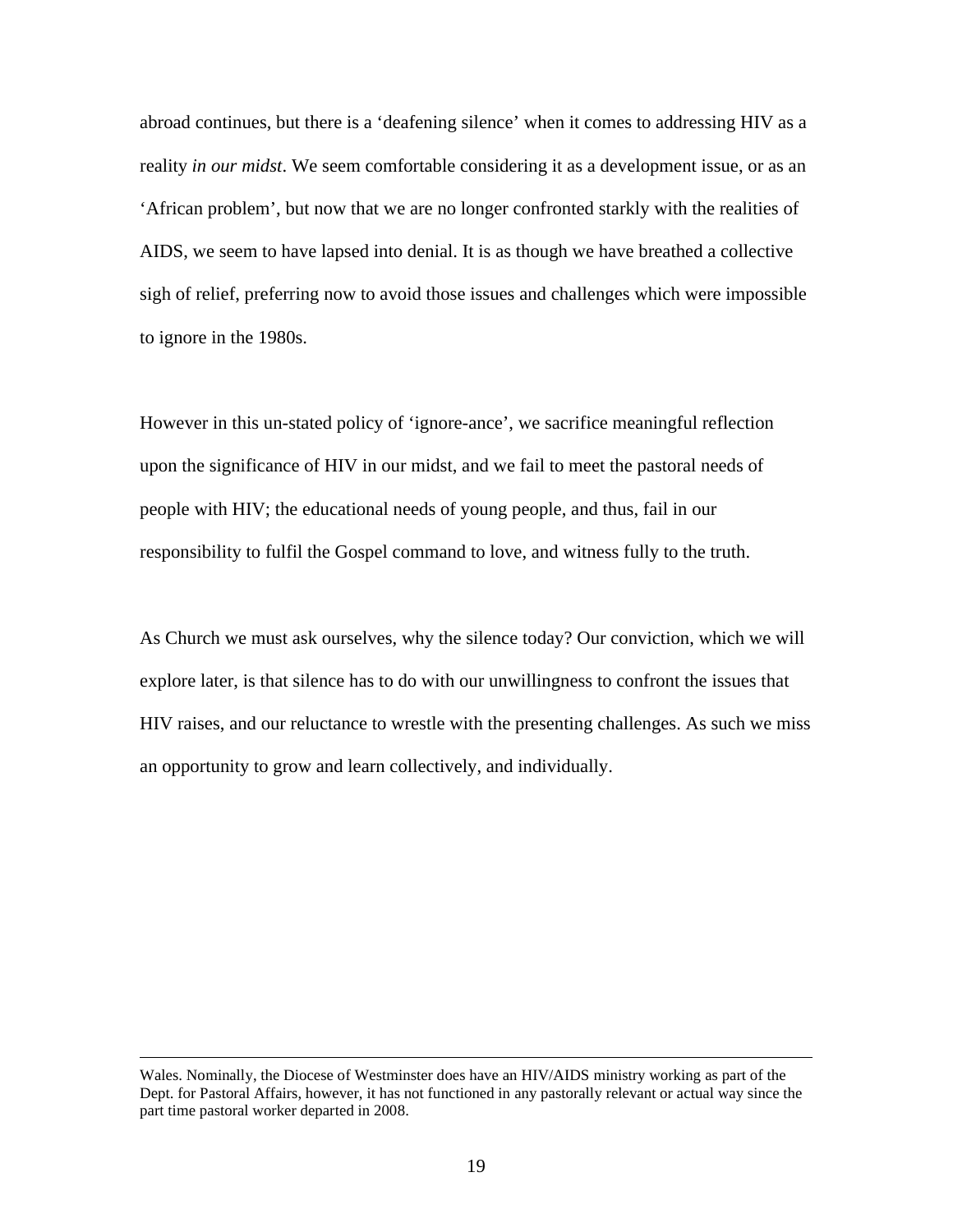# **Positive Pastoral Responses**

*In this section we will consider the ministry of 'Positive Catholics' as a model of good pastoral practice, and as an example of what it is to live as Church. We will explore the pastoral and theological approach, and ponder the meaning of living with HIV in light of the Gospel.*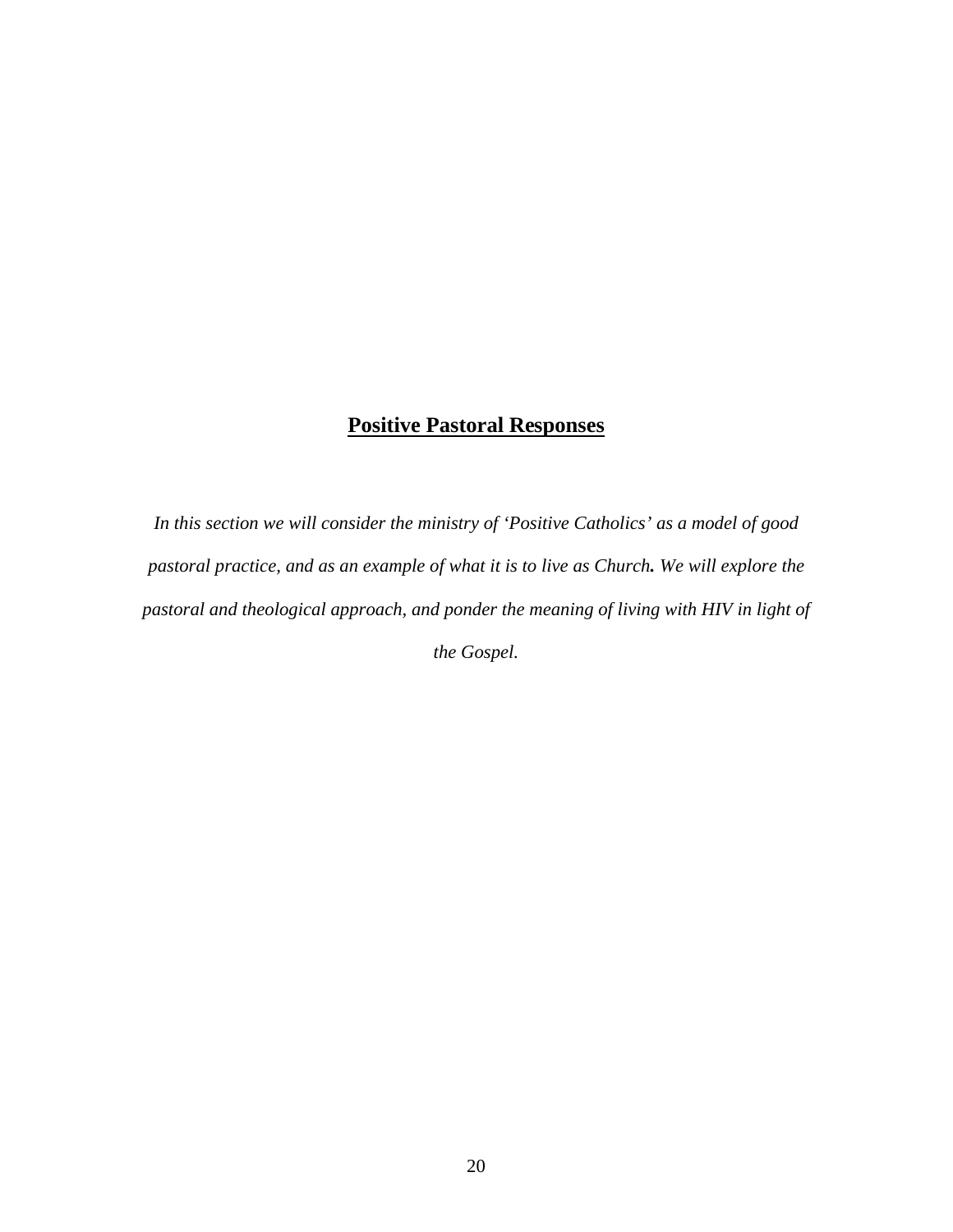### **Positive Catholics' Ministry**

The silence was broken briefly at a conference in  $2004<sup>47</sup>$  when Christians living with HIV identified a lack of appropriate pastoral support, and the inability of secular agencies to address matters of spirituality. The 'Positive Catholics'<sup>48</sup> ministry began, in response to the expressed needs of those infected with HIV.

Not knowing where the journey would lead, two Catholic Gay men living with HIV began to meet for mutual support and sharing, to reflect on Scripture and to pray together, monthly, in a central London church hall. Soon others came, mostly, but not exclusively, Gay men. Some were 'returning to Church' after many years away. Everyone expressed relief that at last they felt able to share their personal stories with others who understood the challenges of living with HIV from within a religious context, *and* the desire to hold onto a faith that was similarly challenged in the light of diagnosis.

Over the next two years these HIV+ Catholics met regularly, and spent time together during annual weekend retreats,<sup>49</sup> to share their own "... joys and hopes,... grief and *anguish.."50* in an attempt to relate "*..faith to life.."* in a way that is *"…relevant and useful".<sup>51</sup>* Gradually numbers grew, and friendships developed. Talents and gifts emerged

 $47$  CAPS convened a conference in 2004 to map the current pastoral responses to HIV, in partnership with Westminster Diocesan HIV/AIDS Ministry team (CATHAM). During the conference, people living with HIV were enabled to speak directly from their own experience, and define their own pastoral needs.<br><sup>48</sup> See http://positivecatholics.googlepages.com

<sup>&</sup>lt;sup>49</sup> Without access to funding, the first weekend retreats were held at a house designed for youth groups in the grounds of Downside Abbey. These were self catering, without wheelchair access, and accommodation was dormitory style – but it is very inexpensive, and the Downside Benedictine Community are welcoming of us.<br> $50$  GS, para1.

<sup>&</sup>lt;sup>51</sup> Lartey, E., *Practical Theology as a Theological Form* in Woodward, J., and Pattison, S., (eds), *The Blackwell Reader in Pastoral and Practical Theology,* (Blackwell Publishing, Oxford, 2007), p129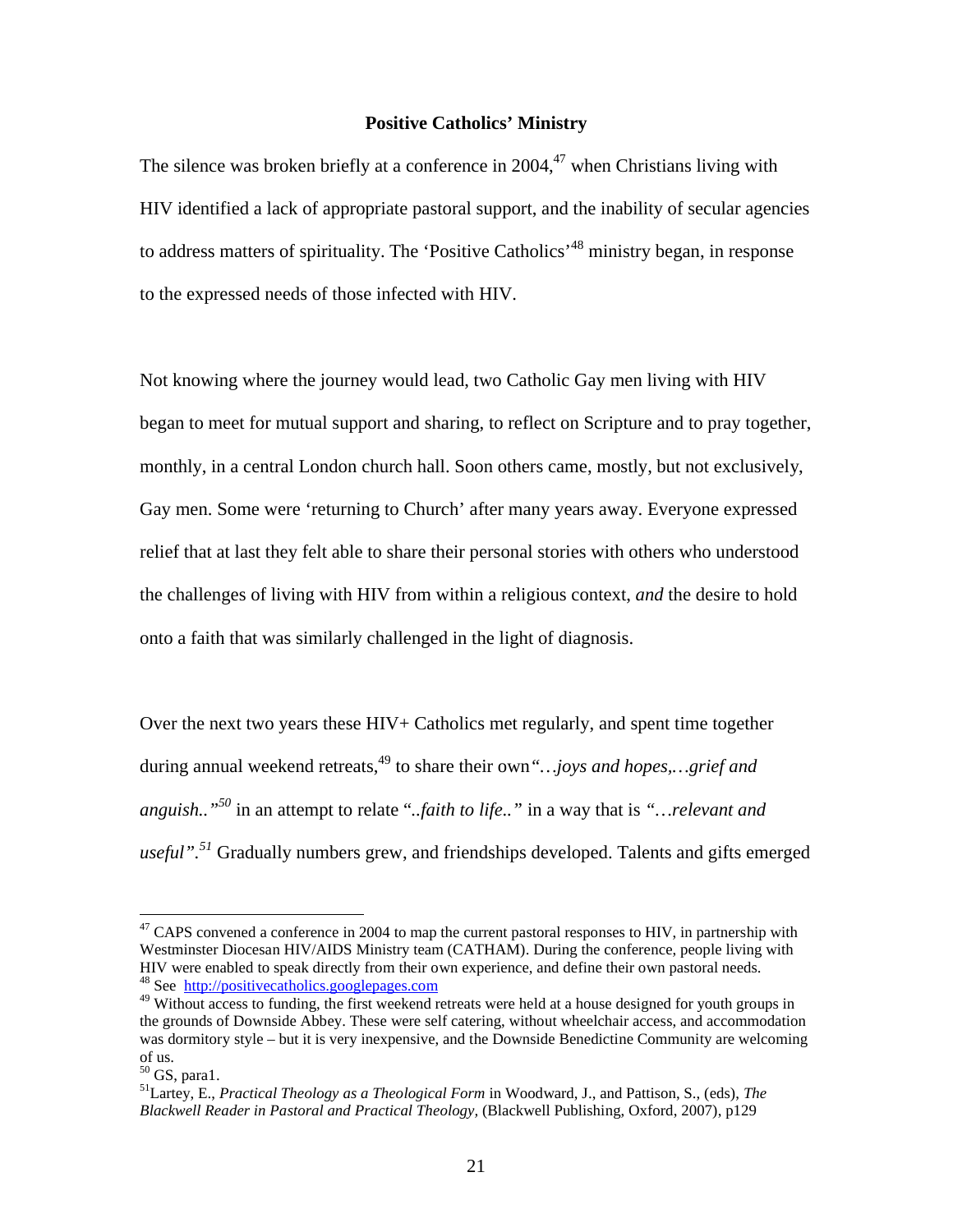through service to each other. With the exception of sacramental liturgy, (when a Priest known to the group was invited to join), all aspects of ministry were undertaken by those living with HIV.

We can see clearly here, the hallmarks of Liberation Theology praxis, insofar as it is those directly impacted by a given situation who 'see, judge, and act<sup>52</sup> in response to their own situation of suffering and oppression. The group facilitators were also informed by the work of Carl Rogers and Paulo Freire.<sup>53</sup> The combined approach therefore has been one rooted in an understanding that in order to meet pastoral needs**,** we enter into a process of mutual exploration, based on the equality of each participant. Facilitation has been non-directive in style, trusting the group to define both situation and experience. Through dialogue, the group members decide upon the resolution of identified 'problems' and any action to meet pastoral need. By so doing, the group becomes an expression of Christian community, as they wrestle with a 'shared *hard* task'.<sup>54</sup> In Cardinal Hume's words, *"shared weakness binds more than shared strength".55*

 $\overline{a}$ 

non-oppressive practice, and the importance of establishing trust through relationships based on mutual respect on the part of facilitators and 'educators', in groups. For further detail see Freire, P*. Pedagogy of the Oppressed,* (Penguin, London, 1996); Rogers, C., *Can I be a Facilitative Person in a Group?,* pp339- 357 and *The Interpersonal Relationship in the Facilitation of Learning, pp304-322, in Kirschenbaum, H., and Henderson, V.L., (eds)., The Carl Rogers Reader, (Houghton Mifflin Company, NY, 1989)* 

<sup>&</sup>lt;sup>52</sup> Boff, L., and Boff, C., *Introducing Liberation Theology*, (Orbis Books, NY, 2007), p22<br><sup>53</sup> Both Rogers and Freire have written extensively on the theory of personal growth, empowerment through

<sup>&</sup>lt;sup>54</sup> The realization that community can be developed through the conscious sharing of a common hard task is one of the insights of George MacLeod, founder of the 'Iona Community', and one of the defining values that the present day Iona Community live out as part of their community spirituality. (The author of this paper was a resident member of The Iona Community from 1999-2000). We hope that the reader understands that here we refer to the personal challenges shared together, in order to move from a place of isolation and fear, as the hard task common to people living with HIV.

<sup>&</sup>lt;sup>55</sup> Cardinal Basil Hume quoted in McAllister, S., *A Pastoral Heart*, (The Tablet, June 13<sup>th</sup>, 2009)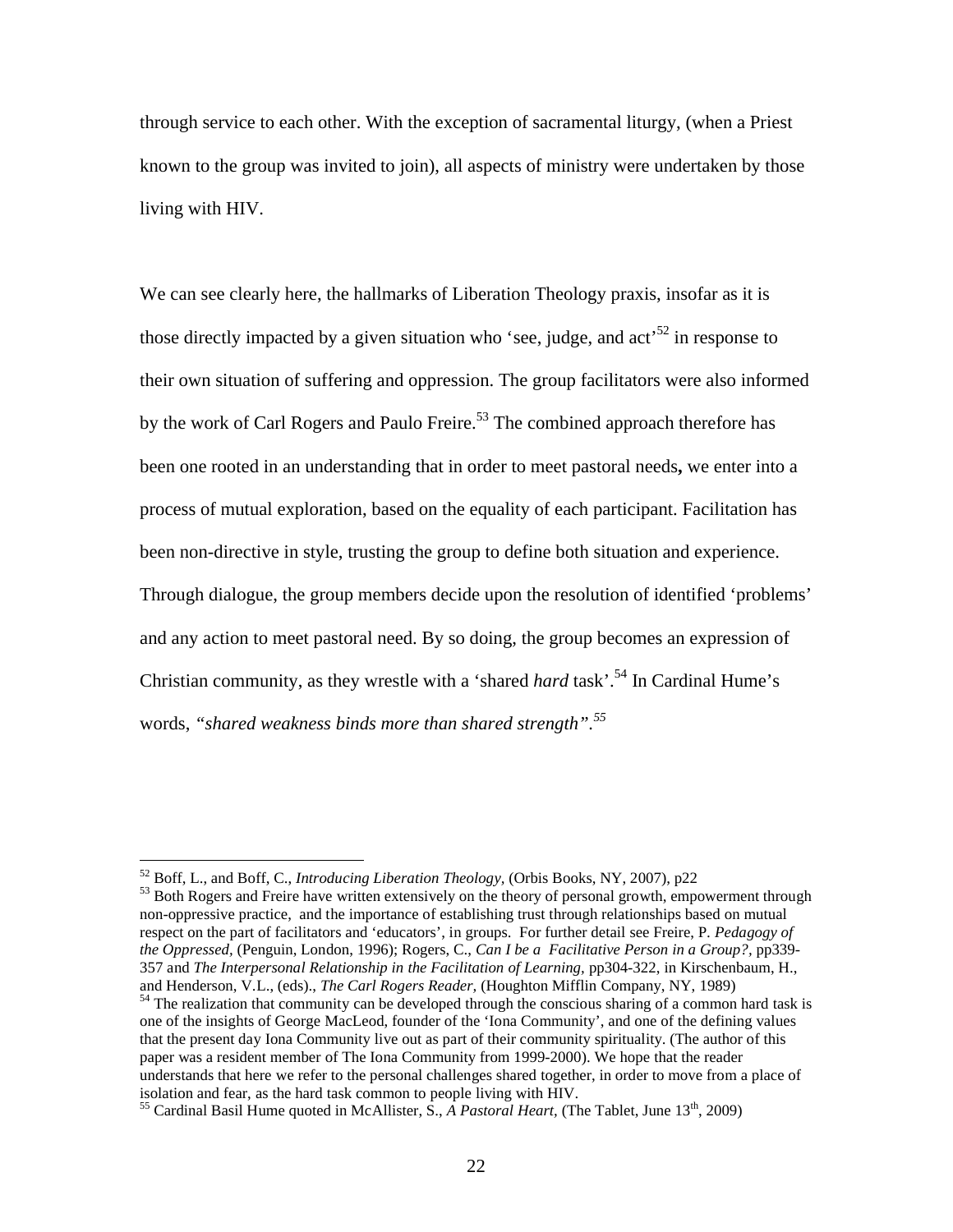### **From peer support towards a sense of mission**

 $\overline{a}$ 

We think it indicative of a certain liberating *"praxis of solidarity*"<sup>56</sup> – and an ongoing *"conscientization"57* inspired by the Gospel - that the core membership of Positive Catholics decided in early 2008 to 'risk'<sup>58</sup> reaching out to others by booking Douai Abbey Retreat Centre<sup>59</sup> for a summer weekend. The core group of members at this point remained predominantly white Gay men, and there was an acute awareness that there are many other Christians living with HIV in the UK, who are heterosexual; African; Latino; east European etc.., and people with children. Awareness of the situation of these 'others', had been raised in a personal way by those from within these groups, who had attended the group meetings, liturgies and retreats. Beginning to appreciate the practical difficulties faced by those with children, or asylum seekers, failed asylum seekers and refugees, for example, as well as those with mobility needs, the members agreed that if we were to be a welcoming and inclusive community of faith, we needed to offer an accessible, comfortable, safe place, where the time and opportunity to share and grow, might be available to others not living in London, and/or without the means to attend our

<sup>56</sup> Gutierrez, G., *A Theology of Liberation,* (SCM Press, London, 2001), p22; Freire defines 'praxis' as *"..the reflection and action which truly transforms reality…the source of knowledge and creation. Animal*  activity, which occurs without a praxis, is not creative; people's transforming activity is." Freire, pp81-82<br><sup>57</sup> Arising from a critical reflection about, and critical action upon a particular situation, "Conscientizatio is the deepening of the attitude of awareness characteristic of all emergence", Freire, p90; Gutierrez, pp113-114

<sup>&</sup>lt;sup>38</sup> The decision to book Douai Retreat Centre was a risk in a number of ways. Firstly, Positive Catholics, and the sponsoring charity 'CAPS' did not have any funding in place for such a venture. Secondly, although the decision did follow from a directly expressed need of others, there was no certainty in the minds of the members that such a Retreat would be well attended in reality – people often say that they would like something to happen, but for many reasons, wishes do not always translate into active commitment. Thirdly, an anxiety that the Gay members of Positive Catholics would encounter religious homophobia from African people living with HIV, was a sincerely held view. Yet the man who expressed this anxiety most audibly, was also one of those who did most to organise practicalities in order that the Douai retreat go ahead. As it turned out, funding was accessed, over the two Douai retreats more than 50 people have attended, and the atmosphere has been one of Christian acceptance and equality in keeping with the Gospel principles and values of Positive Catholics ministry.

<sup>&</sup>lt;sup>59</sup> Douai Abbey is more accessible than Downside by public transport, and located more centrally, not far from Newbury in Berkshire.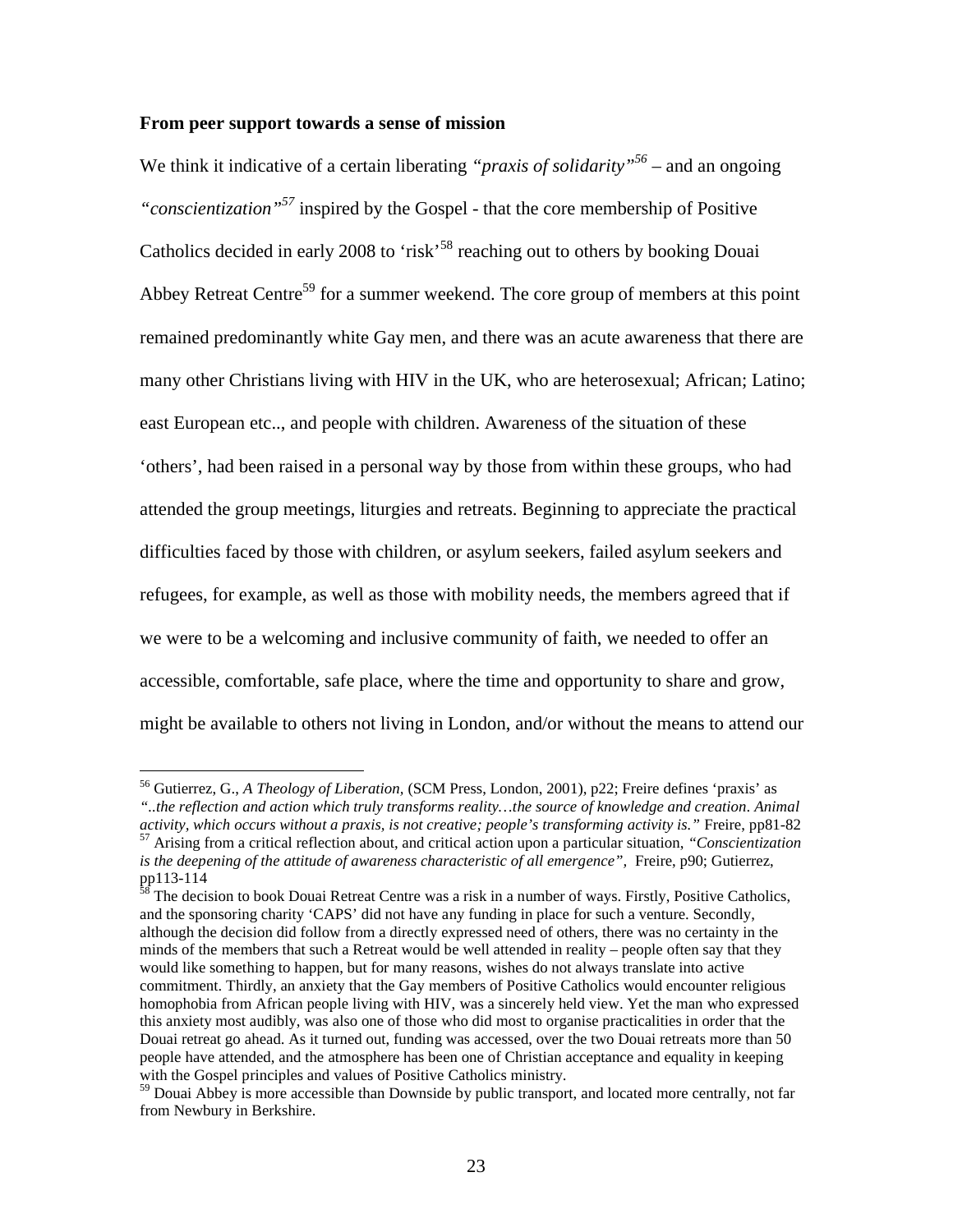gatherings. Members also remembered their own struggles to seek out help and support, the formerly crippling effects of stigma and isolation, and that paralyzing fear which can imprison a person in despair. These few Gay Catholic men living with HIV, committed to a sort of positive evangelization. Strengthened in faith by their experience of Christian fellowship, they desired to share that with others, not yet knowing what exactly this reaching out, and inviting in, would mean in practice.

What we find encouraging is the sense of movement experienced by the members. From an exclusive place of need, to a place of giving: from a place, marked by introspection and personal suffering, to a place where the desire to reach out to others becomes a willing 'response-*ability*'. We understand this as a grace and fruit of the process of being together in community. As Henri Nouwen says, there is a certain joy that comes from *"..living together in a fellowship of the weak..".<sup>60</sup>* When we can embrace our many sorrows and joys, trusting that they can be life giving, we tentatively move beyond fear, to hope, in a creative life giving act of love for others.

In order that the invitation to the most marginalized people be meaningful, personal contacts were made, and reassurances were given.<sup>61</sup> A decision was made that no-one would be excluded for want of money, and that those who needed assistance with travel costs for example, in order to attend any retreat, would have these met. $62$  Positive

<sup>60</sup> Nouwen, H.J.M., *Can You Drink the Cup?, Tenth Anniversary Edition*, (Ave Maria Press, Indiana, 2006), p48

 $61$ We refer here very briefly to the sort of activities that would be understood in classic community development and informal adult education terms as 'outreach'.

 $62$  Although the determination for this came directly from within Positive Catholics, it was unlikely to be achievable without the active support of CAPS trustees and supporters. Obviously, the commitment that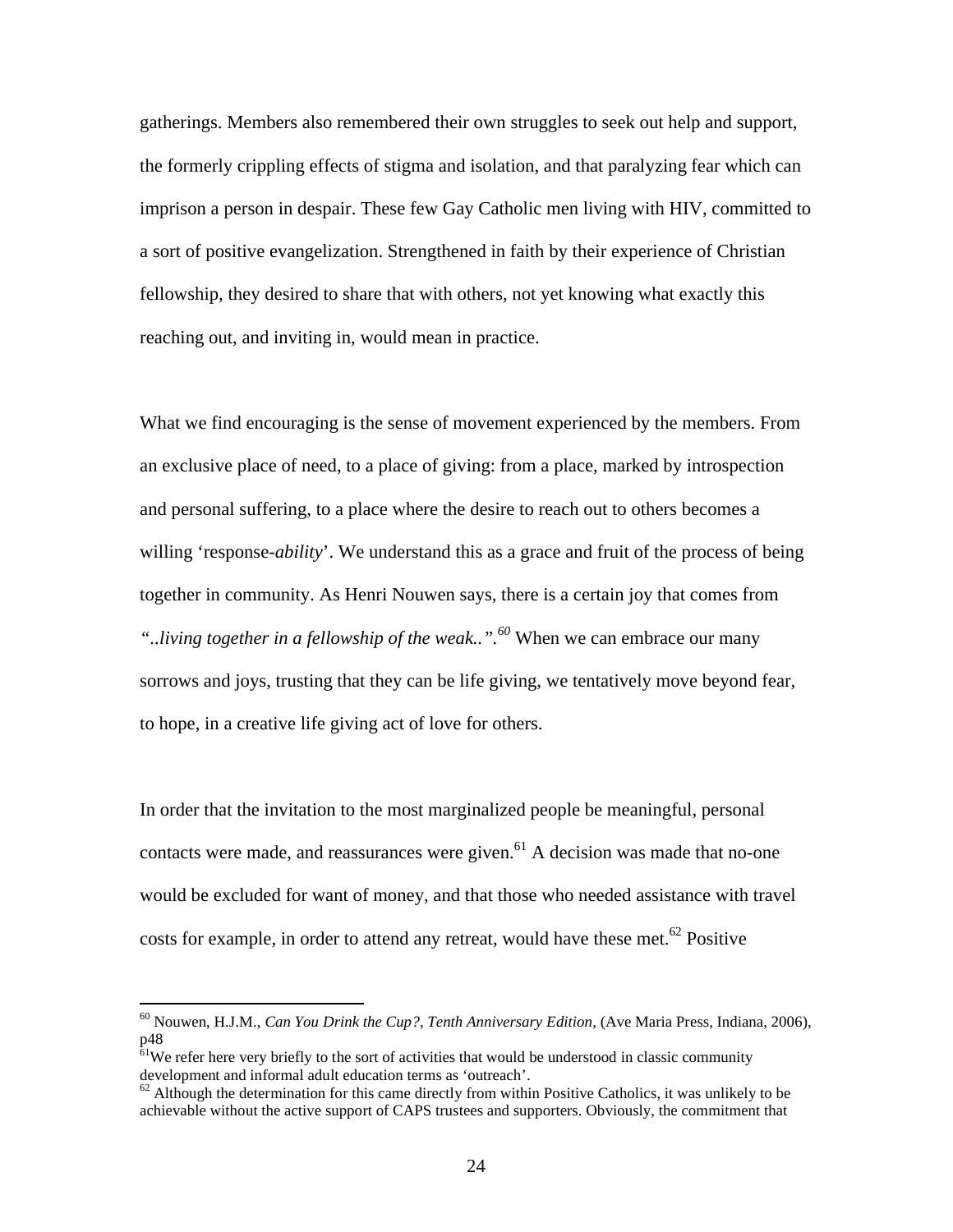Catholics now hold two smaller group retreats each year, and at time of writing we have just completed our second larger annual retreat at Douai. The number of members has now grown to over sixty families living with HIV throughout the UK, and includes Gay and heterosexual; white and  $Black; ^{63}$  adults and children; those with physical disability and the able bodied; the newly diagnosed and those living with HIV/AIDS for nearly 30 years. The regular meetings, now take place in a member's home, include the sharing of a meal, and are 'hosted' by members who volunteer to do so. The next group meeting will be attended by about 18 people from around the country, and on this occasion will be hosted by two African women.

In stark contrast to the secular world, where support groups are usually defined narrowly by ethnicity, gender, or sexual orientation, here we see a community of the stigmatized, the outcasts, brought together as one body in Christ, ministering to each other in love.  $64$ 

1

money should not be an obstacle extended to offering free places, and travel costs according to need. For the majority of participants subsidies in these ways were absolutely vital, to enable participation.

<sup>&</sup>lt;sup>63</sup> We use a capital 'B' for Black, to indicate our recognition of Black people as belonging to a distinct socio-political grouping, as we have explained above in relation to Gay people. We are not firstly distinguishing people on the basis of the colour of their skin, but rather as an oppressed group of people who have been, collectively and individually, historically and presently, subject to the experience and effects of Racism. We do not capitalise, 'white', because in the same way that Black people can be said to share a common experience, white people cannot be said to share a similarly defining common sociopolitical and affective experience. We also capitalise in order to indicate inclusion in this group, of any people who share this common experience, who may not have black skin, (e.g. as with the African 'negro') but can legitimately be said to share the common experience of Racism, (e.g as with the person of mixed Black Caribbean and white British parentage – commonly incorrectly referred to as 'mixed race', or in the past defined by the explicitly Racist term, 'coloured'), by virtue of not belonging to the dominant ethnically white groups.

<sup>64</sup> 1 Cor. 12:13 *"For in one Spirit we were all baptised into one body, whether Jews or Greeks, slaves or free persons, and we were all given to drink of one Spirit."* Gal 3:26-28 *"For through faith you are all children of God in Christ Jesus. For all of you who were baptised into Christ have clothed yourselves with Christ. There is nether Jew nor Greek, there is neither slave nor free person, their is not male and female; for you are all one in Christ Jesus."*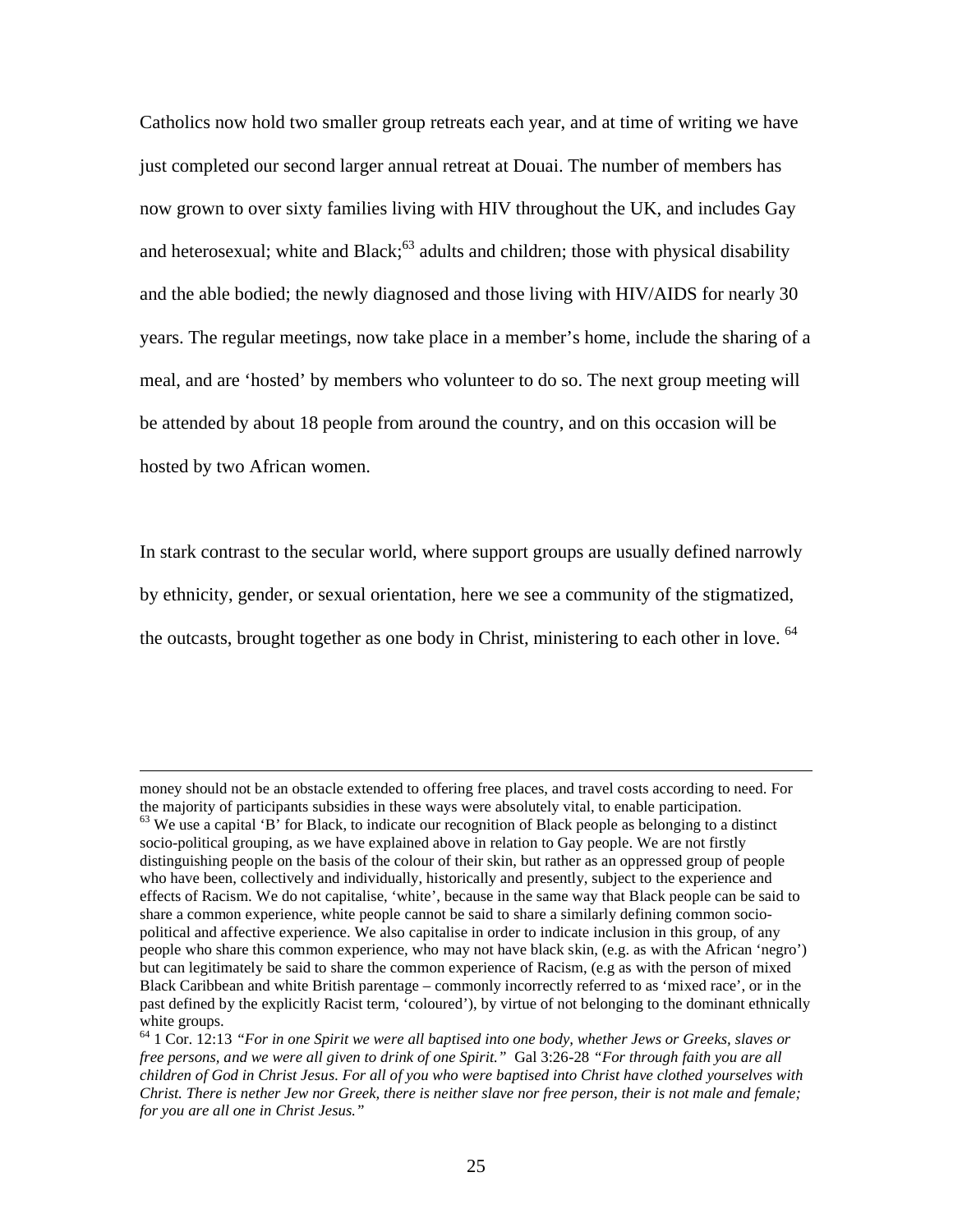### **HIV –** *"A Gift Wrapped in Thorns"65*

We wonder why such a diverse community continues to grow, despite the many practical, psychological and spiritual difficulties. Why do members of Positive Catholics say that their involvement has encouraged them in their daily lives? Why do they speak of a renewal in faith, and a sense of healing of wounds? How can Brendan say that despite the many difficulties and pain, he now understands living with HIV as gift? *"It has made me a better person. More at ease with myself and more assured than ever before that I am loved beyond my understanding by God. I can see the Love of God at work in my own life, and in the lives of others, and I believe that whatever comes in the future to frighten me, whatever losses may occur, Jesus is with me through it all. God holds me in the palm of His hand and leads me gently. Nothing can keep me from the Love of God".*

Whilst it is undoubtedly the case that people living with HIV suffer, it is also true that people living with HIV often experience a sense of *"heightened life"66,* discover new meaning and purpose, and a deepened or renewed appreciation of faith.<sup>67</sup> We think that there are clues to be found with a closer look at some aspects of the Positive Catholics' pastoral ministry.

 $<sup>65</sup>$  The late Rev. David Randall, founder of Care and Resources for people with AIDS, (CARA), London,</sup> one of the first specifically Christian ministries founded in the 1980's, famously referred to HIV/AIDS as a *"Gift Wrapped in Thorns".* This also became the title for a resource pack to be used in church groups and parishes, published by the CARA Trust in 1995. The author of this paper was one of several members of an ecumenical working party who devised this resource over a period of two years.<br><sup>66</sup> Kelly, p207

 $^{67}$  Kelly, pp94; 207-210; Nicolson, pp64-65; Bradley, Sharan and Reeves show how persons diagnosed with HIV often mature in faith, beyond those 'stages' occupied by most adults in James Fowler's model of faith development. See Fowler, J.W., *Stages of Faith: The Psychology of Human Development and the Quest for Meaning*, (Harper Collins, NY, 1995), esp. pp117-211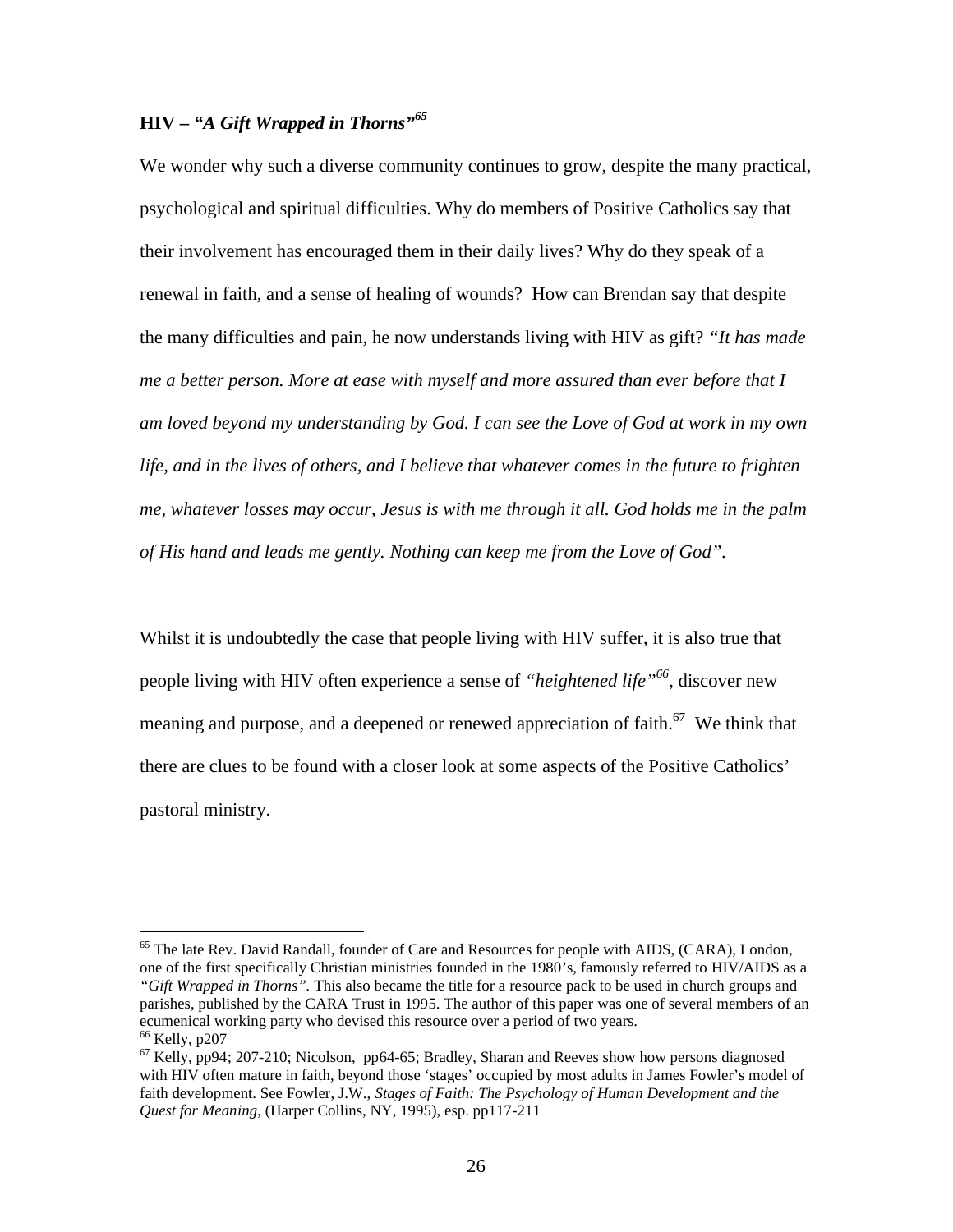### **Hospitality and place sharing**

We remember our Lord's promise that where two or three are gathered in Jesus' name, He is present also,<sup>68</sup> and the Holy Spirit is at work.<sup>69</sup> However, God's presence is mediated in and through relationship with each other. The Positive Catholics' creation of Christian community signified by trust, acceptance, listening, and a non judgemental approach, prepare the ground for God's presence to be consciously experienced. Bonhoeffer calls this *"..place sharing.."*; <sup>70</sup> an incarnational ministry of relationship. It is amidst relationship that we discover the presence of Christ. We do not *bring* God to the other, neither is it a question of the 'Jesus in me, loving the Jesus in you'.<sup>71</sup> Rather, God's presence through Christ is uncovered, or discovered, in and through the relational encounter. The bedrock of Positive Catholics has been such a praxis of relational ministry of presence and companionship, of hospitality and welcome. We understand it to be one of the fruits of the lived experience of loss and incapacity, as a result of HIV itself, that we can come to realise that only with Christ at the centre is anything possible, and only with the grace of God, and only if God wills it, will any good occur. This has been the central conviction, and the most liberating affirmation of faith, that we are beginning to learn through experience, and which encourages Positive Catholics in our shared sense of mission.

 $^{68}$ Matt 18:20<br> $^{69}$  John 14:16, 26; 16: 7-15

<sup>&</sup>lt;sup>70</sup> Dietrich Bonhoeffer quoted and described in Root, A., *Revisiting Relational Youth Ministry: From a Strategy of Influence to a Theology of Incarnation, (Inter Varsity Press, IL, 2007), pp126-129* 

<sup>&</sup>lt;sup>71</sup> We have heard this phrase used to 'qualify' the love we seek to express for others, particularly when we wish to convey, (even unconsciously), some disapproval of the other person's behaviour. It is a phrase that belongs with that other 'qualified' statement of partial love, 'love the sinner and hate the sin'. Both are fundamentally judgemental, and are pastorally unhelpful ways to speak or think. They both infer that it is the 'best part' of myself that loves the 'best in you'; whereas, we intend to describe how through a ministry of place sharing, coming as we do in faith and participating as best we can in the ministry of Jesus as disciples, *Jesus* is discovered in that space between us, as a real person, who comes that we may have life and have it more abundantly (John 10:10).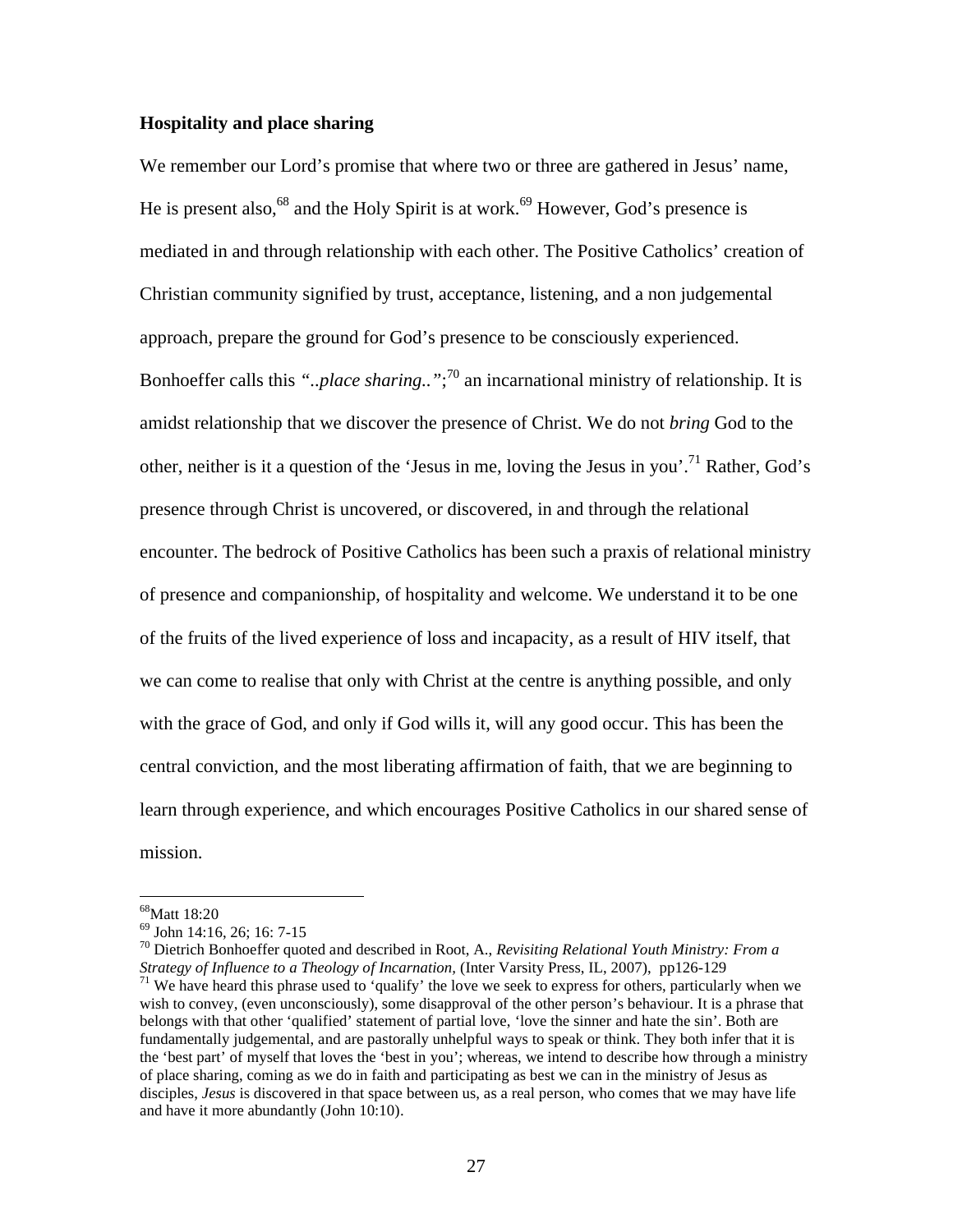Research and experience demonstrate the beneficial effects of spirituality and religious faith, for the person living with HIV, over the longer term, but because internalised stigma is so detrimental to physical, mental and spiritual health, it must be addressed before the positive benefits of faith can be realised.<sup>72</sup> A safe place of welcome enables the sharing of deeply painful experience, and allows for the vulnerable disclosure with others who may understand. As one retreatant has put it: *"..to be derailed from secrecy to honesty*".<sup>73</sup> In our gatherings we allow for the expression and exploration, theologically and psychologically, of this *"toxic shame"<sup>74</sup>* that invariably burdens those who are Christians.<sup>75</sup> This means exploring notions of identity, relationship, sin and suffering, and salvation.

<sup>72</sup> Flannelly, L.T., and Inouye, J., *Relationships of Religion, Health Status, and Socioeconomic Status to the Quality of Life of Individuals who are HIV Positive,* (Issues in Mental Health Nursing, 22:253-272, 2001); Cotton, ps2, pps8-s11; Grodeck, pp27-31; Bartlett and Finkbeiner, pp321-322; The research undertaken to date that tests the benefits of Faith in relation to sickness or illness other than HIV/AIDS is varied, but a compelling case may be made for the beneficial effects on health of faith. See, Mowat, H., *The Potential for Efficacy of Hospital Chaplaincy and Spiritual Care Provision in the NHS (UK): A Scoping Review of Recent Research,*, (Mowat research Limited, Aberdeen, 2004), and Gysels, L. & Higginson, I. J. , (Lead Authors, Kings College London), *Guidance on Cancer Services: Improving Supportive and Palliative Care for Adults with Cancer: Research Evidence,* (National Institute for Clinical Excellence, 2004), pp171-192 at www.nice.org.uk ; and *The Meaning and Practice of Spiritual Care*, (Multiple Contributors), pp1-3,8-10, at http://www.professionalchaplains.org/uploadedFiles/pdf/APC-white-paper-text-only.pdf<br>
<sup>73</sup> This feedback came from one of the Douai 2009 retreatants, an African Catholic man living with HIV,

whose wife is not infected with HIV. In a letter from the social worker at secular support agency 'Positive Parenting and Children' (PPC), he describes his experience as being in surprising contrast to what he had come to expect from the Catholic Church which he put as *"keep everything to yourself and just pray for an answer"*. He goes on to say how the experience of being able to speak and pray openly in community gave him hope and was uplifting. (PPC Letter to Positive Catholics 24.08.09)

<sup>74</sup>Cooper, T.D., *Sin, Pride and Self Acceptance: The Problem of Identity in Theology and Psychology,* (Intervarsity Press, Illinois, 2003), p11

<sup>&</sup>lt;sup>75</sup> Vitillo in Gill, pp31-42, esp. pp36-38; Clifford, pp8-10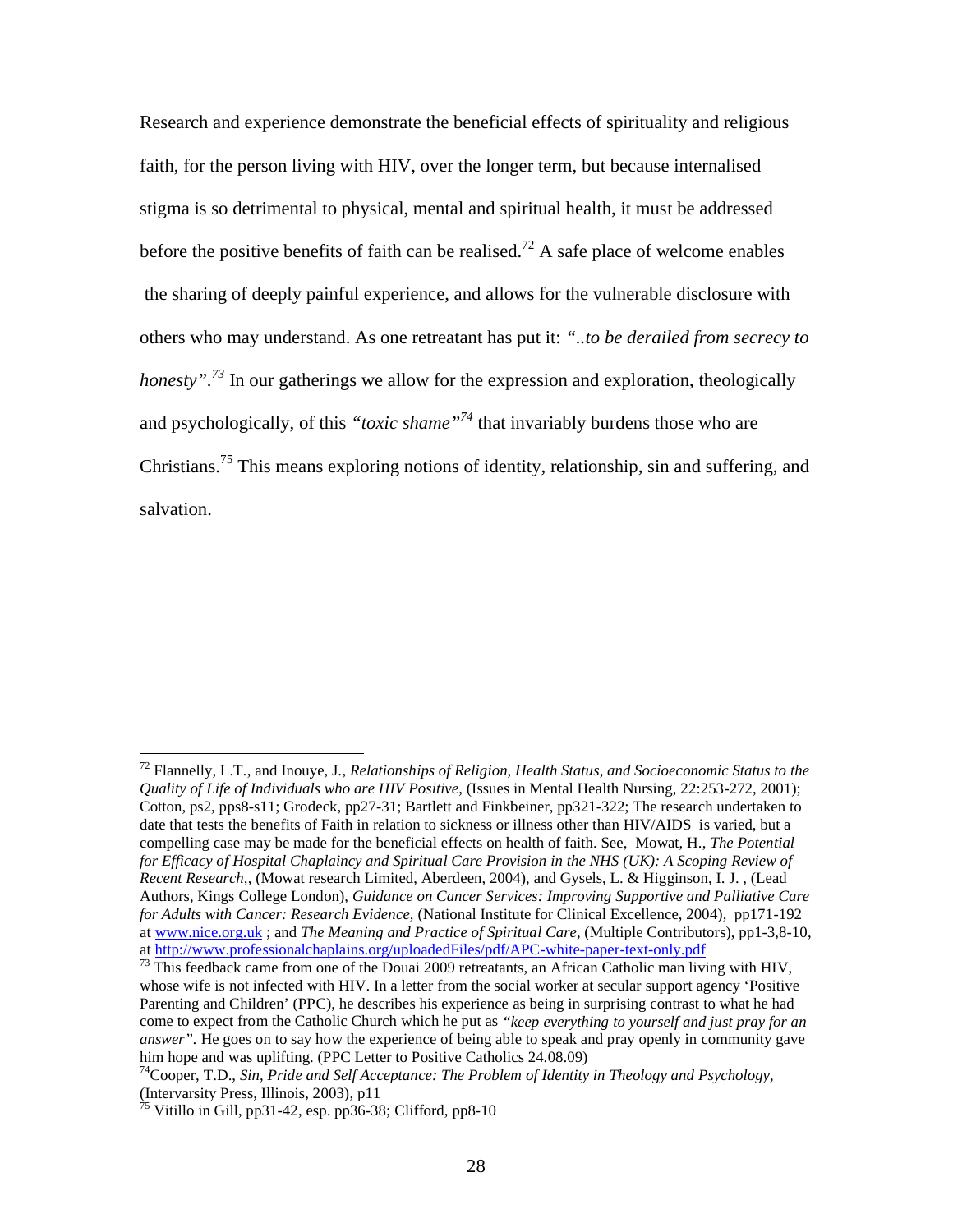### **God is Love76**

 $\overline{a}$ 

"God is Love" we say, but one of the many painful 'thorns' with HIV, is the exposure of our lack of trust in regard to God's Love for us. We do not feel loved when diagnosed. We think rather that HIV is definitive confirmation of our un-loveable-ness. In some way we are to blame, because of our sinfulness. Convinced that our sin blocks us from the Love of God, we understand HIV as manifesting that blockage. We often view ourselves as unacceptable in the eyes of God, Church, and others. The internalised 'conditions of worth<sup>'77</sup> that we carry, are exposed. We are only loveable if we are 'good', 'holy', or heterosexual, or 'pure', religious, or healthy, wealthy, or employed…….the list will vary from person to person.

We agree with Katherine Bell who is living with HIV, when she reminds us how The Book of Job cautions its readers, that the mystery of suffering cannot be explained by the attribution of blame or failure. HIV is simply a virus. It is not a symptom of our not being 'good enough'. We also agree with her that the dominant Augustinian tradition which emphasises humanities' fall from a perfect state, into a sinful state deserving of punishment,<sup>78</sup> may no longer be pastorally helpful.<sup>79</sup> Whereas this traditional emphasis

 $76$  We use a capital 'L' when talking of God's Love, which is perfect, complete, and total, and as a name for God, deserves a capital. When talking about the human expression of and efforts towards love, we shall not capitalise, as it is neither perfect, nor complete, nor total Love, as God is.

<sup>77</sup> Rogers, C., *A Theory of Therapy, Personality, and Interpersonal Relationships, As Developed in the* 

<sup>&</sup>lt;sup>78</sup> See for example, Augustine, St., *The City of God*, (Doubleday, London, 1958), Book XIII, chapters 1-4, 12-15; Book XX, chapter 1

<sup>79</sup> Bell, K., *There's more to me than just an illness,* (The Tablet, 20 June 2009), p12. 'Katherine Bell is a pseudonym for a woman writer who is living with HIV. In her article she confirms the stigma to which we have pointed as a reality, by use of a pseudonym, and in her reference to the questions of others, ("How did you get it?") she exposes the prevalent preoccupation of others as to modes of infection, and therefore by implication with notions of innocence and guilt, most usually connected with sex. We shall return to the Augustinian interpretation and historical emphasis on original sin, as a challenge to the Church below.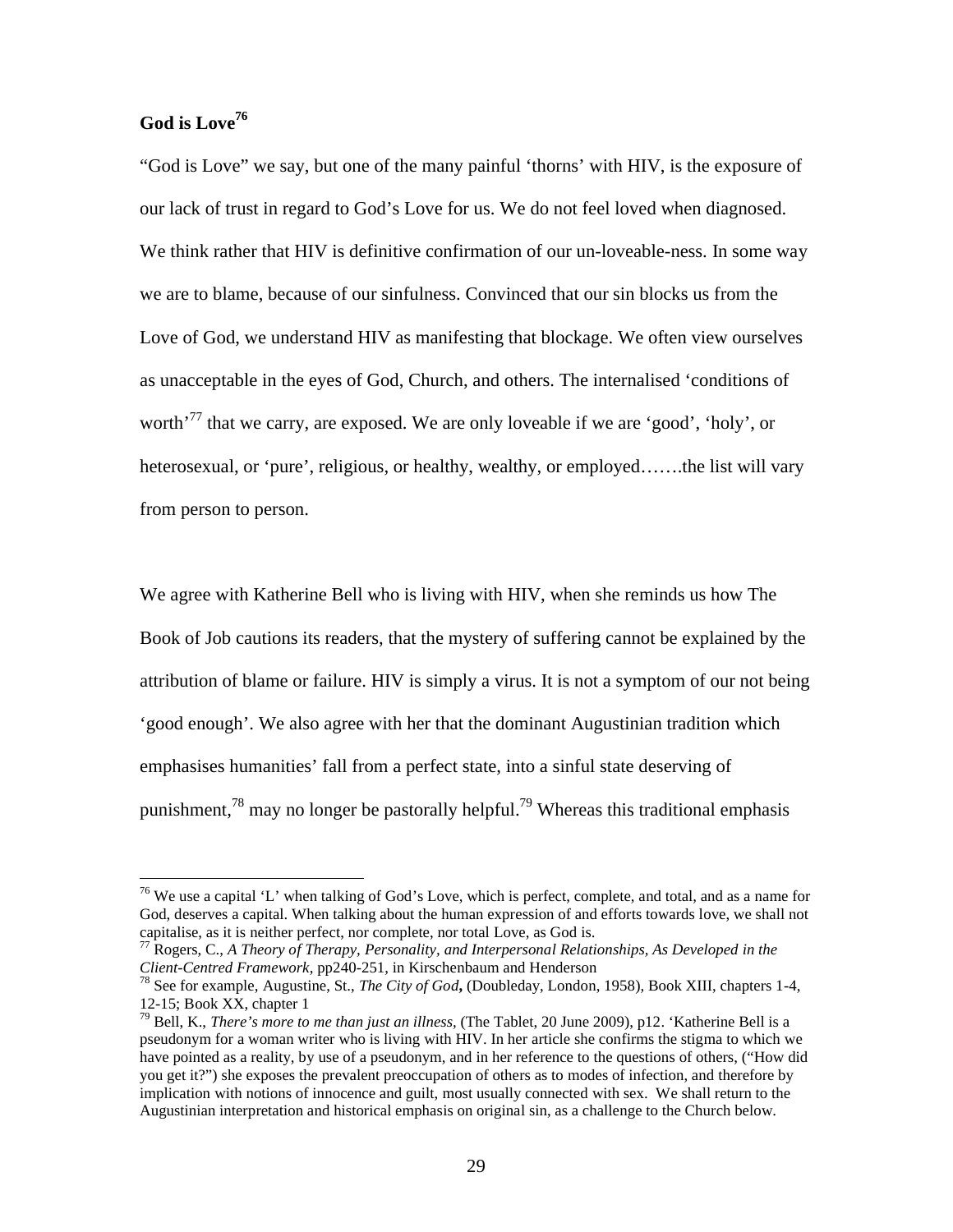seeks to guard against pride and excessive self regard, $80$  our experience is that Christian people living with HIV are not suffering from an excess of self regard. Quite the opposite.<sup>81</sup> So too, Augustine's widely internalised notion of 'concupiscence', or disordered desire, (especially sexual desire), leads too easily and unhelpfully, to a conclusion that it is our exploration of desire, and particularly of 'eros' that is to blame for our suffering, and for which we are being punished. In the case of those living with HIV this twin emphasis seems to justify and reinforce that toxic shame, (as opposed to a healthy sense of guilt for wrong actions), which attacks the person at the core of their being, deeming them corrupt, defective and bad, as a person.

The human tendency towards blame and judgement, once internalised, becomes an obstacle to faith in a Loving God, onto whom we project these qualities. The person living with HIV often comes crippled with this burden, in a self perpetuating cycle of shame, judgement, and faulty theology.

 $80$  Augustine, Book XIV, chapter 13. For a fuller discussion of the debate in regard to human pride and low self esteem from various theological and psychological perspectives see Cooper.

<sup>&</sup>lt;sup>81</sup> In a famous article published first in 1960, Valerie Saiving called for a review of the traditional interpretation of Augustinian categories of sin and redemption in the light of womens experience. In it she proposed that the sin of pride in the form of self assertion reflected certain male experiences, rather than the common female experience. By contrast, she proposes that the temptation to sin for women, is more usually to a lack of self assertion, or to put it another way the temptation to a lack of self love, or a failure to take responsibility for self actualisation. We do not propose here that there is a commonality of experience for all people diagnosed HIV+, about which we can generalise in the way that feminist theologians for example, may talk of 'womens experience'. After all, people living with HIV are male and female, and from diverse cultural and social backgrounds. Yet, given the over-representation of both women, and Gay men within the group of people diagnosed, we are making a broadly similar point here to that made by Saiving. Namely, that the previous experience of both Gay men and women, and the social and cultural influences, predispose both groups to a lack of self love which is then compounded and reinforced upon HIV diagnosis. See, Saiving, V., *The Human Situation: A Feminine View*, in Christ, C.P., and Plaskow, J., *Womanspirit Rising: A Feminist Reader in Religion,* (Harper & Row, SF, 1979), pp25-42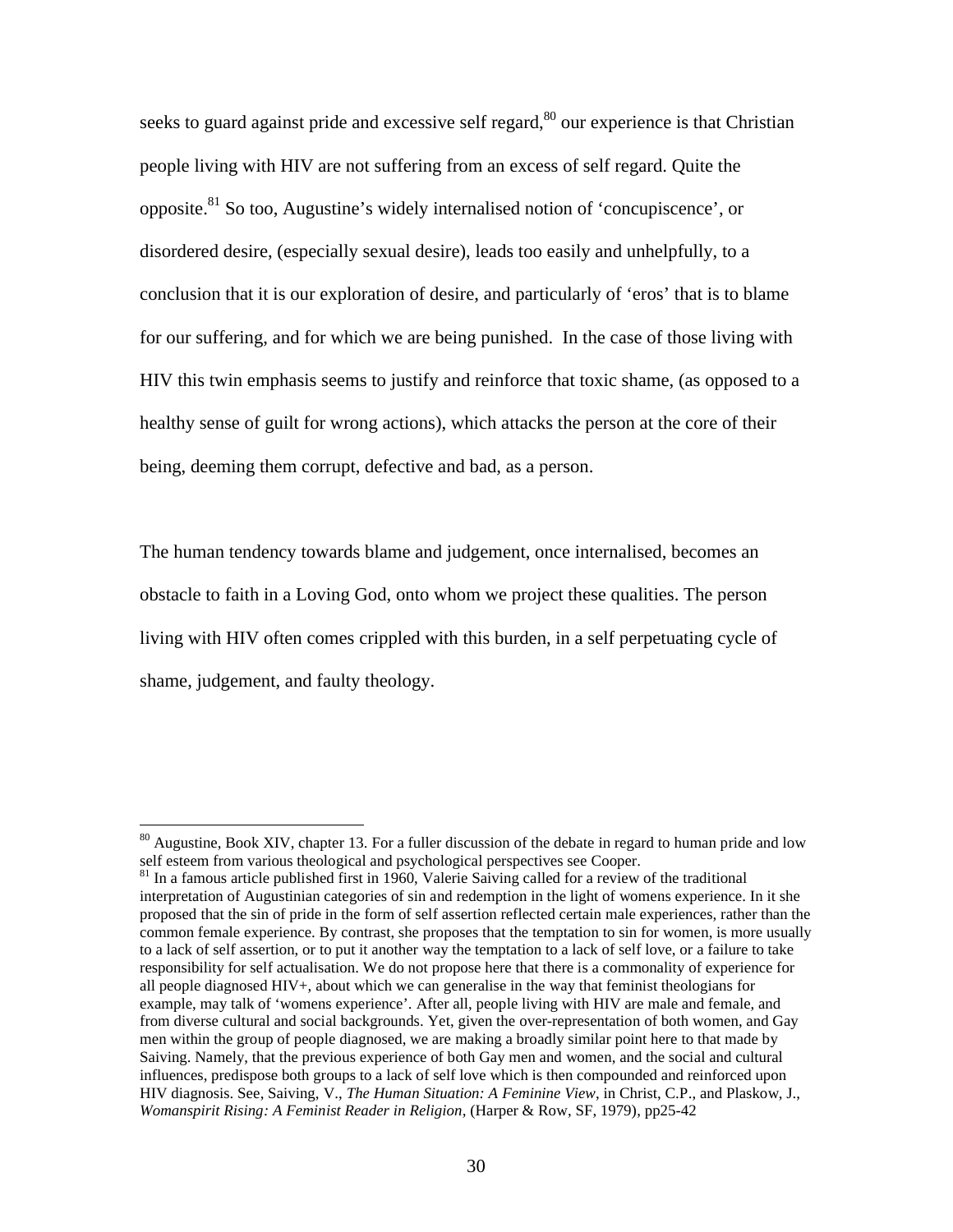### **A corrective pastoral and theological approach**

We prefer to emphasise the understanding held by Irenaeus,  $82$  who distinguished between 'image' and 'likeness' in his exploration of the Genesis story.<sup>83</sup> Made in the *image* of God, we need to learn to grow into the *likeness* of God. God did not create us, (or Adam), as perfect.  $84$  We understand this as distinguishing between how we are (ontologically), and how we become (the formation of character). Made in the image of God, and within the exercising of our own capacity to choose (free will),  $85$  we are destined to become fully human, which in turn means becoming one with the Divine – accepting the invitation to enter ever more fully into the mystery of communion with God, so that we become more and more like God.<sup>86</sup> This is not to say that in pastoral practice, we spend time analysing theological anthropologies explicitly together. (There are more pastorally appropriate ways to explore these issues such as story sharing, counselling, prayer and access to the sacraments, and a focus on those passages of scripture and mystical tradition which affirm God's constancy of Love for us). Rather, we uncover such an understanding together in more accessible terms: we are made in God's image, and as we

<sup>&</sup>lt;sup>82</sup> Irenaeus (c. AD 120-202), was a Bishop in Gaul, an area in the country we now know as France. We have drawn on the work of Cooper , T.D., and Epperson, C.K., *Evil: Satan, Sin, and Psychology,* (Paulist Press, NY, 2008), pp77, 80-82, for this understanding of Irenaeus referred to here. In our own reading of Irenaeus, we have found only one explicit reference to the distinction between 'likeness' and 'image', (Book V, vi, 1), and even here in our translation, although the meaning is clear, the word 'similitude' is used rather than 'likeness'. Never the less, we are confident in Cooper and Epperson's interpretation, because, taken as a whole, Irenaeus' understanding that we are created in the image of God, and through Christ, the new Adam, we may once more become like God, (and thus enjoy both life here in the Spirit, and ultimate salvation), is coherently expressed. Irenaeus describes humankind as necessarily imperfect, but by the gratuitous friendship of a compassionate God, through Christ, and as a result of our own experience, we may be liberated over time towards full human dignity, God and salvation. See for indicative example, Irenaeus, *Against Heresies*, Book III, xviii, 6,7; xxi, 10; xxii, 1,3,4; Book IV, xi, 2; xiii, 3; xiv, 2; xvi, 4; xx, 1,4,5,6,7,8; xxii, 1; Book V, iii; xvii, 1; in Roberts, A., and Donaldson, J., (eds.), *The Apostolic Fathers with Justin Martyr and Irenaeus,* (Hendrickson Publishers, Massachusetts, 1999). See also McBrien, R.P., Catholicism: New Edition, (Harper Collins, NY, 1994), pp163, 164, 167, 169<br>
<sup>83</sup> Irenaeus, Book III, xviii, 1; xx, 1,2; xxiii, 1,2,3,5,6; Book IV, vi, 1; xx, 1; Book V, i, 1-3; vi, 1<br>
<sup>84</sup> Irenaeus, Book IV, xxxviii, 1-4;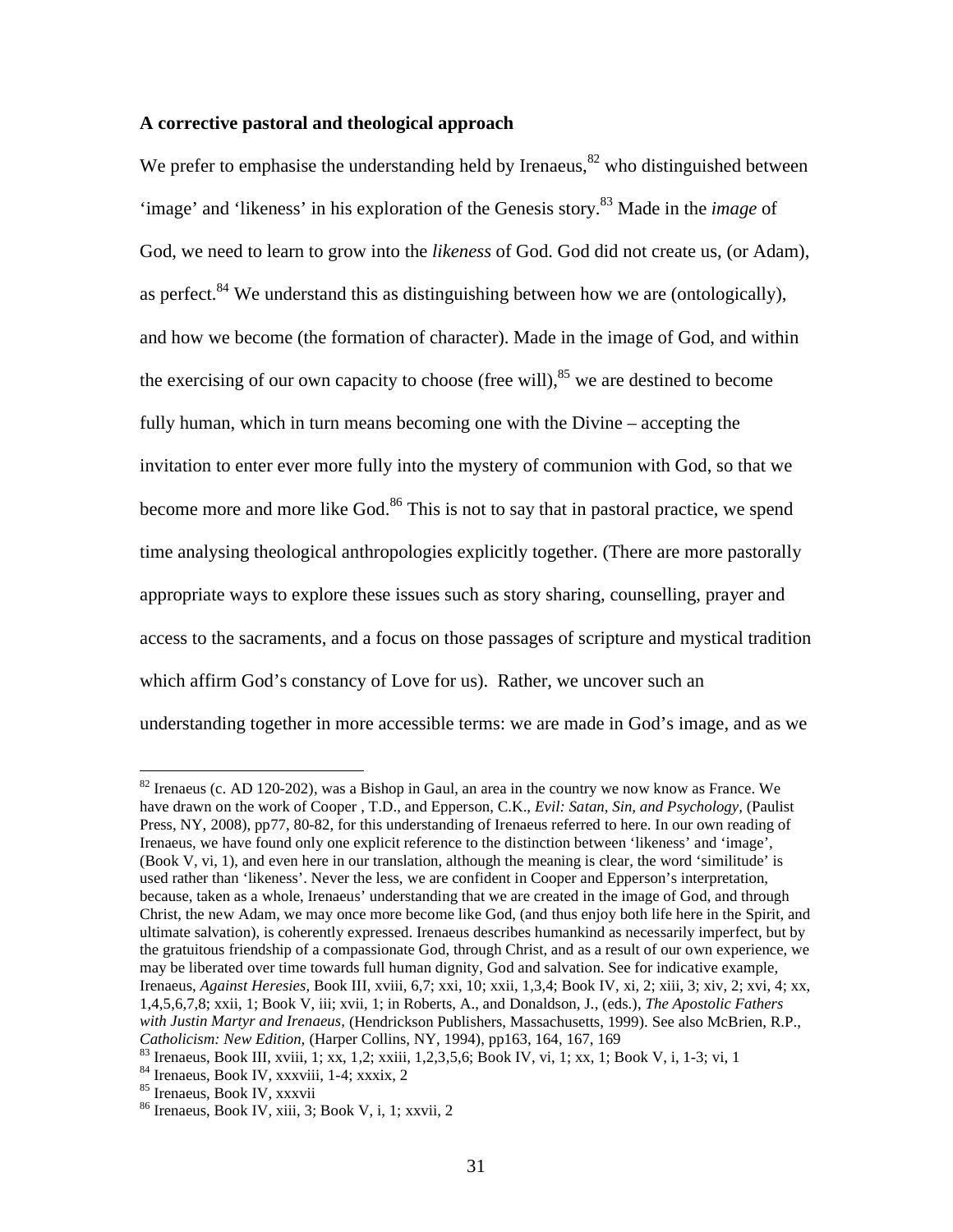focus upon, and seek to live out our relationship with Jesus together, we are destined to become more like Jesus, and are drawn gently towards the Divine Love.

Following Irenaeus, our starting point, is not one of guilt or shame. We need not be overly concerned for our responsibility as authors of humanity's fall into a sinful condition. God has created us in this way. In fact, to attribute the suffering and woes of humanity to ourselves is itself a sort of arrogance. Who on earth do we think we are? No. We are persons created by God on the way to the Divine, rather than persons created to be forever remorseful for and guilty of our 'decline' into the state of being human. As we have said, Julian reminds us that an over emphasis on sin, can be an obstacle to love, and that God does not blame us for  $\sin^{87}$ . Rather, she says, in the light of the Passion, Death and Resurrection of Jesus our Saviour we can remind ourselves with confidence that *"We are his joy, we are his reward, we are his glory, we are his crown".<sup>88</sup>*

### **Suffering and the wrath of God**

The objection might be raised that this theological-pastoral emphasis does not get us away from the difficult issue of personal sin. We may be accused of seeking to excuse people: It is true that we live in a sinful world, *I* may indeed be immature, or like an imperfect child, but never the less, it is *I* who act in ways which are sinful, and for which *I* am responsible, and of which *I* need to be reminded. James Keenan argues persuasively that we have become a *"presumptuous generation".* Blinded to personal sinfulness, we have become certain that we merit salvation in the self serving conviction of our own

<sup>87</sup> Julian of Norwich, ST 13 <sup>88</sup> Julian of Norwich, ST 12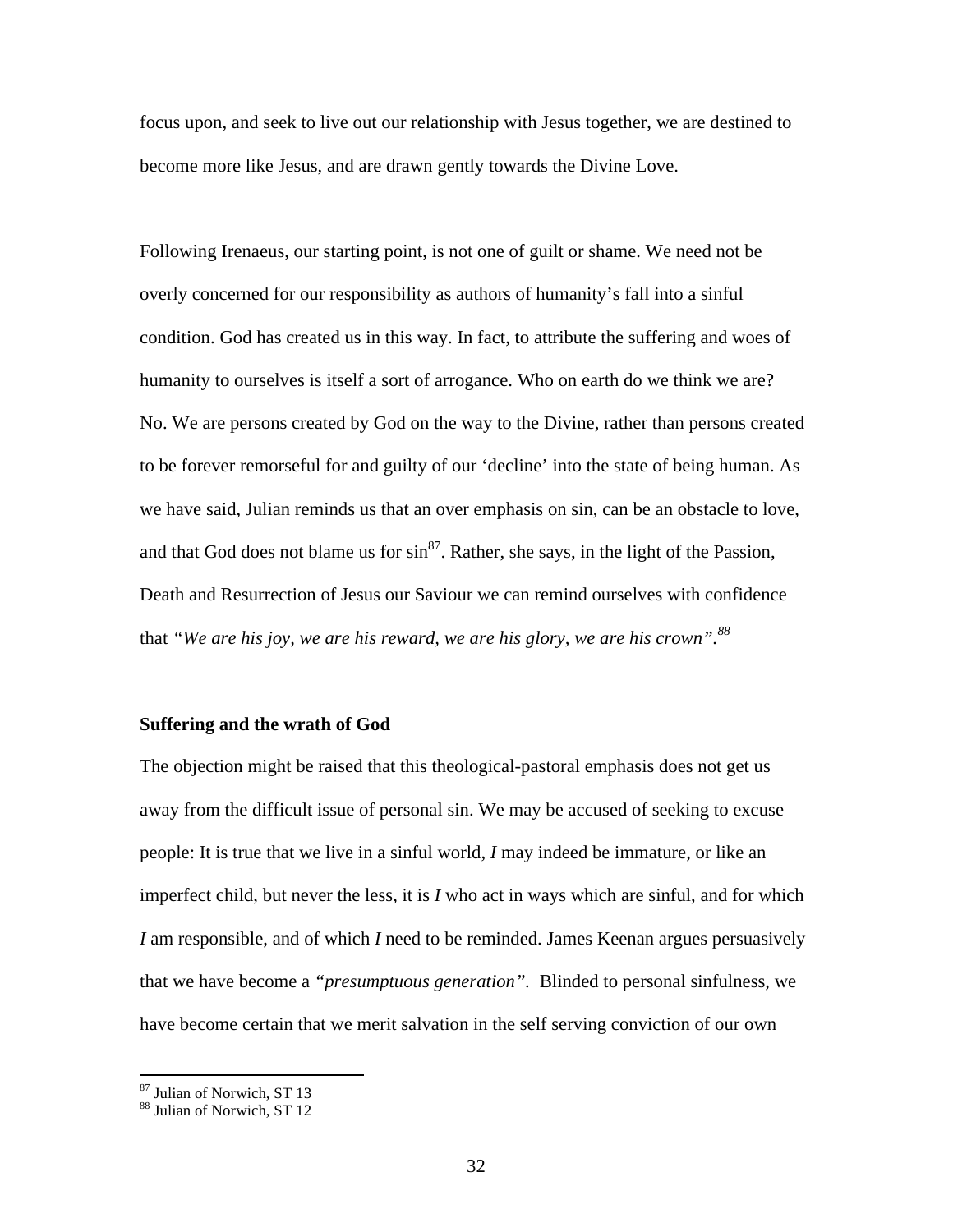goodness.89 As he is not writing in this instance about the pastoral care of people living with HIV directly, we may agree broadly with him, in regard to our western culture, which has narcissistic tendencies.<sup>90</sup> Yet, our experience is that HIV diagnosis knocks out any such presumption, even if it might have existed, $91$  and Keenan's concern is not helpful here.

We do encounter people who, after reflection, and in good conscience, understand their own sinful behaviour as causal of HIV infection. They tend even more, to consider HIV as punishment from God, because of their personal sin. The 'punishing-god-idol' is very difficult to shake off. For example, Tony, who believes that his use of drugs, and his payment of commercial sex workers, has occasioned his HIV infection. For him, HIV becomes both consequence *and* punishment of sinful behaviour. Here again we would wish to assert with conviction that God does not punish us. God Loves Tony. The recognition in our own lives of those habits, choices, and attitudes which are destructive of ourselves and others, which we call sin, and for which we must take responsibility, does not equate with a necessary consequent punishment, especially not from God. However, HIV will uncover our deep seated suspicion that all the fine words in the world about God's goodness and Love, are just that, and really God is angry with us. For Tony,

<sup>89</sup> Keenan, J. F., *The Works Of Mercy: The Heart of Catholicism*, (Rowman and Littlefield, Oxford, 2005), pp66-69

<sup>90</sup> Gorringe, T.J., *The Education of Desire*, (SCM Press, London, 2001), pp84-85; Cooper, pp20-22,

<sup>&</sup>lt;sup>91</sup> Whilst we admit of the possibility of this tendency towards 'self-engrandisement', in our western culture, (dominated as it is by a strident individualism, encouraged by the cult of celebrity, consumerism and materialism), in our experience, the majority of people living with HIV who are Christian do not come afflicted with this problem of inflated ego or pride, either before or after diagnosis. Given that HIV infection disproportionately affects women, (especially in the UK, women from African cultures), and Gay men, it seems to us rather, that HIV reinforces the lack of sense of self, - or to put it another way, the lack of love of self that was already there in the person, due to cultural and religious experience that reinforces the denial of the dignity and agency of the individual person.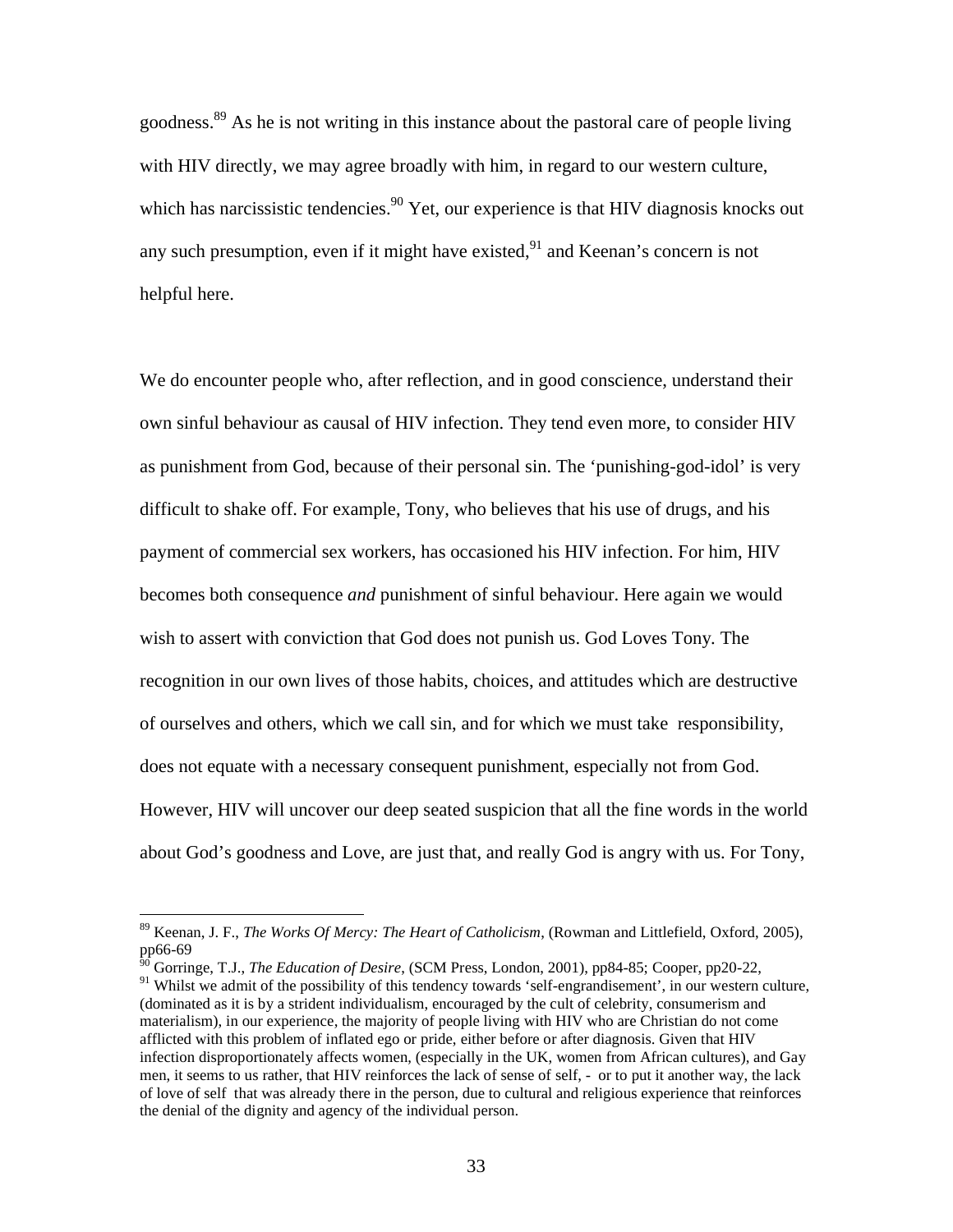diagnosis has provided an opportunity to turn away from destructive behaviour, and he has begun that difficult examination of conscience, to uncover and repent of the reasons for his lack of love towards himself and others. Through grace, fellowship, and prayer, we trust that he will recover the awareness of Love, which is God's healing gift gratuitously offered for him.

The notion of the 'wrath of God' has been misunderstood and overused in any case. Angry authoritarian men may like to shout about the law, and how God's wrath will be visited upon us. We prefer to speak of Love. James Alison exploring St. Paul's use of this word, helpfully describes the wrath of God, as *"..divine non-resistance…";<sup>92</sup>* the ultimate act of non-resistance to evil being the submission of God in Jesus, to the suffering and death of the Cross.  $93$  The suffering that necessarily occurs as a result of our separation from God, is not the act of a vengeful, angry or punishing God who must have his own way, but rather the consequence of life lived with-out complete relationship with God, which, to one degree or another, is the human condition.

The starting point in the liberation from this double lie of my complete wretchedness and God as punisher in chief, is to see it as such and refuse to believe it. HIV is not something to blame ourselves or God for. Our refusal to be bound by this lie, that keeps us from Love, may allow for the healing of hurts that we all share. Through the experience of Christian community living with HIV, and with some correctives to an imbalanced, often

<sup>92</sup> Alison, J. *The Joy of Being Wrong: Original Sin Through Easter Eyes,* (Crossroad Publishing, NY, 1998), pp125-130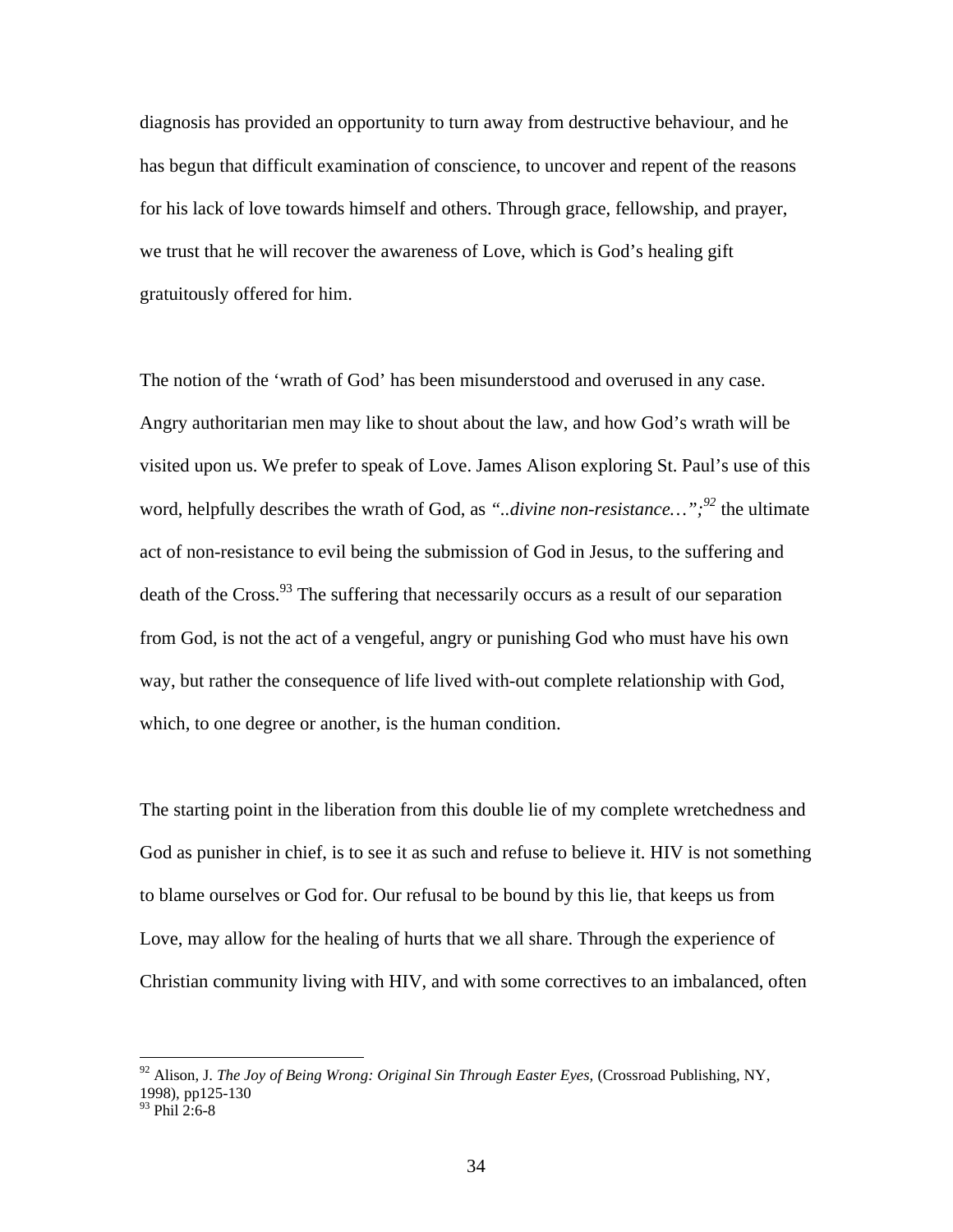blasphemous theology,  $94$  the person may come to receive that love and acceptance from others that, in turn, leads us to accept and thank God for those aspects of ourselves, including HIV, that we are tempted to reject. Within positively loving community, there is the possibility of HIV as a gift of opportunity to repent of our own toxic shame, however manifested, and also to repent of our mistrust in our God who is Love. As we encourage each other in faith, we may repent of our fear, and pray instead that we will grow in love. For *"There is no fear in love….perfect love drives out fear because fear has to do with punishment, and so one who fears is not yet perfect in love."95* So, let us not become overwhelmed by our faults and failings. Nor by our imperfect state of being physically, emotionally, or spiritually. Neither ourselves, nor sin in any form, are greater than God's Love. Everything in creation is under the God of Love.

### **HIV as gift of poverty of spirit**

HIV is an experience of loss. Brendan recalls his refusal to be defined by sickness and HIV, a determination shared by Katherine Bell. He was told that he would die within 10 years by the doctors, and encouraged to accept the relatively generous state benefits routinely awarded to people considered terminally ill. When others were giving up work, or taking 'the holiday of a lifetime', he continued in his job and with his voluntary church youth work, to which he was very dedicated. Nearly twenty years later however, after many personal struggles to keep going despite serious bouts of illness, he became sick and weak. He lost his job, and, unable to pay the rent, became homeless. He lost health,

<sup>&</sup>lt;sup>94</sup> Insofar as our understanding of God is cluttered with false idols of mankind's own making, that we presume to call god, and to the extent that we refuse to believe in God as total Love, we participate in a type of blasphemy.

 $95$  1 John 4:18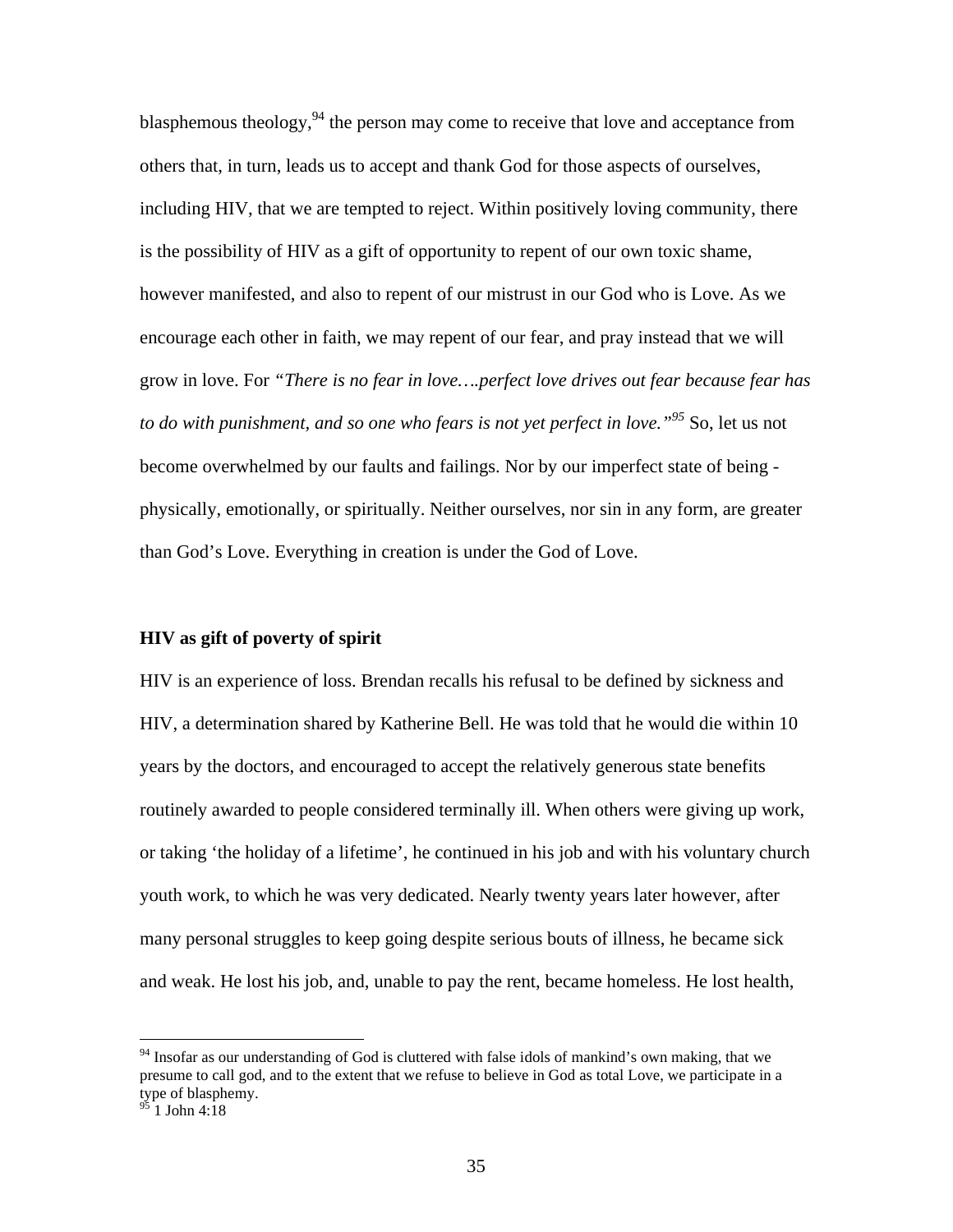home, status, purpose, good looks, and money. Understandably he recalls being frightened, and didn't know what to do: *" I finally had to let go of my plans. It wasn't so much that I gave up, but certainly I felt as though I was giving in. Giving in to life, as in, 'OK I give in!' The extraordinary thing was that I felt a great relief in this letting go. And I was looked after. God did not abandon me. Others took me in. I had no option but to receive care from others. I discovered that to be vulnerable was a freeing experience, and in giving in, I got to receive a great deal of love".*

With HIV comes the gift of uncertainty, loss, and vulnerability. In Christian terms, we understand this as 'poverty of spirit'.<sup>96</sup> No matter how powerful or influential a person may think themselves to be (or actually be), there is the invitation, inherent in the experience, to realise our vulnerability and essential powerlessness before God. For most, this will not be immediately understood, and certainly not received as 'gift'. But we have witnessed those who come to this point through prayer, sharing, and grace, as well as those who are dramatically dragged as it were, protesting at every step, till they must 'give in to God', as Brendan did.

However it comes to be, in actual terms, HIV offers an insight into what it means to become human, insofar as we begin to embrace that poverty of spirit, essential to a proper (Christian) understanding of the human condition. $97$ 

<sup>96</sup> Matt 5:3 <sup>97</sup> Metz, J.B., *Poverty of Spirit*, (Paulist Press, NY, 1998), pp21,45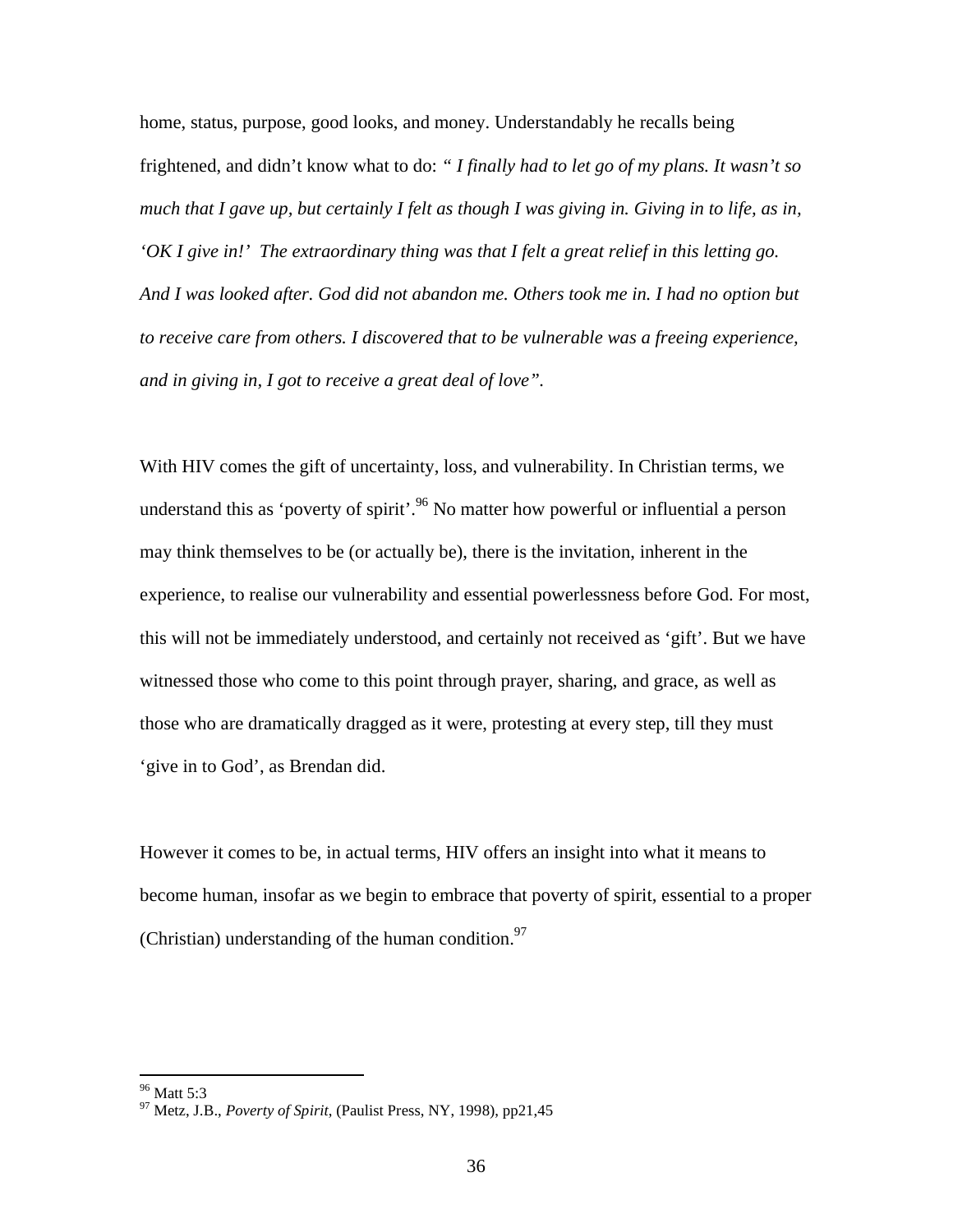We think too of Mercy and Matthew, who, having fled persecution in Zimbabwe in 2003 with their two young sons, spent six years in a situation of absolute material poverty as asylum seekers in the UK. Their HIV diagnosis, shortly after arriving here, was another terrible blow. Matthew recounts how it was through the persistence of Mercy that he agreed to attend a Positive Catholics retreat. *"I was so beaten down",* he says, *"so ashamed. Unable to work, who could my boys look up to? Surviving on handouts. I had given up on God, and was not going to Church. Mercy made us come, and we were greeted with such respect that first time. I was able to pray again. I went to confession. There has not been a Sunday since when I have not been to Mass. I knew I must depend on God, for the whole family."* He attributes the granting of 'permanent leave to remain' in the UK since then, to God. Although the family's struggles are far from over, we see here the constancy of Mercy as reflecting the constancy of God, and the couples' experience of poverty of spirit, as an example of *"..the mysterious place where God and humanity encounter each other, the point where infinite mystery meets concrete experience."98* 

The person living with HIV is in a privileged position, especially placed to respond to the Divine invitation to trust in God. Robbed of so much, usually isolated and afraid, we are encouraged to turn to God, and to cooperate through our own repentance of those temporary realities, behaviours, and choices, upon which we have relied before, for our security. With HIV comes an opportunity to understand the lesson from the story of Jesus' temptation in the desert.<sup>99</sup> As Jesus rejected all temptations to temporal security,

 $\frac{98}{99}$  Metz, p21<br> $\frac{99}{1}$  Luke 4:1-13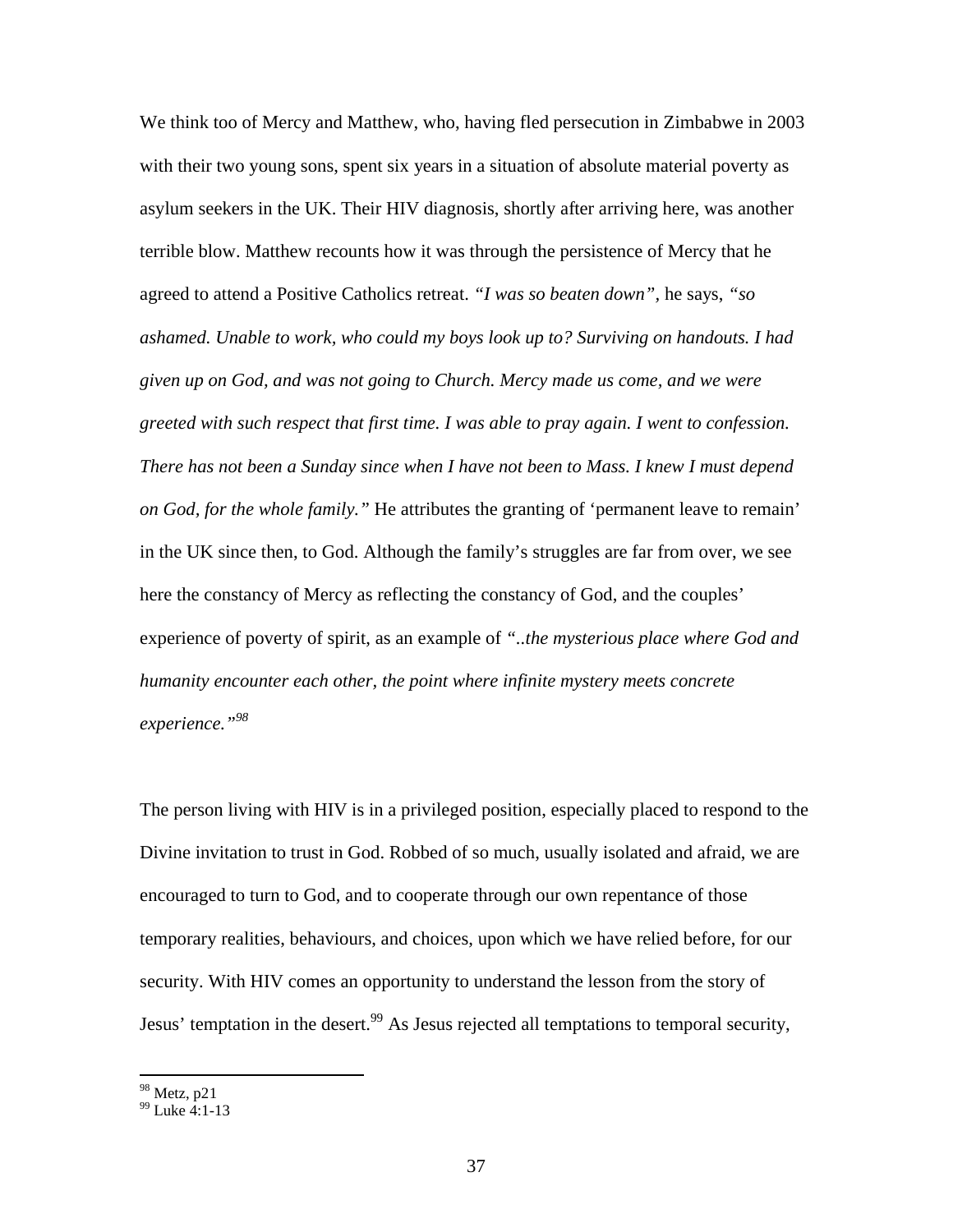material wealth, fame or power, we too may glimpse the reality of our place before God through the loss of false securities. Although as children, this story was often held up as an example of the 'manly discipline' of Jesus in his struggle to resist the temptations of Satan, we now understand it more as evidence of Jesus' complete trust and faith in God. To cooperate with the will of His Father, at the beginning of His ministry, Jesus starts as he means to go on, and will not be fooled by any appeal to false securities.

However, we need help to do this. It is like giving birth. Whilst giving birth is a natural process, we usually regard the midwife as more than helpful - as necessary. The crisis of HIV, often shocking and harsh, sometimes more of a nagging dull pain that won't go away, can lead us to that virtue of poverty of spirit if we allow it. For some it may be the human conditions of suffering and isolation, for others, personal sinfulness which require the midwife of sensitive pastoral support and spiritual care towards new life in Christ; and the witness and love of others in community, provide the birthing pool in which the kingdom of God may become a lived reality. In these circumstances, HIV infection, in the light of faith, is an ongoing opportunity to be 'born again'.<sup>100</sup>

### **HIV as invitation: Can you drink the cup?**

Henri Nouwen, reflecting on the meaning of Jesus' question to His disciples,<sup>101</sup> talks of holding, lifting and drinking the cup that Jesus offers. This cup of life is one of sorrow, but also a cup of joy: a cup of blessing and salvation for Christians. In the garden of

 $100$  John 3:1-8

 $101$  Matt 20:22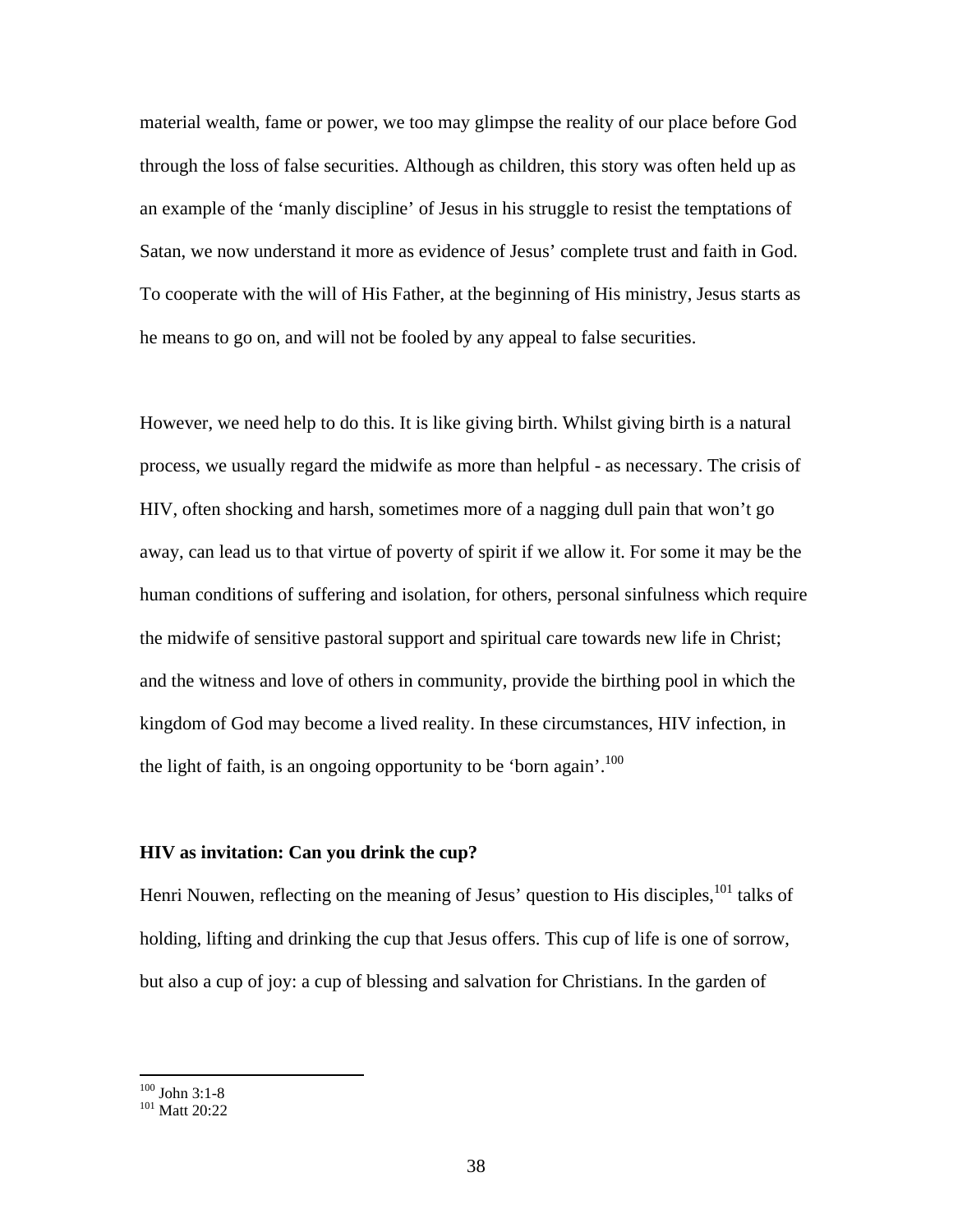Gethsemane Jesus prayed *"..if it is possible let this cup pass me by..",<sup>102</sup>* and this most human of responses has been the secret prayer shared by those diagnosed with HIV. However, in our faltering turning towards God through Jesus, Positive Catholics have consciously begun to hold the cup of life with HIV. Holding has meant regarding our particular cup, and holding it, rather than seeking to avoid it altogether in denial, even when our holding the cup comes about gradually after many efforts, and sometimes many years trying to avoid doing so. Encouraged by others who have drunk from this same cup, and who risk vulnerability through sharing, prayer and friendship, it has been possible to see that this cup of sorrows is also a cup of joy, which we can lift together, often through tears first, *"..to affirm our life together and celebrate it as a gift from God".103*

As we have dared to step beyond our fears, we have experienced those moments of gratitude for all that living with HIV has meant for us, because it has brought us to where we are now. It is from these moments of healing and grace, that we draw the strength to move forward in faith. As Nouwen puts it, *"..we gradually come to befriend our own reality (and) look with compassion at our own sorrows and joys…we are able to discover the unique potential of our way of being in the world (and) can move beyond our protest, put the cup of life to our lips and drink it, slowly, carefully, but fully."104*

When ending our weekend retreats, in our celebration of the Eucharist together, we share in the mystery of Jesus' presence to us, for us, and among us. We lift the cup of wine and plate of bread, and as the priest recalls Jesus' words with his first friends *"This is my* 

 $\frac{^{102}}{^{103}}$  Matt 26:39<br> $\frac{^{103}}{^{104}}$  Nouwen, p87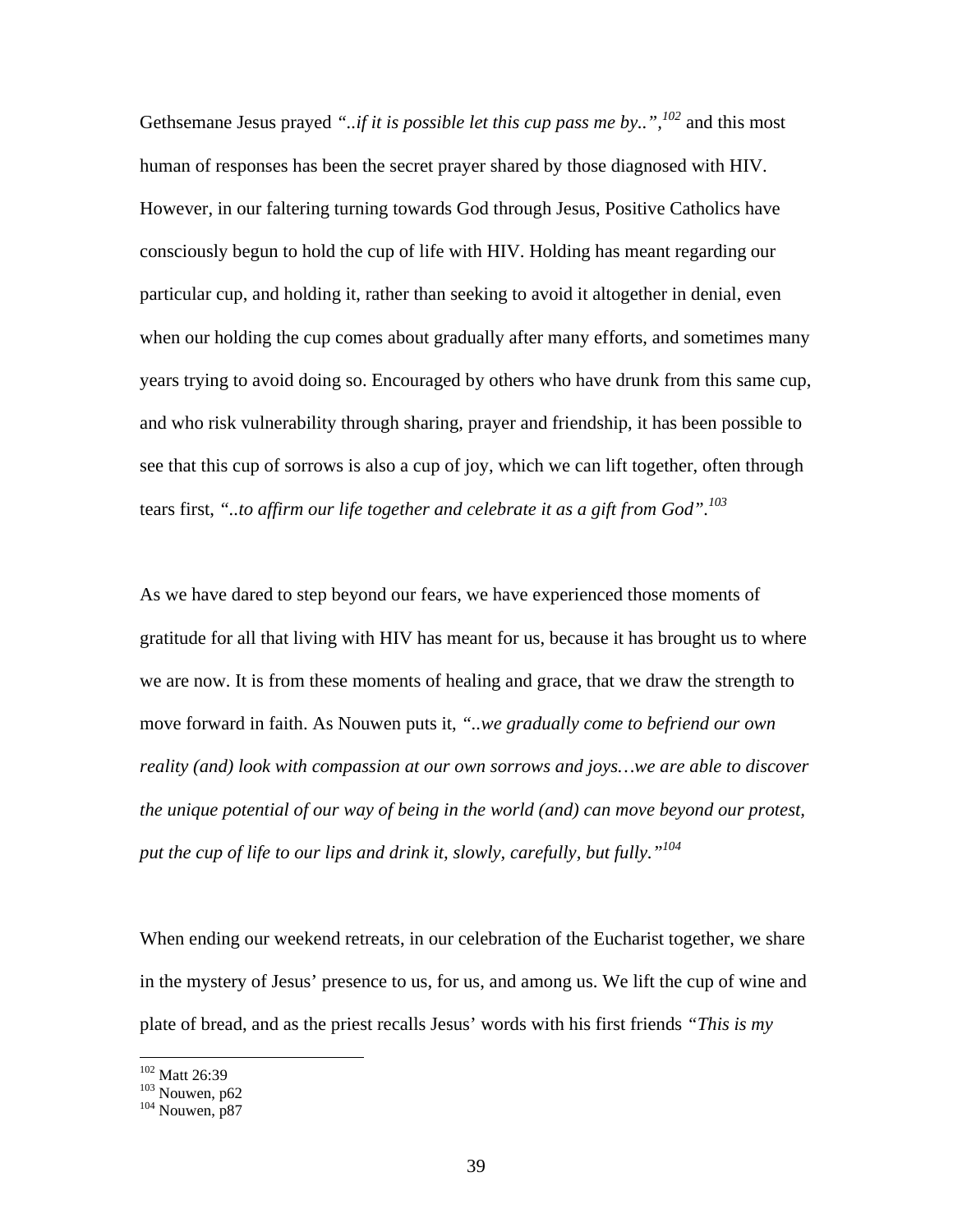*body which will be given up for you",* we too pray, 'We are the body of Christ living with HIV, given up for you, in love of one another'.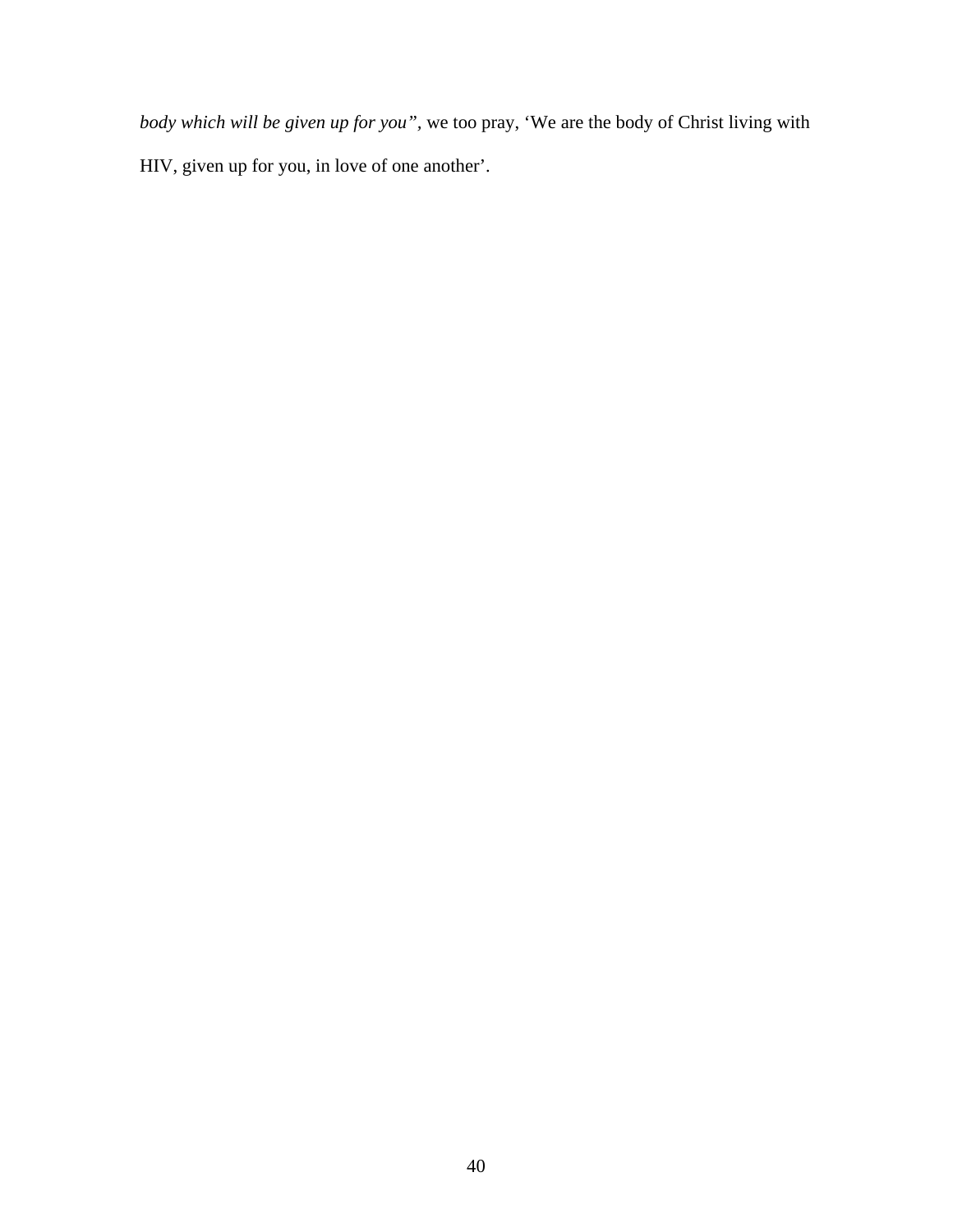# *Breaking the silence: From denial towards truth*

*In this section we shall argue that as Church we are obliged to respond more fully to the situations of people living with HIV in the UK. We shall see that there are important principles of Christian life that require us to do so. We will consider some of the challenges of HIV, and point to the need for fuller theological reflection*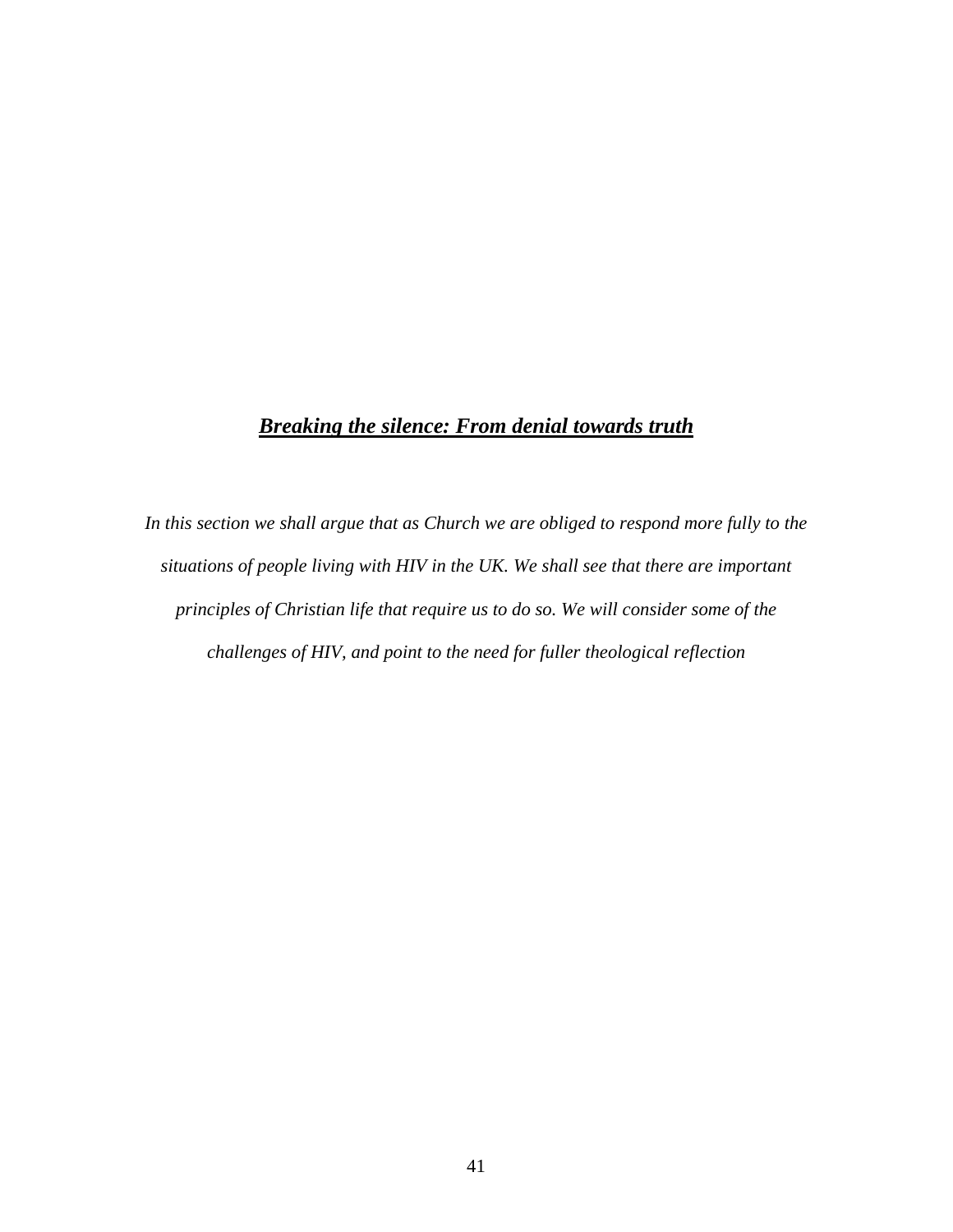### **HIV as gift and challenge to the Church**

Jesus, who more often spoke in parables, was very clear when he commanded his disciples: *"..love one another. As I have loved you, so you should also love one another".105* Jesus, transgressor of so many religious laws of his own time, reinforces the absolutely binding nature of this teaching, calling it a commandment and by naming this quality of love between Christians as *the* defining characteristic of Church.<sup>106</sup> Soon to leave the disciples, we sense that Jesus did not want any misunderstanding on the part of the disciples.

St. Paul reinforces the absolute requirement that Church be defined firstly, by the love shown between those who seek Jesus. $107$  The early Christians were known for the way in which they showed love for others. $108$ 

To return to the symbol of cup, when we lift the shared cup in the celebration of the Eucharist today, we proclaim and celebrate our communion as the Body of Christ. This Church, this Body of Christ living with HIV, whether we are conscious of it or not, lifts the shared cup of life containing the blood of our Lord now infected with HIV.

Whatever else signifies love for a person, we understand the starting point is 'to be seen': to be acknowledged as present, to be recognised. The first act of love is recognition:  $109$ 

<sup>&</sup>lt;sup>105</sup> John 13:34; 15:12,17

<sup>&</sup>lt;sup>106</sup> John 13:35<br><sup>107</sup> 1 Cor 13. Heb 13:1. See also 1 Peter 3:8; 4:8. 2 Peter 1:7. 1 John 3:11,18,23,24; 4:7-21<br><sup>108</sup> Pohl, C.D., *Making Room: Recovering Hospitality as a Christian Tradition*, (Eerdmans Publishing,

Grand Rapids, 1999), pp43-44

<sup>109</sup> Karl Barth speaks of "*looking one another in the eye"* as the first condition of Christian encounter, quoted in Sutherland, A., *A Christian Theology of Hospitality*, (Abingdon Press, Nashville, 2006), p37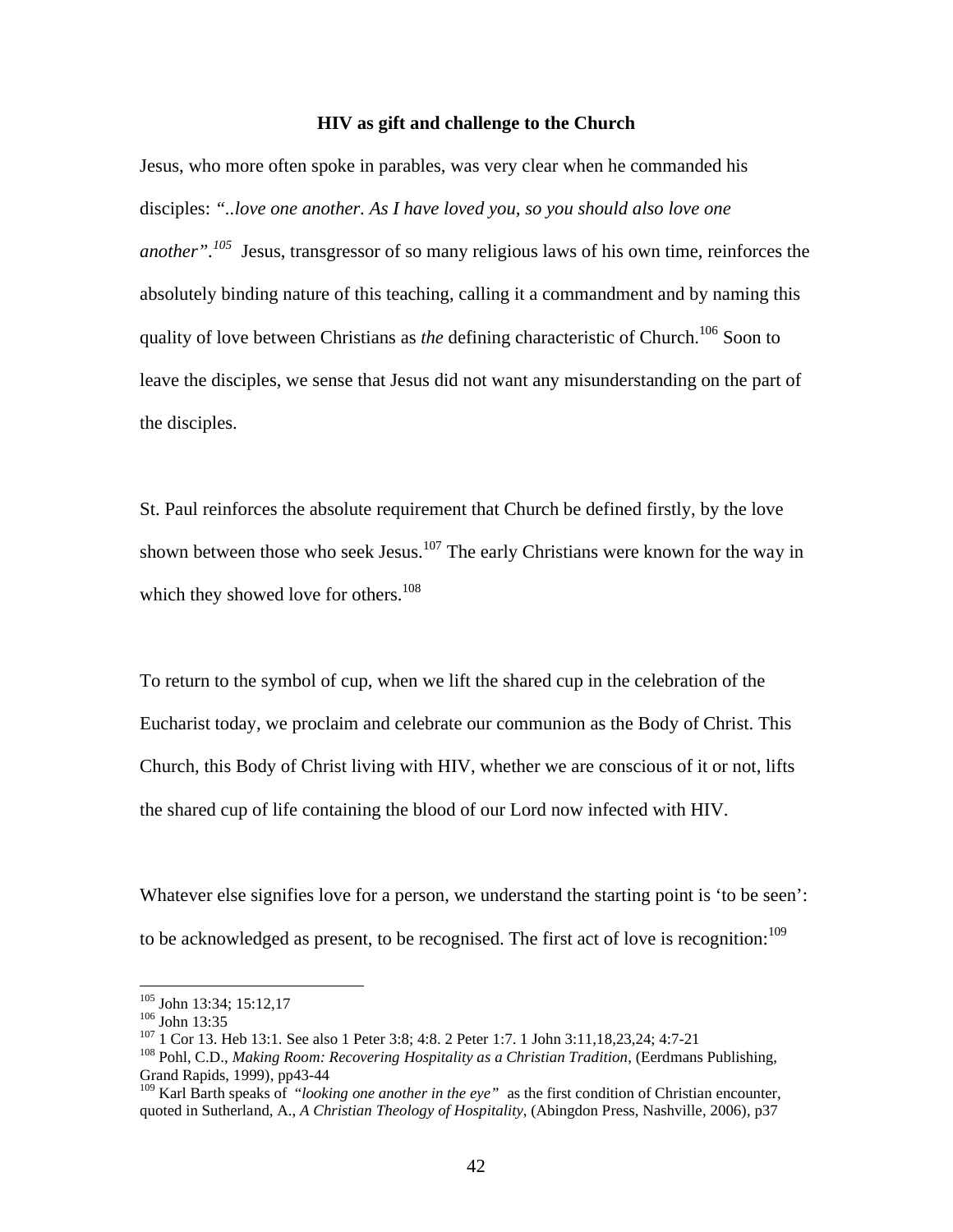when we are seen by another person for who we are, by another person who shows some appreciation of ourselves and our situation. Currently the Church seems not to see Christian people living with HIV in our midst, let alone appreciate the situation. If we are not defined by love for one another, how will anyone know that we are disciples of Jesus?<sup>110</sup> This ignore-ance should ring alarm bells for us, as it signifies a failure to respond to Jesus' instruction to love one another, as well as a failure to provide a Gospel witness to the wider society. To the extent that we fail to love one another, we are diminished as individuals, and as Church, we are lacking as *"sign and instrument"<sup>111</sup>* of communion with God and each other.

### **The challenge to see and repent**

This challenge to see, is the first challenge that living with HIV presents to the Church. Our lack of action, evidences our reluctance or unwillingness to see. A truly Christian response may begin when we acknowledge our blindness.<sup>112</sup> We may then have the honesty to ask "When did we see you living with HIV?"<sup>113</sup> We may come to repent of our lack of love, our lack of recognition of the needs of those among us living with HIV. We may come to repent of our failure to live out the law of love that Jesus gave us, the same law through the living of which, we believe, the Holy Spirit instructs us, forms us, and is present to us.

<sup>&</sup>lt;sup>110</sup> John 13:35<br><sup>111</sup> Vat II, *Dogmatic Constitution On The Church, Lumen Gentium, (LG),* para 1<br><sup>112</sup> John 9:39-41<br><sup>113</sup> We paraphrase. See Matt 25:31-46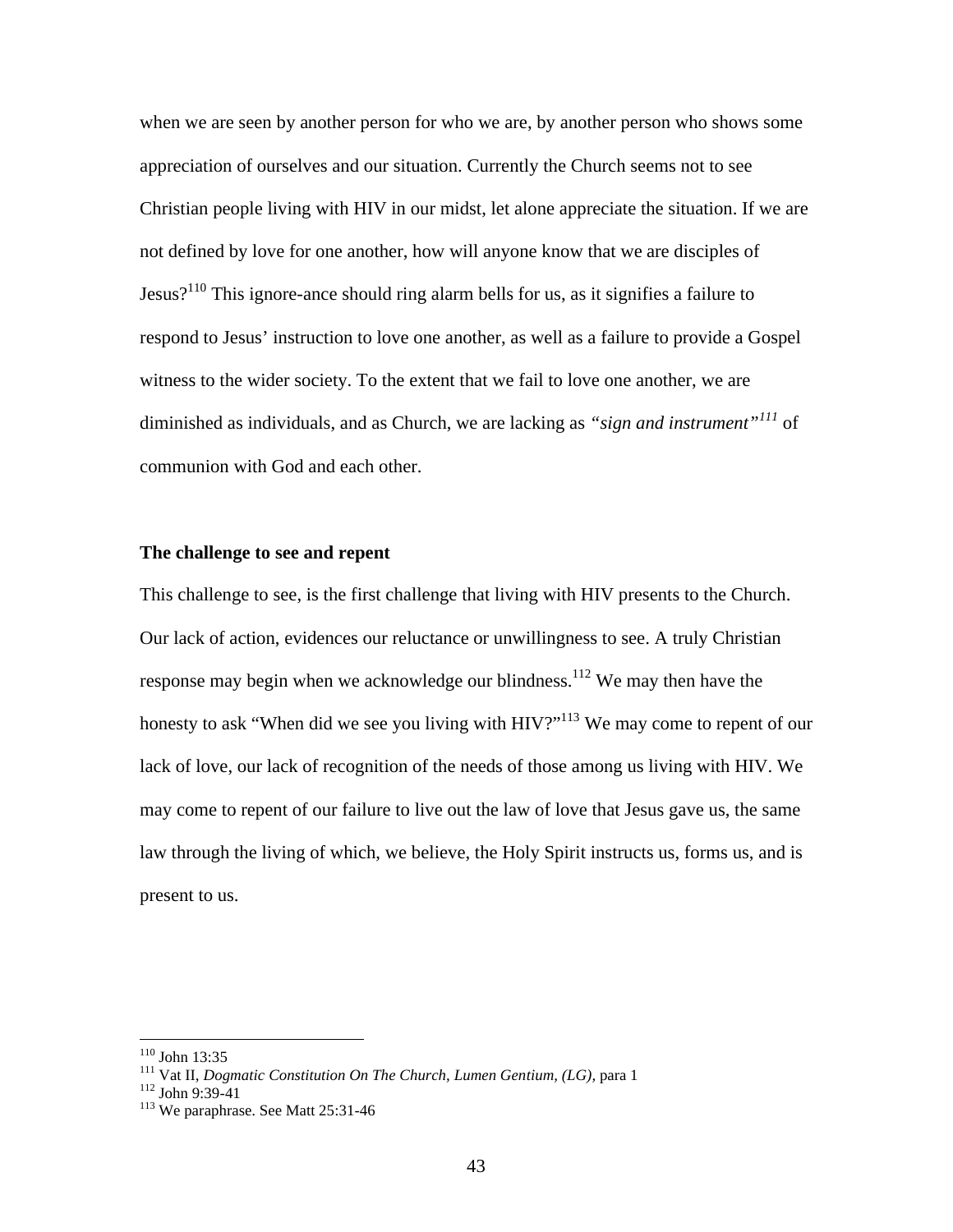This second challenge of HIV in the Body of Christ calls us to repent. Not only for our lack of compassion, but also of our reluctance to recognise the Jesus living with HIV, and hurry to be with, and learn from, Him. Among people living with HIV, we are offered a unique opportunity of encounter with Jesus; a particular encounter for our times, from which we may learn, and by which we can be changed. An encounter with the HIV positive Jesus, through whom we may come to have life, and may grow in discipleship.<sup>114</sup>

Christian tradition, as evidenced in the life of countless saints, and the example of Jesus, is one of compassion and solidarity with the poorest; the most marginalised; the most misunderstood; the ignored ones. It is the counter-cultural wisdom of which Paul wrote, the very message of the cross.<sup>115</sup> It is the 'preferential option for the poor' that the Bishops of Latin America proclaimed.<sup>116</sup> More than just a statement of solidarity, compassion and social justice, the wisdom of sharing in the lives of the most marginalised amongst us - this preferred way of Jesus, is *the* way to life. Scripture tells us that our very salvation depends upon our actions in relation to the poor amongst us.<sup>117</sup> We are called to be open to, preferably, actively seek out, those who are the poorest. Jon Sobrino argues forcibly that there can be no salvation without the poor, and goes further

<sup>&</sup>lt;sup>114</sup> We draw here upon Jesus' own self identification with individuals in need Matt 25:31-46, and the tradition within liberationist theologies of imaging Jesus to reflect the lived experience of those who seek both greater identification with Him, and to more fully understand the ways in which God identifies with us, as for example in the image of Jesus as suffering servant in Latin American Liberation Theology, or the 'Black God' and 'Black Christ' in Black Theologies of Liberation. See Boff and Boff, p4; Cone, J.H*., A Black Theology Of Liberation: Twentieth Anniversary Edition,* (Orbis Books, NY, 1997), pp63ff, 110-

<sup>119</sup>ff.<br><sup>115</sup> 1 Cor 1:18-25

<sup>&</sup>lt;sup>116</sup> Boff and Boff, pp76-77<br><sup>117</sup> Matt 25:45,46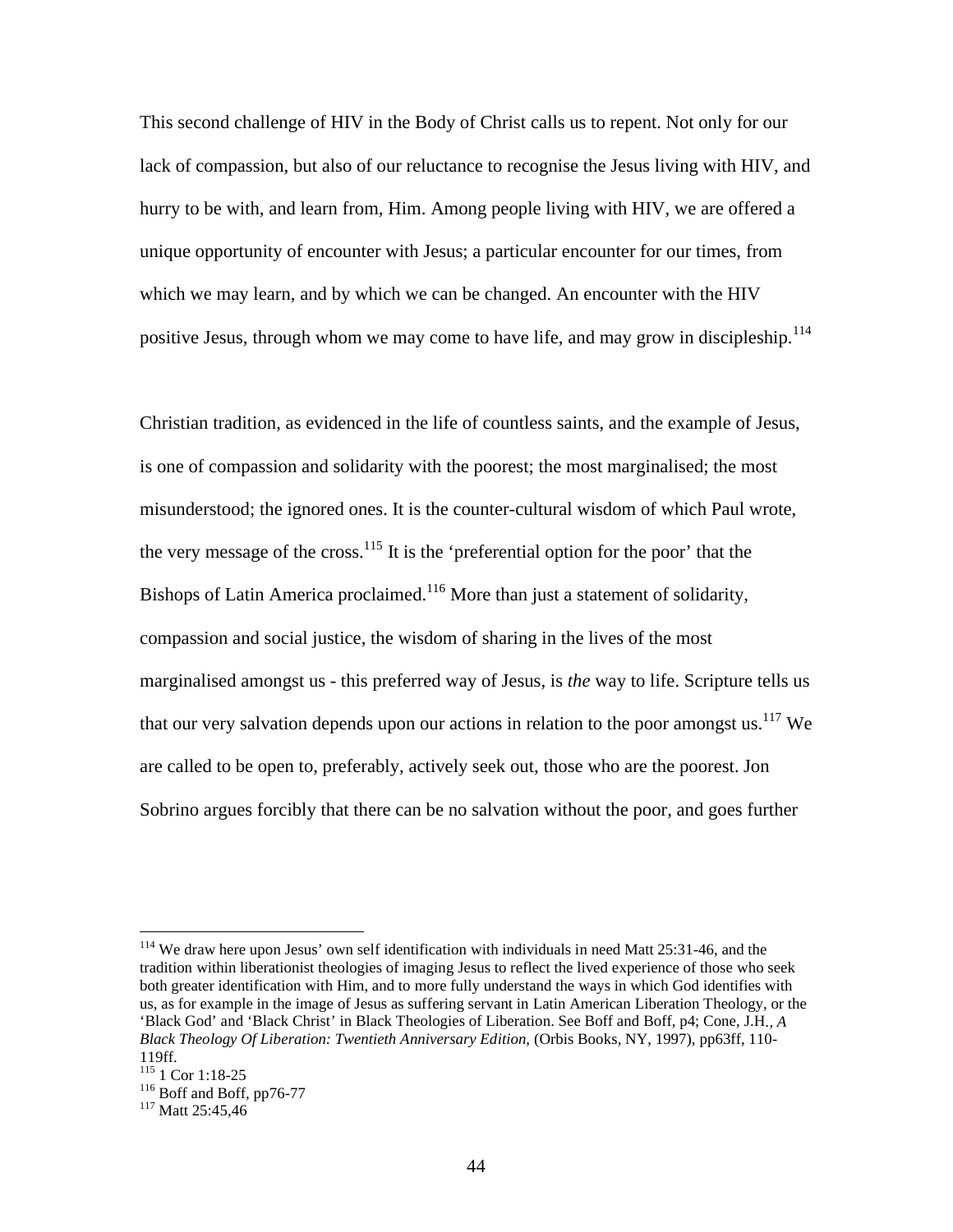to assert that without the poor there is no Church, and no gospel.<sup>118</sup> Our ignore-ance, in regard to the poverty of those living with HIV should disturb us. If we remain in any doubt, we might consider the simple question, 'what would Jesus do?'

Although, as individuals, we are each called to express solidarity with the poor in diverse ways, it surely remains a challenge for us collectively and institutionally, to recognise those among us who live with the experience of marginalisation and poverty that so defines living with HIV. A person who is not seen, will never experience love. A person who is not listened to with care, will never feel understood.

### **The challenge to welcome**

 $\overline{a}$ 

The practice of hospitality is also at the heart of what it means to be Church. Scripture and tradition emphasise this repeatedly.<sup>119</sup> Obviously, it follows that if we ignore those living with HIV among us, then we clearly fail to offer hospitality to them. We cannot be welcoming of those we do not see.

In this we detect another sign of collective denial, unwillingness, or fear. We also hear the objection, "why must we explicitly welcome those living with HIV? Everyone is welcome in our Church". The reality is, that individuals living with HIV do not feel welcome in our Church. Consistently, people speak of feeling unable to share their situation with others. Usually, the presumption is that revelation of a person's HIV status will be met with ignorance, judgement and rejection. This member of Positive Catholics

<sup>118</sup> Sobrino, J., *The Eye Of The Needle: No Salvation Outside the Poor: A Utopian-Prophetic Essay*, (DLT, London, 2008), pp41-45

**<sup>119</sup>** Sutherland, p83, considers hospitality as *"..the practice by which the church stands or falls"*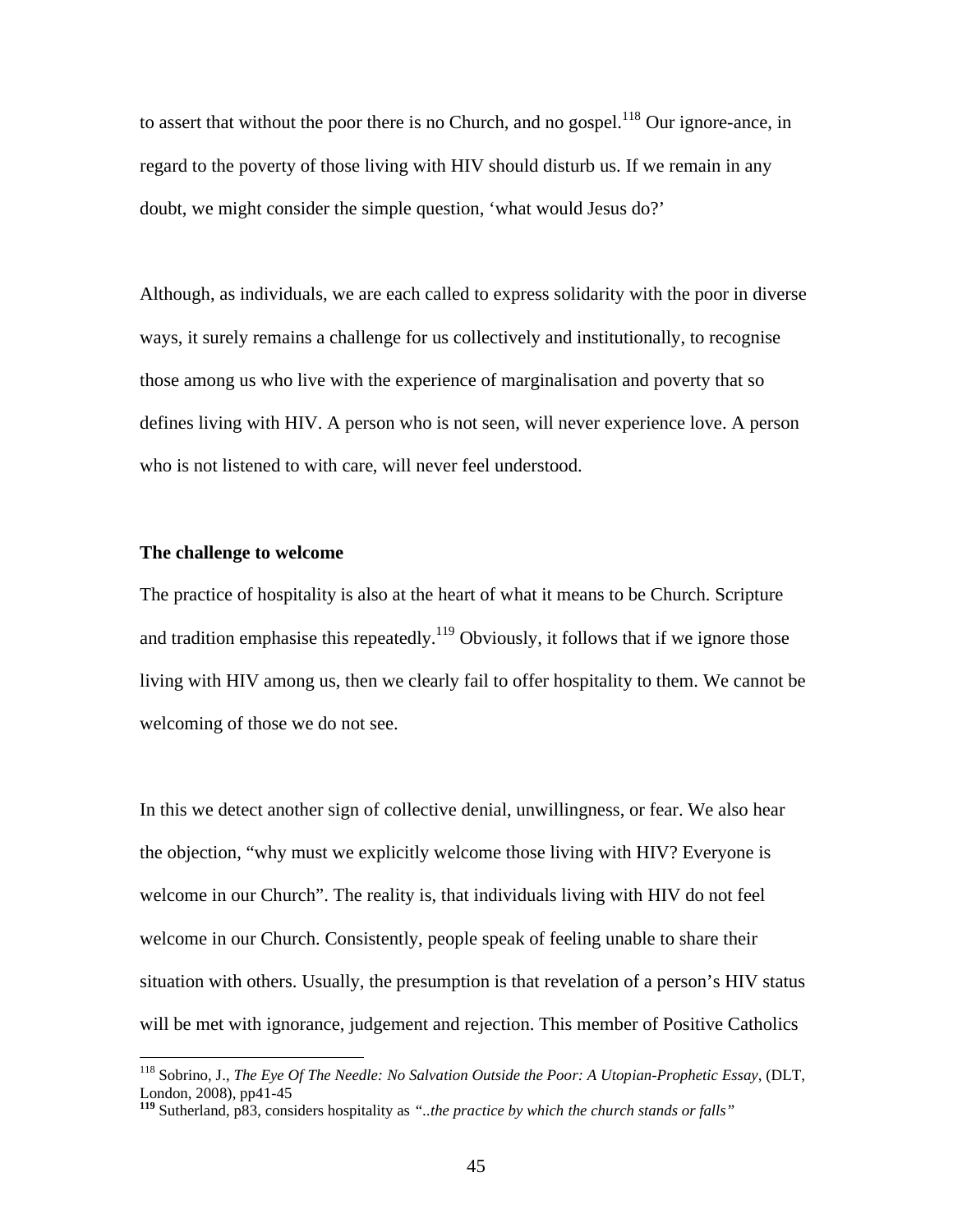speaks for many: *"I have struggled on for so long trying to maintain a good spiritual life in the muddle of being HIV positive, in a Church which I love with all my heart, but which does not seem to love me back unless I hide away part of my very essence. Most of the people at my local church think I have MS<sup>120</sup> and I haven't yet had the courage to tell them the truth - yet it hurts so much having to lie to them".*

Perhaps a first small step for the Church, is to understand the enormity of the stigma associated with HIV, to which we have contributed, and to recognise the need to take proactive steps to counter the experience of our Church as an un-safe place for those living with HIV. A person cannot feel welcomed by a community amongst whom they feel unsafe.

It is no wonder that the person living with HIV makes this assumption. It is reasonable to expect the prejudices and judgements in wider society to be reflected in the Church, unless there are obvious signs to the contrary. Similarly for many living with HIV, there are additional experiences of rejection, prior to HIV, especially in the case of the Gay man. For the Black person too, there is the likely experience of racism. For the refugee, the situation of displacement which makes them especially vulnerable. For the woman, the likely experience of sexism and patriarchy.<sup>121</sup> Compounded by the distorted or unbalanced theological emphasis that is a significant part of our Church tradition and

 $120$  Multiple Sclerosis. This member has suffered with serious mobility problems, and lives with ongoing severe pain for which he must take strong pain-killing medicines.

<sup>&</sup>lt;sup>121</sup> Keenan and McDonagh, pp3,4,8, describe the various situations and types of individual 'vulnerabilities' that are always present where HIV infection is most prevalent, as a consequence of structural injustices.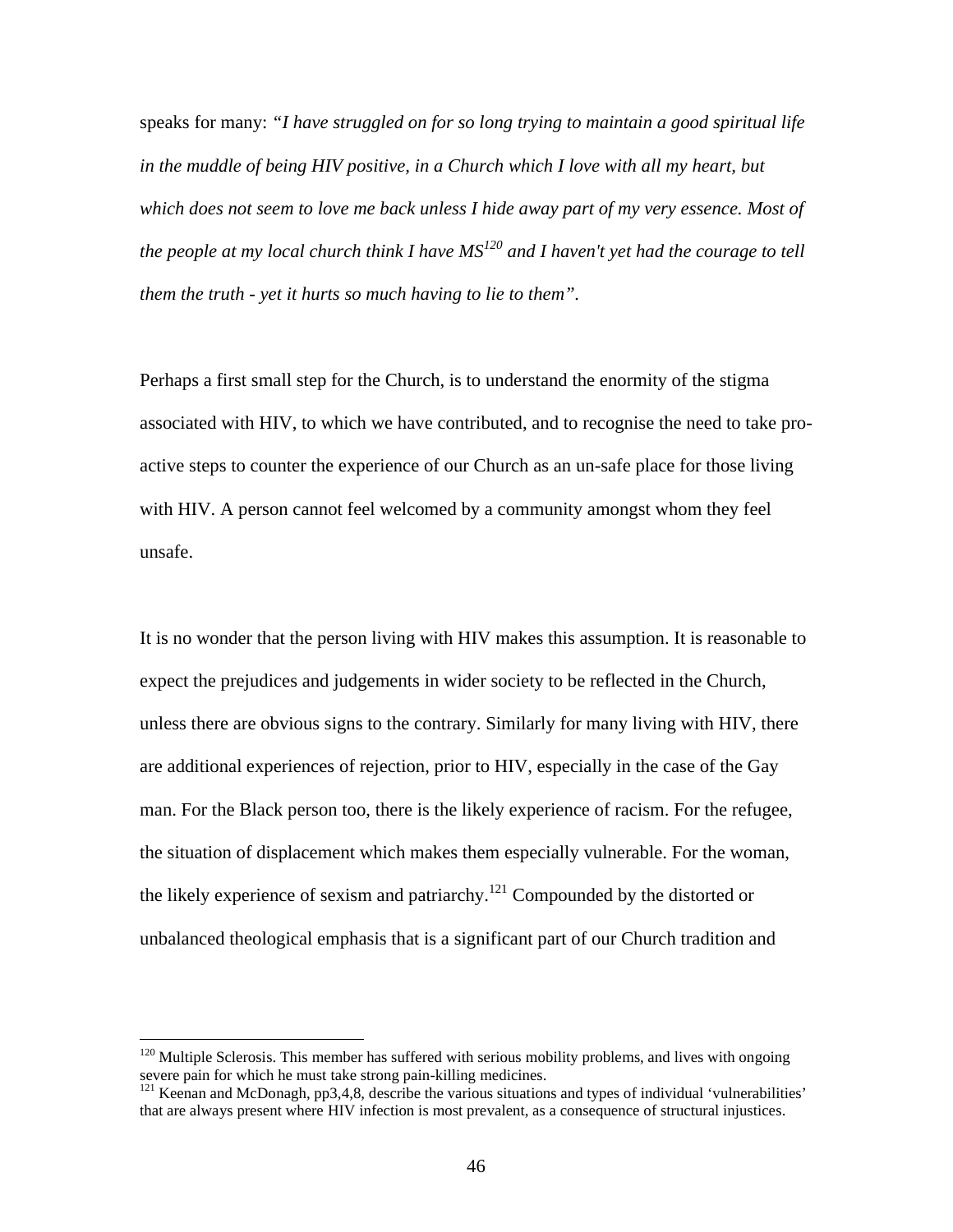experience, already explored above, it cannot surprise us that the person living with HIV feels unwelcome, and approaches the Church usually with extreme caution.

In 2008 Positive Catholics sent out requests to every diocese in England and Wales to distribute their flier. The hope was that at least in the Cathedral of each diocese, a visible sign of welcome, an offer of support, (perhaps a lifeline for someone in crisis), would be displayed. With the exception of Wrexham Cathedral, to our knowledge, there is no diocese that has responded positively, and the overwhelming majority of parishes in the UK will have no obvious indication that this particular Christian community understands or welcomes those living with HIV.

We consider it something of an irony, that in regard to the Christian imperative to extend welcome, it has been the Gay men of Positive Catholics who have made efforts to extend welcome to those literal foreigners among us living with HIV in the UK. Although there is a commitment to refugees and asylum seekers from the Church, this does not include acknowledgement of  $HIV$ ,<sup>122</sup> and therefore signifies only a partial welcome for those living with HIV. It has been Gay men, who have experienced first hand the unwelcoming violence of Scripture misused against them, as in the mis-application of the story of

 $122$  The RC Church in England and Wales have joined in campaigns for the rights and dignity of asylum seekers and refugees in the UK. Most notably evidenced by the support for the 'From Strangers into Citizens Campaign'. However at the National Justice and Peace Conference, July 2009, entitled 'On The Road together: A-Mazed By Migration', there was no specific mention of HIV/AIDS in the program, and only one mention in the Conference report. Similarly, in our contacts with the Jesuit Refugee Service, although they acknowledge HIV/AIDS as a major issue within their client group, they admit of a lack of resources and expertise in supporting people in regard to these issues. See www.justice-andpeace.org.uk/documents/OpenSpaceReportConference2009.pdf and www.strangersintocitizens.org.uk/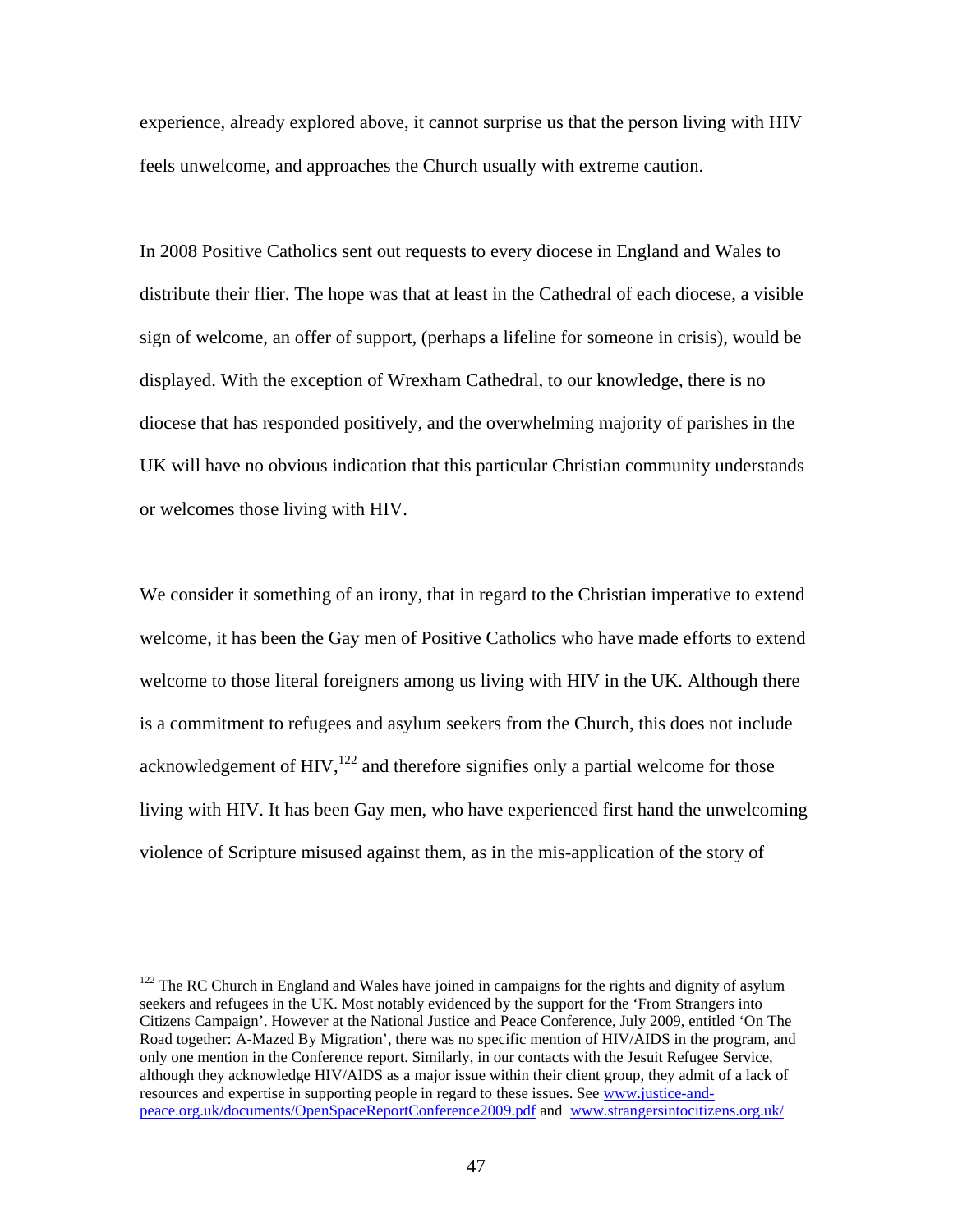Sodom and Gomorrah, who in this case, attempt to fulfil the obligation of Lot, to welcome the stranger with HIV.<sup>123</sup>

We do not suggest that a truly welcoming Church is achieved with the display of a flier on a notice board. There are many other implications that come with the challenge to welcome. For example, there is the requirement to become educated about the facts and reality of HIV, in order that we respond with understanding and sensitivity, and the duty of care, to ensure that appropriate people with skills and gifts are ready to offer support. We know of too many examples where great harm has been caused by an unprepared or incompetent response to the person living with HIV who seeks support. This has implications for the education of clergy, pastoral workers, teachers, parents and children. We know that the issues are complex, and any serious effort to meet our obligation to welcome those living with HIV will require equally serious reflection, and a commitment of time and resources.

Why then, do we not even acknowledge the presence of our brothers and sisters in Christ living with HIV in our midst?

 $123$  Genesis 19:1-29. This passage of scripture has been used to condemn Gay people since around the 12<sup>th</sup> century. The interpretation of this passage of Scripture as being principally about sexual immorality, has been replaced today by most theologians and Scripture scholars, (although not popularly), with an understanding that this story is firstly about the sin of inhospitality. It appears that Jesus understood this story in Scripture similarly in the references he makes to it in Matt 10:5-15. It is a further point of comparison when we consider that both Lot, and the good man of Gibeah, (Judges 19:15-30) who also, in an inhospitable town, offers welcome to the strangers, were both strangers in their place of residence themselves. In the same way, we can see that those who experience themselves often as strangers in the Church, by virtue of the homophobia in the Church, are the ones to welcome into their place the foreigners who require welcome and hospitality. For an explanation of the meaning of the story of Sodom see Helminiak, D., *What the Bible Really Says About Homosexuality: Millennium Edition,* (Alamo Press, New Mexico, 2005), pp43-50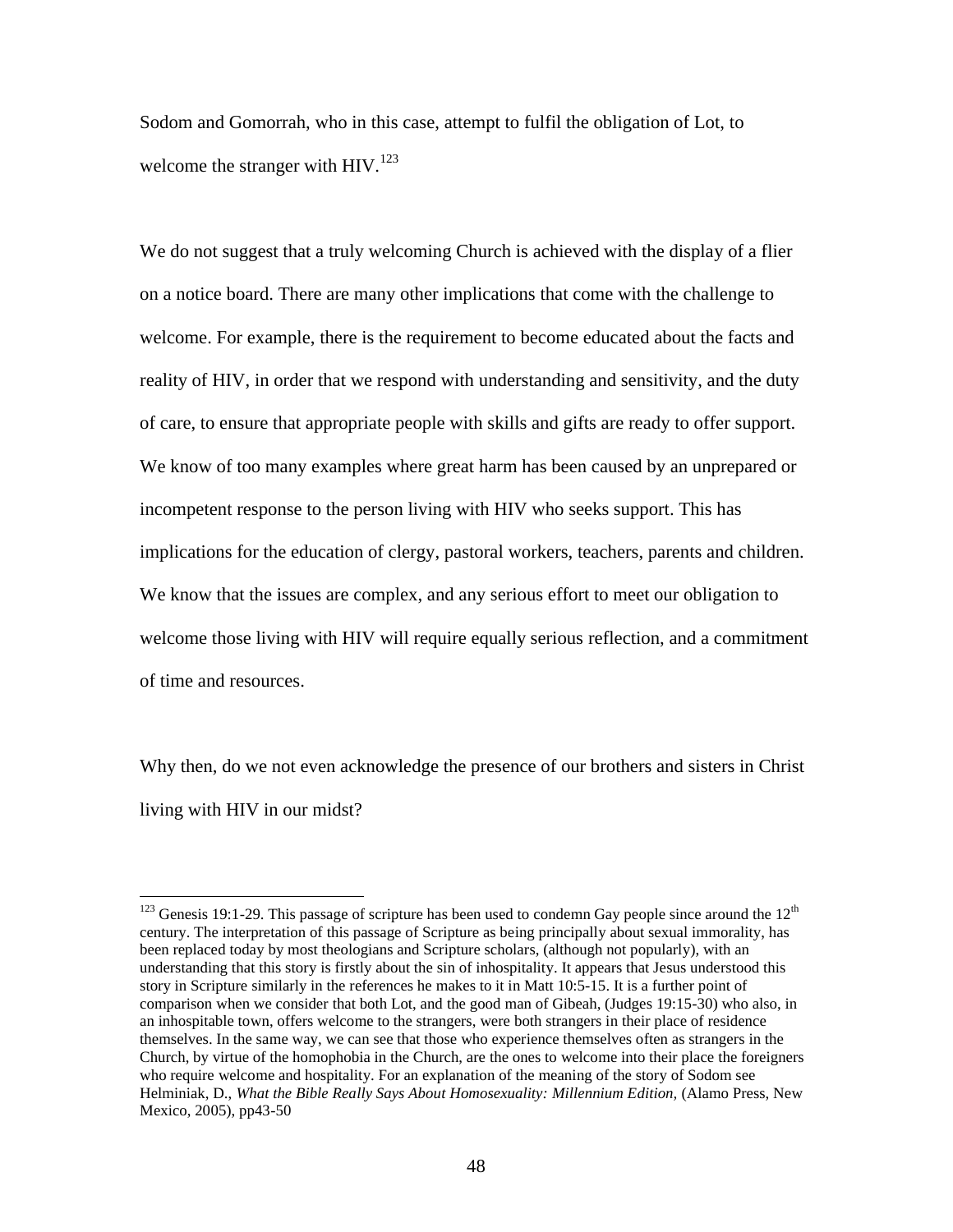### **Conclusion: The challenge to change**

With HIV diagnosis, comes the strong temptation to denial. Certain realities seem too painful or difficult to acknowledge; the implications for our personal, social and spiritual lives too overwhelming. At times, denial may be part of a necessary strategy. Normally though, living as if HIV doesn't exist is dangerous, most obviously (but not necessarily most importantly), when we consider the implications for sexually intimate relationships. Generally, HIV cannot be denied, even though at times, we might choose to 'forget about it'. Denial in the face of HIV is neither healthy nor sensible, nor sustainable. Whatever God wishes to be known in the midst of HIV, will break through, eventually. And the same applies for the Church.

The Gospel tells us, *"the truth shall set you free".<sup>124</sup>* God reveals God-self to us, gradually over time, through the historic reality of a given time, always dependent upon the mediation of human experience.<sup>125</sup> Therefore, we must seek the truth of God, in this time and situation, living with HIV, and make sense of our experience.

Our tradition is an evolving one, and our doctrinal convictions develop over time, formed as human reason encounters Divine revelation, and as we grow in understanding the person of Jesus, who was and is, the fullness of revelation: the complete and total instance of God's self revelation.<sup>126</sup> Vatican Council II reminds us of the importance of *"reading the signs of the times",<sup>127</sup>* in light of the Gospel, and as prophetic witness to the

<sup>&</sup>lt;sup>124</sup> John 8:32<br><sup>125</sup> Lane, D., *The Experience of God*, (Veritas, Dublin, 2003), p53<br><sup>126</sup> Shorter, A., *Revelation and its Interpretation*, (Geoffrey Chapman, London, 1983), p32<br><sup>127</sup> GS, para4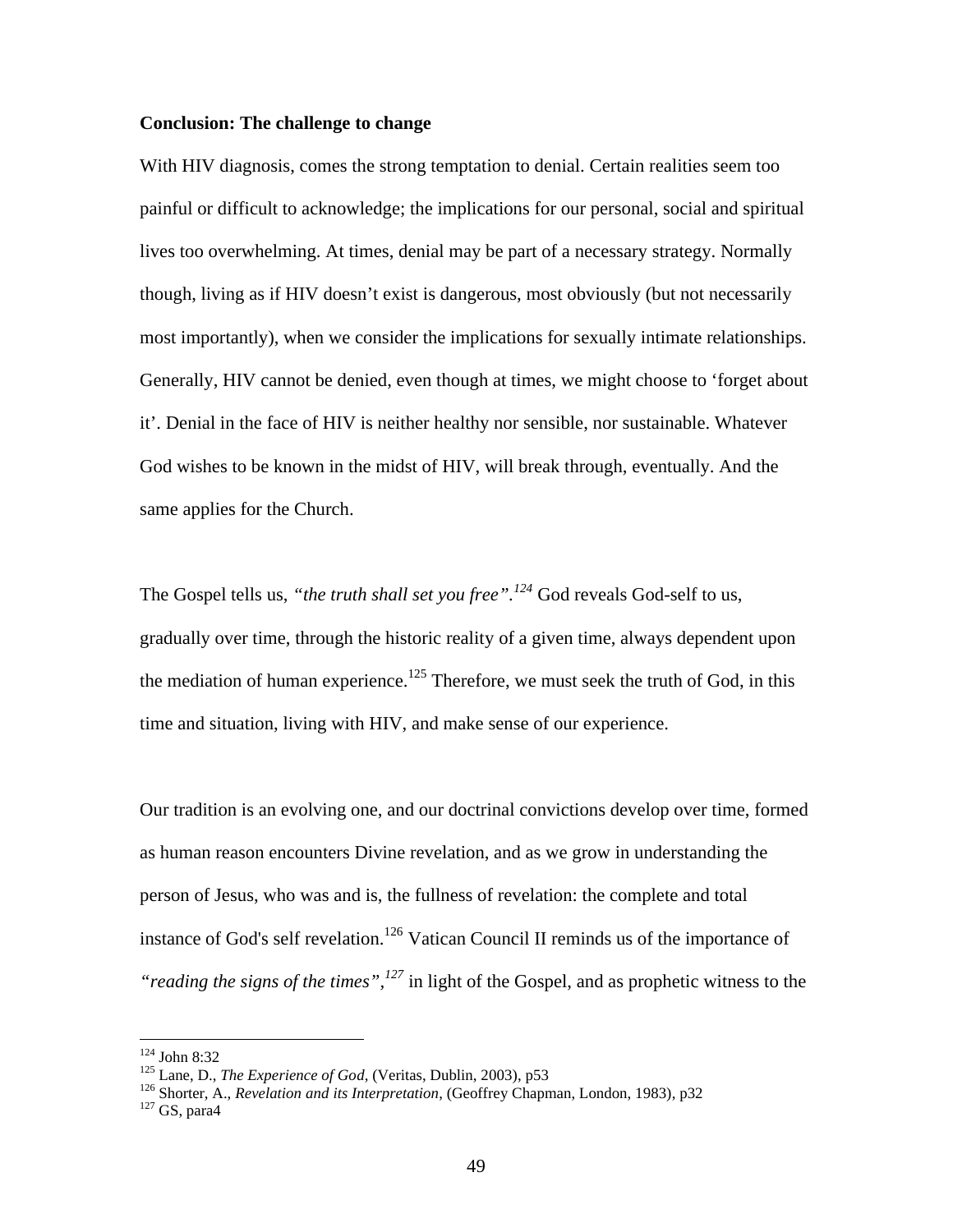whole of humanity. But, we are a fallible Church, often slow to see where and how God is at work in the world. $128$ 

We believe that the extraordinary significance of HIV amongst us is indicated strongly by our very denial of the realities of HIV amongst us. We do not wish to face the truth, lest it require us to change – to let go of certain doctrinal, structural, and institutional beliefs and customs; or because it will disturb us and our view of ourselves, and bring us into conflict with each other. Stephanie Mitchem observes this tendency in action in some Black Churches in the USA: *"Some black churches have begun to participate in the annual 'Week of Prayer for the Healing of AIDS.' This participation is a step in the right direction. However…(they)… only discuss AIDS as transmitted by the sharing of needles among drug users. Somehow, discussions of drug addiction have become preferable to discussions of sexuality…The inability to name sexuality and sexual practices in black communities indicates a dangerous ignorance…"<sup>129</sup>*

 $128$ Sometimes, as with the widely known case of the condemnation of Galileo, we show a stubborn resistance to change. More troubling, is our certainty of 'rightness', even righteousness, as Church, which has led to tragically sinful behaviour, as in the violent years of the Crusades, or more recently the public acknowledgement and repentance offered by John Paul II in regard to the ways in which the Church has historically been anti-semitic in word and action.

<sup>&</sup>lt;sup>129</sup> Mitchem, S.Y., *Finding Questions and Answers in Womanist Theology and Ethics*, in Radford Ruether, R., (ed), *Feminist Theologies: Legacy and Prospect*, (Fortress Press, Minneapolis, 2007), p77. We recall a similar dynamic at work in the 'Catholic AIDS Link' charity, (now dissolved), during the late 1990s. Some groups within the charity, under some pressure from conservative Church groups, including members of the Hierarchy, argued that the focus of the charity should shift away from a broad approach to the various concerns raised by HIV/AIDS, and focus more upon 'womens issues', especially the injustices that contribute to the subjugation of women in Africa. Here, in our opinion, it was to avoid considering issues around Gay sexuality that had begun to cause division, and created tensions. The justification for moving away from a previously necessary focus on Gay men and the issues they faced, was that the relative success of ARV treatments, now meant that support services and pastoral care was no longer so urgent, as Gay men were thought not to be dieing in such numbers. We can see today, that this was a short sighted argument.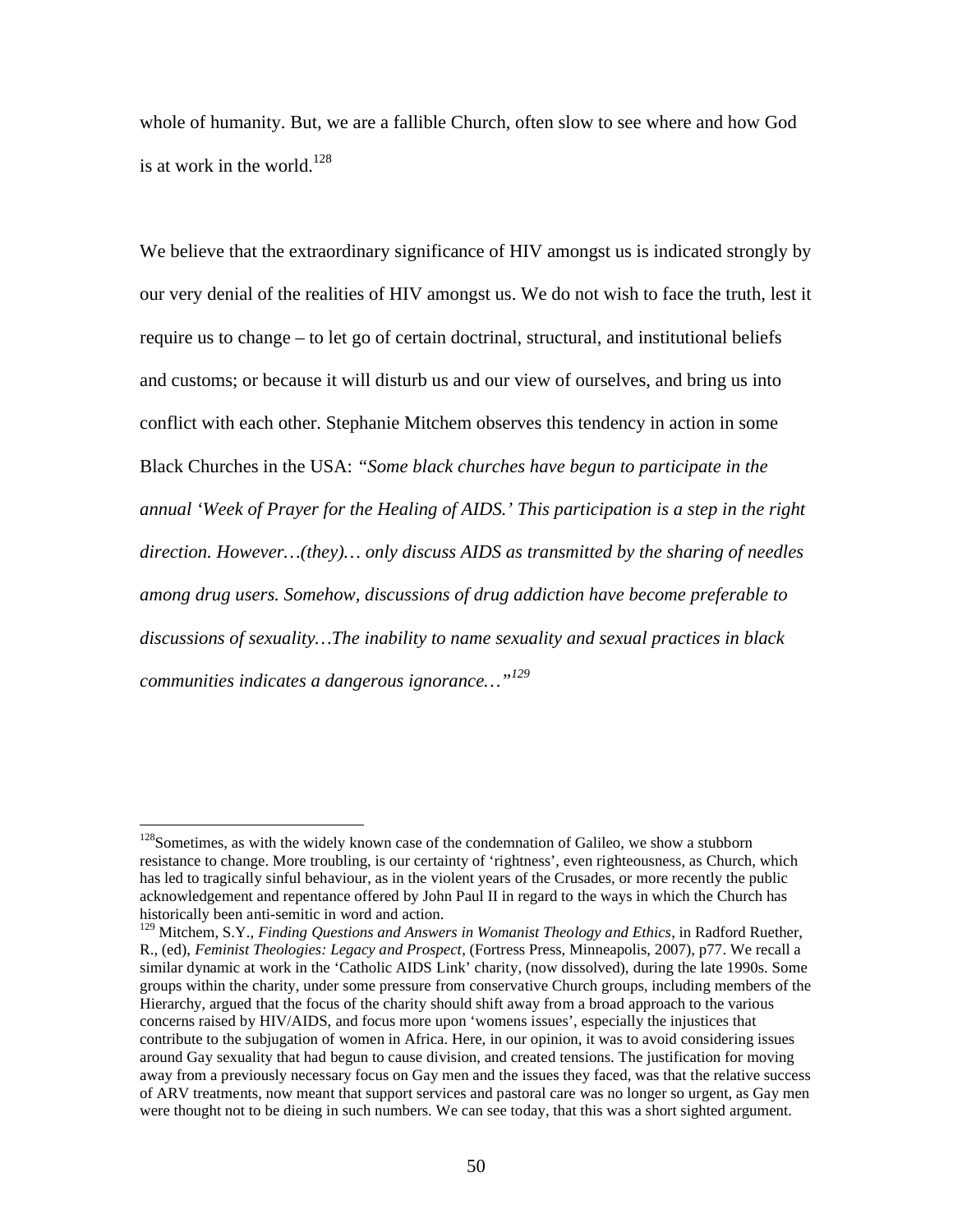It is this tendency to ignore HIV, or to speak of it only in relation to the developing world, or as belonging to 'others' not like us at all, that denies the reality that we are all affected, and evidences our wish to keep HIV somewhere else – outside of our own experience. This in turn, paradoxically, evidences our need to address the issues – to struggle with the questions raised – to attend to the presence of God in our midst. This human reaction of denial and resistance always precedes an outbreak of truth.<sup>130</sup>

We have indicated some challenges to the traditional Augustinian doctrines. We have argued for a corrective to the emphasis on sin and guilt, especially in relation to the body and sex, in terms of any pastoral response to those living with HIV. Yet there is a broader challenge here, applicable to the wider Church. HIV uncovers our distrust of our senses, and our suspicion of our own desires. Many people consider this ingrained mistrust as a contributing factor in their own infection. Some, especially Gay men, consider religious formation to be *the* central factor. For example, fear of and alienation from Gay sexuality caused Simon great anxiety when feelings of same sex desire emerged. His painful discomfort in the pursuit of friendship with other boys, and his even more painful and confused loneliness, caused him to deny his sexuality completely. But as we know from modern psychology and studies in sexuality, there are fundamental aspects of ourselves that cannot be repressed without damaging consequences. In Simon's case, joining a religious order based upon a logical but particularly immature 'self-denying piety', reinforced by Church teaching and upbringing, could not contain his need to explore his sexual self. Instead, repression of his God given desire led to over indulgence in alcohol,

<sup>130</sup> Keenan and McDonagh, p3, observe that *"..every society's self-understanding finds it necessary to perceive the virus as inevitably coming not from within 'our society', but from outside of it."*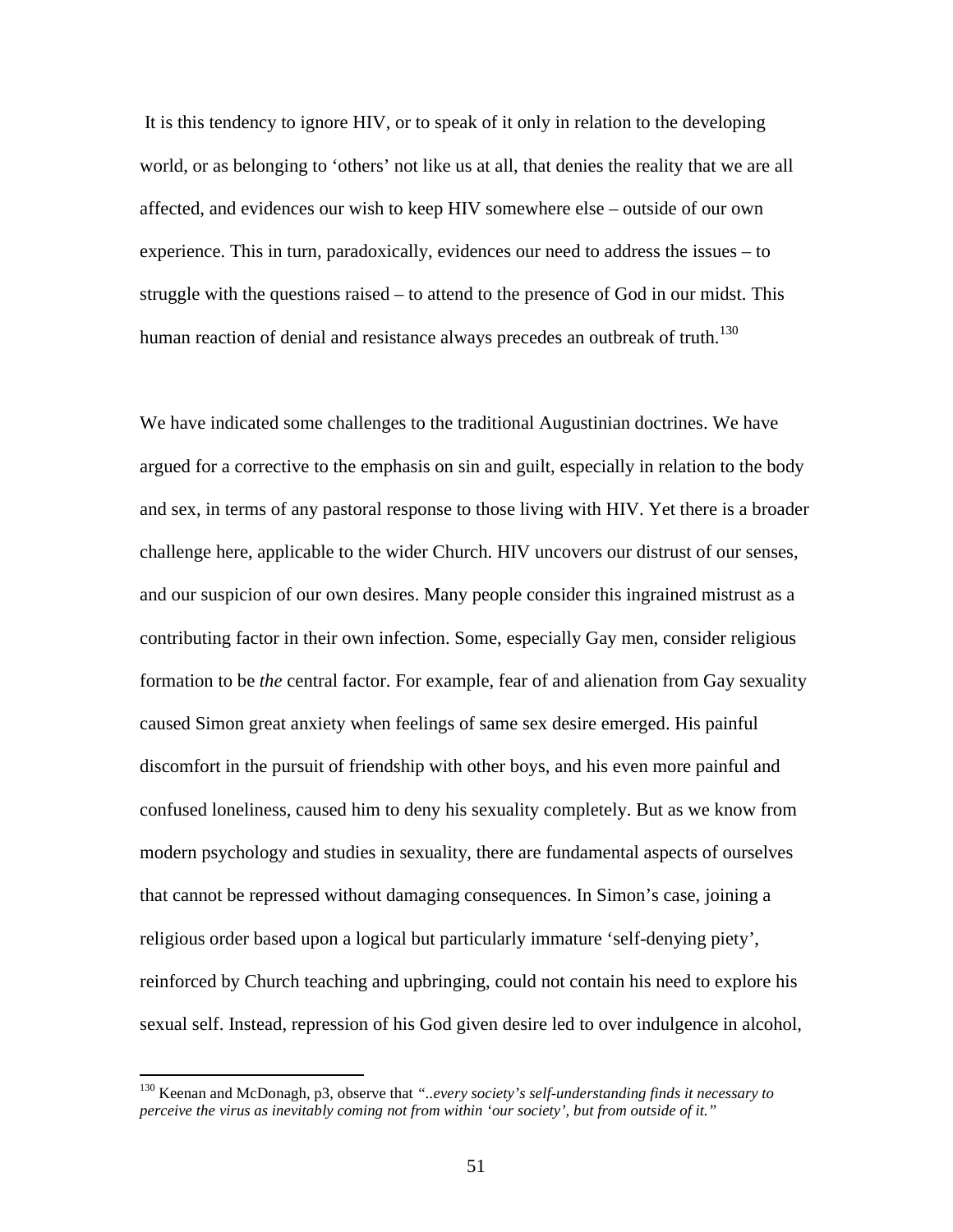and secret, shameful, sexual encounters, which did not allow for the mature preparation<sup>131</sup> taken by those more at ease with their own sexual being. For Susan, her notions of fidelity and the 'proper role of a good wife', meant that it has only been HIV diagnosis that has enabled her to connect with her deepest feelings, understand them clearly, and free herself from the abusive partner she remained with for too long, in a courageous act of trust in both her deepest feelings, and ultimately, in God.

Maybe by considering HIV in our midst more closely, we will discover a challenge to what others call 'Catholic Guilt': that disposition that many of us have towards a 'hermeneutic of suspicion' in relation to our own deepest longings. Some of us find it difficult and confusing to even name, let alone recognize, those deeply felt desires. Maybe, as Church we will be called to alter our emphasis in preaching, teaching and ministry.

In our experience, HIV uncovers and lends weight to the argument that rather than being constantly vigilant against, and suspicious of our desires, we need to befriend them, as

 $131$  It may appear that here we refer to the use of condoms as a protective against the transmission of sexually transmitted disease. We do. However, sensible preparations in regard to our intimate relationships require much more than this. It is true that a person who is at ease with their own sexuality, and who allows for the possibility of genitally intimate sexual activity, is much more likely to be properly prepared for any such encounter. For example, the young woman on a 'date', will have thought about the possibility of pregnancy and made an informed choice as to whether or not she wishes to allow for that possibility or not. Similarly, she will have considered the possibilities for sexually transmitted diseases, including those which will threaten fertility. In turn, this will allow her to make choices in regard to the extent of physical intimacy that she wants, and/or the sort of contraceptive protection she wants herself or her partner to use. Beyond these practicalities, mature or sensible preparations also refers to the necessary education required in regard to sexual functioning, but also to the preparation involved in considering ourselves as relational sexual beings, and thinking through what we do and do not want from our relationships, and the values and qualities that we seek in another person, as well as those we wish to share. Obviously, any young person, in denial of, or confused about, or conflicted about their sexual feelings, is likely to be less able to manage their behaviour in relation to those feelings. They are less likely to have prepared maturely for the exploration of sexual relationality, and more likely to find themselves indulging in unplanned, and risky sexual behaviours.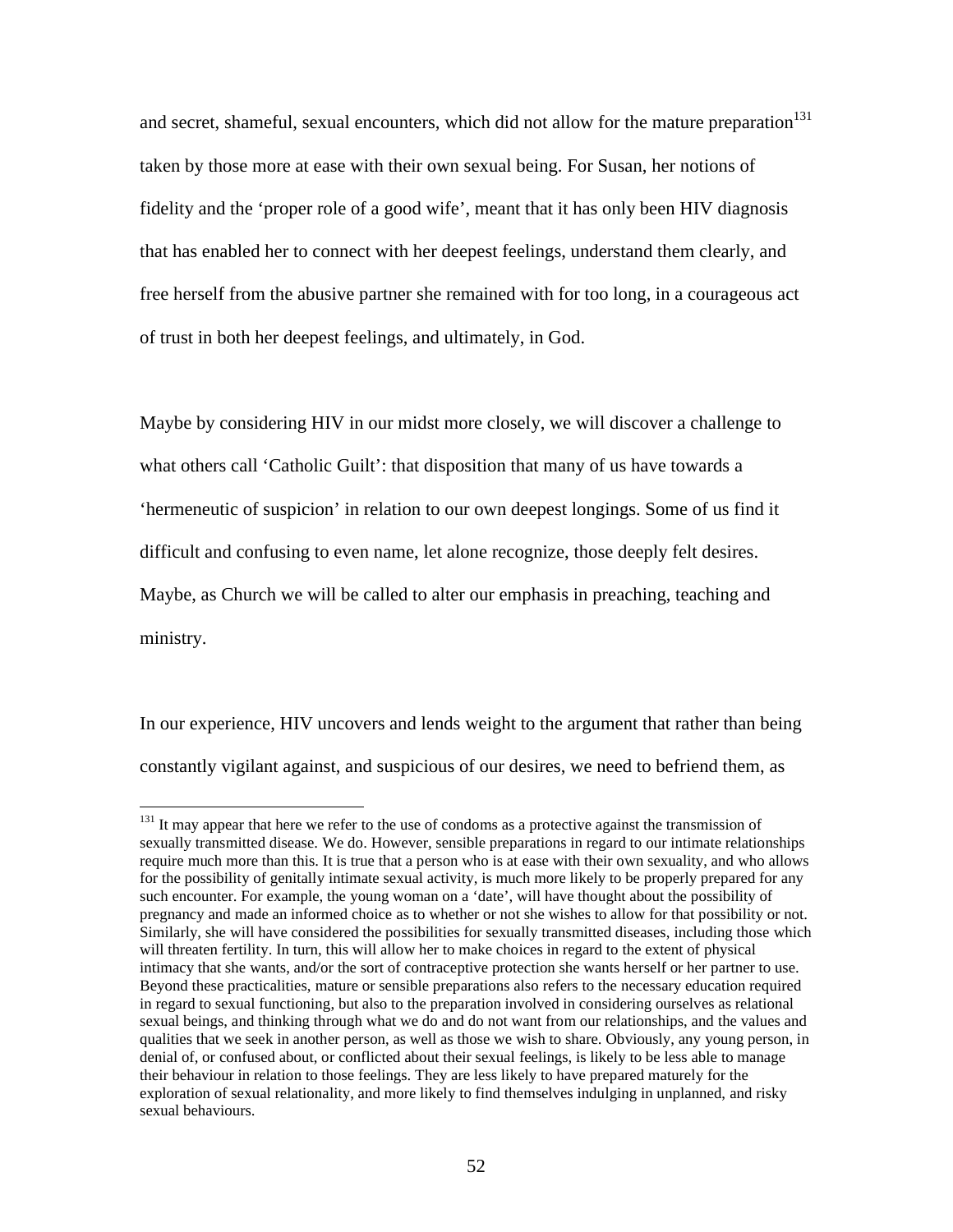Philip Sheldrake proposes so well.<sup>132</sup> At very least we need to be educated as to our senses, to appreciate them as instruments of God's grace, so that we do not feel alienated from our bodies – from ourselves.<sup>133</sup>

We have not proposed an abandonment of Augustine, but rather a refinement, and a more loving application.<sup>134</sup> It was Augustine after all, who so famously spoke of the centrality of desire in human nature, and who surely recognized the creative and necessary energy of desire in our pursuit of God: *"..our heart is restless until it rests in thee"*. <sup>135</sup> Centred in love, rather than ego, we like to think that Augustine would have agreed with Sebastian Moore when he defines desire as *"..love trying to happen."<sup>136</sup>* Perhaps Augustine would revise his former understanding and agree further that "*Radical desire trying to be love and most often failing is a far better description of the human condition than goodness marred by original sin".137*

There is an obvious need for greater honesty in the Church, around issues of human sexuality, and homosexuality in particular. Maybe HIV is challenging us to have this wider debate – to discern the truth, and risk the conflict and division that this may cause. The experience and witness of Gay Christians and their families, challenges Church teaching already. In light of HIV, we need to consider this urgently, lest we continue to

<sup>&</sup>lt;sup>132</sup> Sheldrake, P., *Befriending Our Desires*, (DLT, London, 2001)<br><sup>133</sup> Gorringe, pp1-27<br><sup>134</sup> Diarmuid O'Murchu's summary here may be helpful: *"The corruption of desire is in effect a perversion of power. In the patriarchal attempt to control desire, we have badly distorted its deep meaning and its potential for wholesome growth."* P123, in O'Murchu, D., *The Transformation of Desire,* (DLT, London, 2007)

<sup>135</sup> Pusey, E.B., (trans.), *The Confessions of St. Augustine*, Book I, para.1, (Quality Paperback Bookclub, NY, 1991)

<sup>&</sup>lt;sup>136</sup> Moore, S., *Jesus The Liberator of Desire*, (Crossroad, NY, 1989), p93<br><sup>137</sup> Moore, S., *The Contagion of Jesus*, (DLT, London, 2008), p132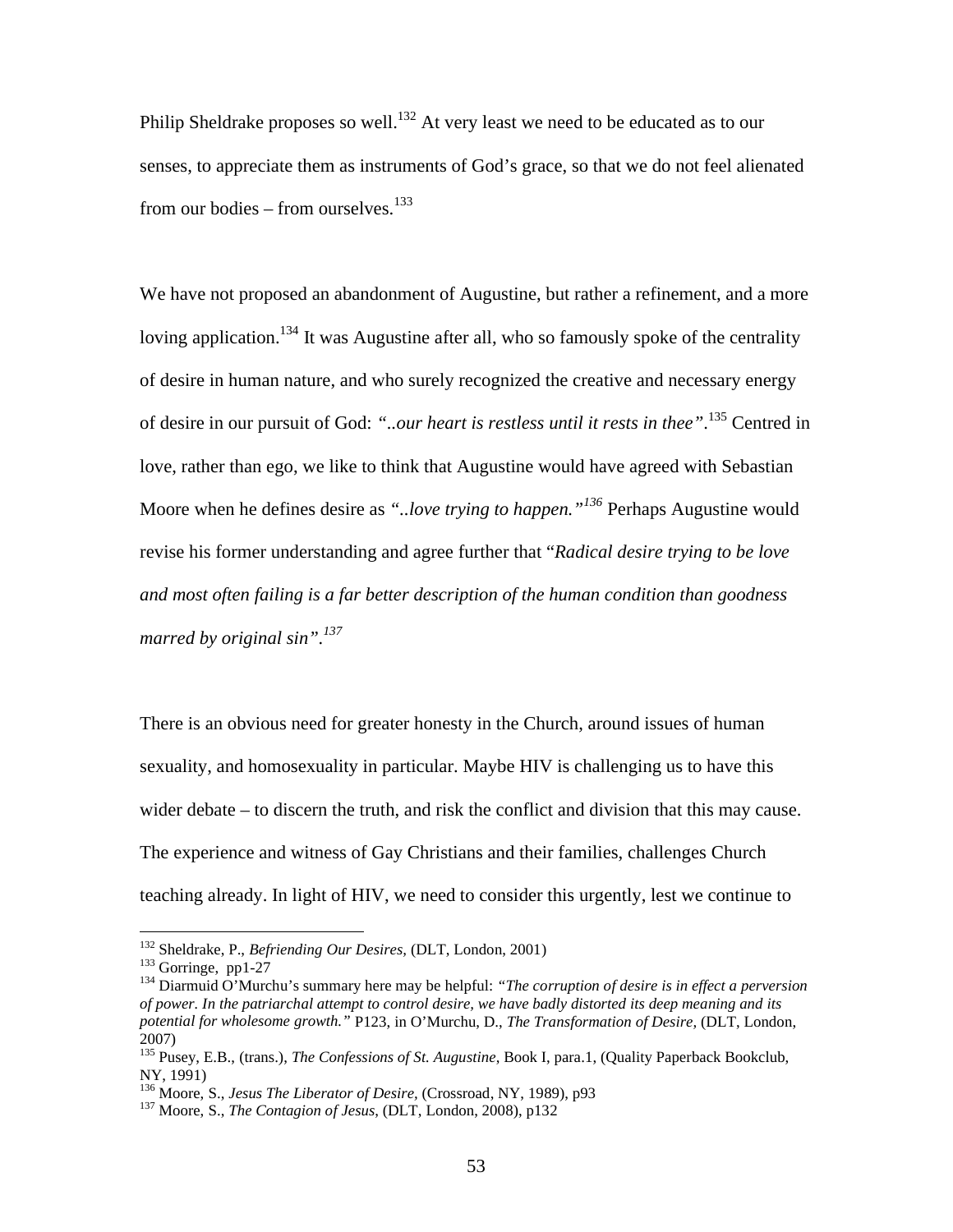be complicit in the oppression of our Gay children and young people, rather than leading them to liberation in and through Jesus, in accord with their condition of dignity, as sons and daughters of God.

The place and role of women, the institution of marriage itself, and the patriarchal structures that the Church has upheld, are also raised as issues and given greater urgency in the face of HIV.<sup>138</sup> For young people too the issues will not go away, and the challenge remains to consider again our educational policy in regard to sexuality and sexual behaviour, within our schools, $139$  colleges, universities, seminaries and broader catechetical efforts.

These are just a few of the more obvious challenges raised by the HIV pandemic that call for further theological exploration, and subsequent changes in Church structures, doctrine, and pastoral ministry. We believe that if we dare to meet the reality of HIV with faith, hope and love, we will discover greater depths in these and other challenges, of which we are currently unaware. So too, guided by the Holy Spirit, we may become more receptive to the particular gifts and fuller understanding that God intends for us in the

<sup>&</sup>lt;sup>138</sup> The various challenges to the Church come from varied secular and religious quarters, and includes concerns about the Catholic Church teaching on Gay sexuality and the failure to challenge homophobic prejudice, and the teaching on the non- use of condoms within both Gay and Heterosexual sexually intimate relationships, and Church complicity in the 'structural sin of patriarchy', which denigrates women. The theological challenge posed by many, and given greater urgency in the face of AIDS, is for a transformation of the Churches' androcentric understanding of human sexuality and gender, including a transformed approach to the socially constructed 'culturally expressed' institutions of heterosexuality and marriage. Kelly, K.T., *New Directions In Sexual Ethics: Moral Theology and the Challenge of AIDS*, (Geoffrey Chapman, London, 1998), pp viii, ix, xi, 40-95, 177-183, 192-206; Keenan (2000), pp15-16, 25- 27, 29, 70-75, 97, 104-105, 161-168; Clague, J., *Living Positively With Roman Catholic Teaching and Transmitting the Truth about AIDS,* (Cafod, 2004), p8; at www.cafod.org.uk ; Clifford, pp13-15; Keenan and McDonagh, pp4-6 <sup>139</sup> Clifford, p15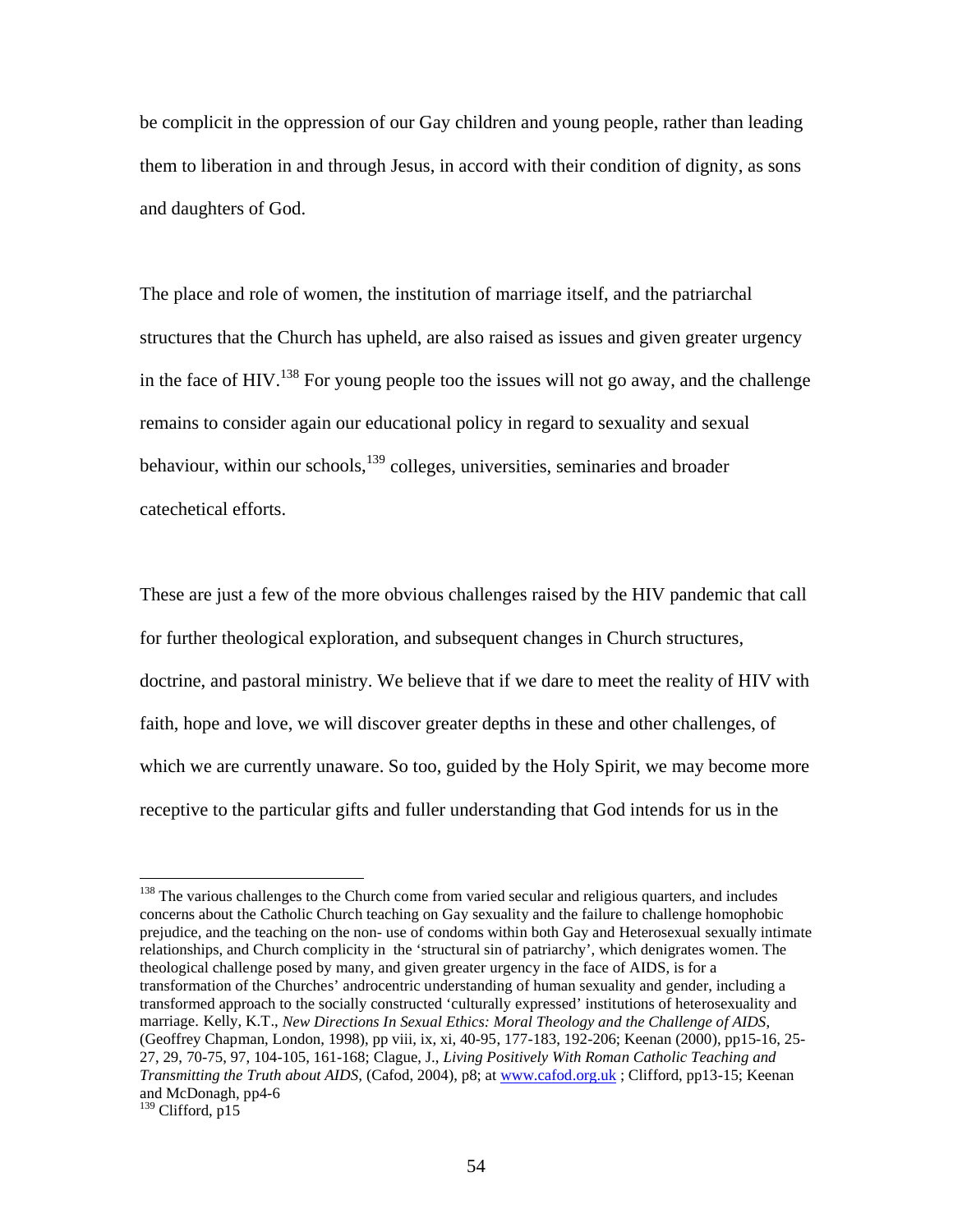midst of HIV that we cannot yet know, and in regard to which we are currently both deaf and blind.

As Church we have responded to the injustice of HIV in the developing world, which is of course, extremely necessary. There is much more to be done, and much more to be understood. As for HIV/AIDS among us, we have argued that we show every sign of stubbornly, even desperately, ignoring the 'elephant(s) in the room'.

Gutierrez reminds us that we meet our Lord in our encounters with each other,  $140$ *"..especially, in the encounter with those whose human features have been disfigured by oppression…the marginal groups...".141* Perhaps, the most significant challenge for the Church is to meet our Lord, through community with those living with HIV on the margins, and become open to accept from Him, through them, a certain liberation for ourselves too.

As Kevin Kelly writes, this is a *kairos*-moment in history.<sup>142</sup> With him we ask, will our experience turn out to be a conversion experience for us as Church? Might it be a gift of *metanoia* – a call to change heart and mind. With him, we think that HIV presents the world with a *"redemptive moment".<sup>143</sup>* As a Church called to cooperate with God, our necessary response now, is to see, welcome, and embrace those living with HIV in our midst. It is time to journey humbly with those living with HIV amongst us. By so doing,

<sup>&</sup>lt;sup>140</sup> Gutierrez, pp182-3<br><sup>141</sup> Gutierrez, p192<br><sup>142</sup> Kelly, p140<br><sup>143</sup> Kelly, pp207-213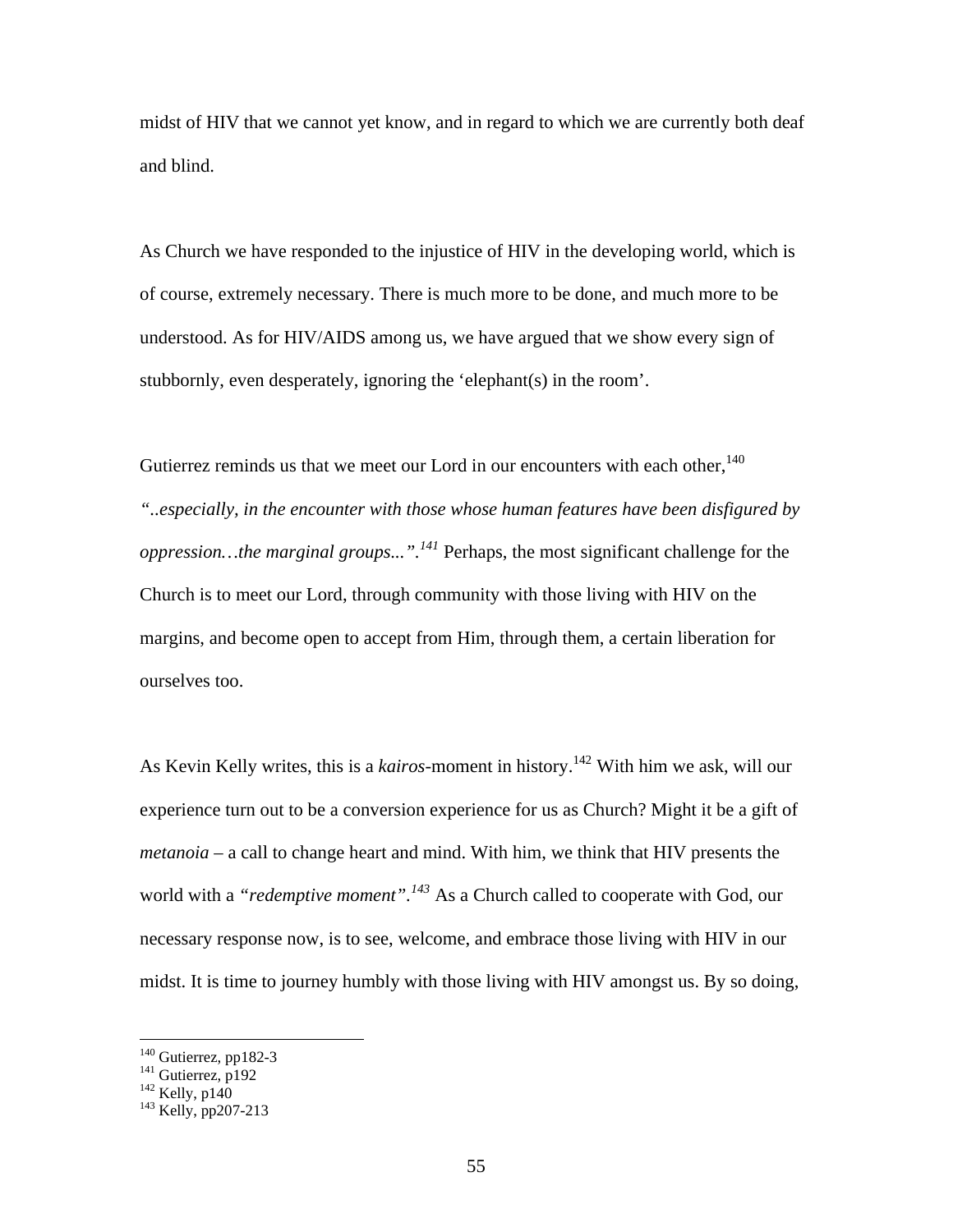and by the grace of God, we may be more open to what God has to say to us, intimately and personally, institutionally, and pastorally, in our time.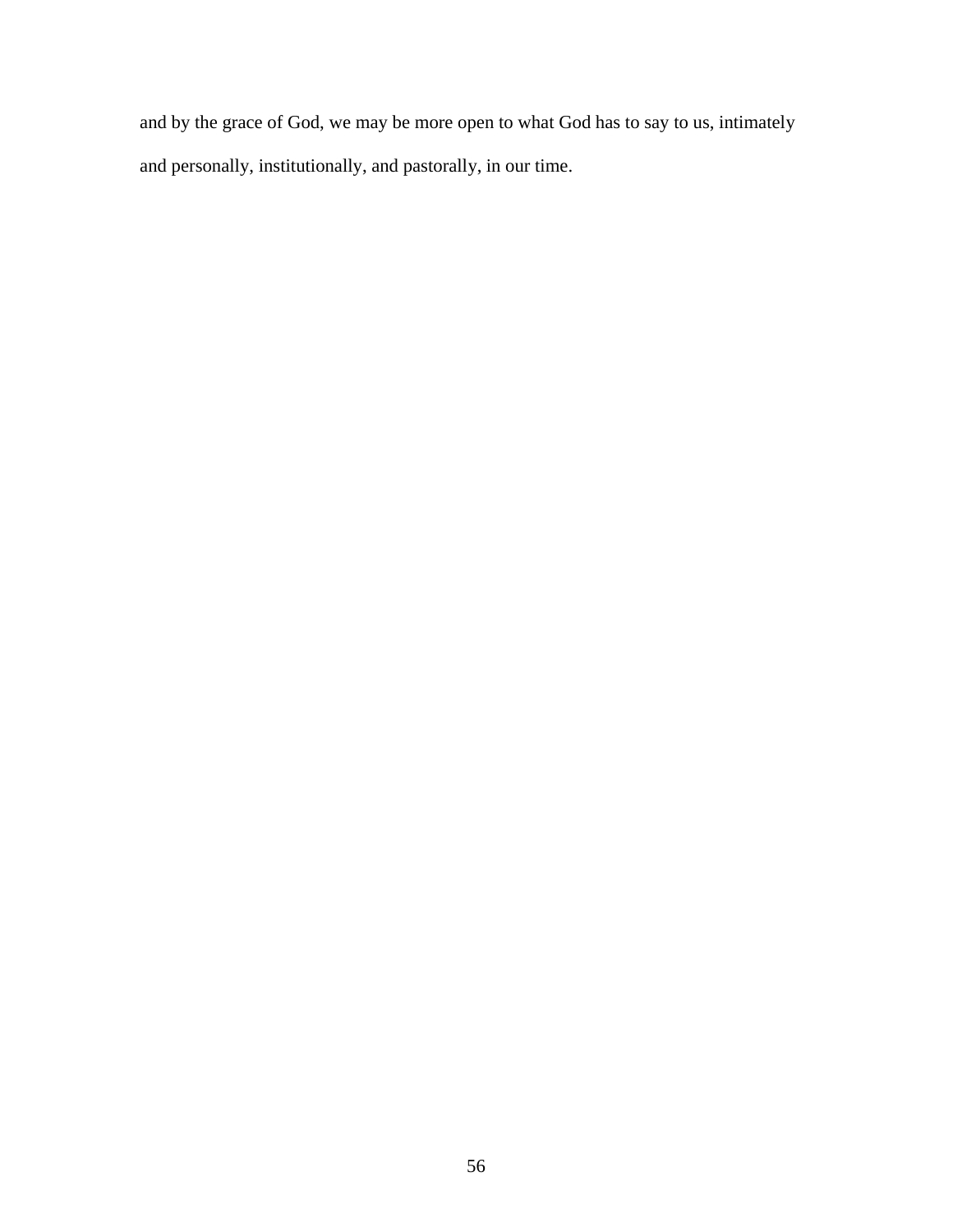### **Bibliography**

### **Articles**

Bates, S., *Catholic Agency Faces Cash Boycott: Campaign Against Cafod's 'Sinful' Condom Policy* (The Guardian, 5 February 2005)

Bell, K., *There's more to me than just an illness,* (The Tablet, 20 June 2009)

Bradley, C.C., Sharan, M.B., and Reeves, P.M., *Faith Development in HIV Positive People* (Journal of Religion and Health, Vol.38, no.3, Fall 1999)

Cahill, L.S., *AIDS, Justice, and The Common Good*, pp 282-286 in Keenan

Carter, M., *HIV and Stigma, 2nd Edition*, (NAM, London, 2008) at www.aidsmap.com

Clague, J., *Living Positively with Roman Catholic Teaching and Transmitting The Truth about AIDS,* (Cafod, 2004) at www.cafod.org.uk

Cote, T.R., and others, *Risk of Suicide Among Persons with AIDS*, in Overberg

Cotton, S., and others, *Spirituality and Religion in People with HIV/AIDS* (Journal of General Internal Medicine, 2006: 21, pp s5-s13)

Flannelly, L.T., and Inouye, J., *Relationships of Religion, Health Status, and Socioeconomic Status to the Quality of Life of Individuals who are HIV Positive,* (Issues in Mental Health Nursing, 22:253-272, 2001)

Keenan, J.F., *AIDS and a Casuistry of Accommodation*, in Gill

Keenan, J., and McDonagh, E., *Instability, Structural Violence and Vulnerability: A Christian Response to the HIV Pandemic,* (Progressio, London, 2009)

Jantzen, G., *AIDS, Shame and Suffering*, pp22-31 in Woodward

Kopelman, L.M., *If HIV/AIDS is Punishment, Who is Bad?* (Journal of Medicine and Philosophy, 2002, Vol. 27, no.2, pp231-143)

La Franiere, S., *After Reconciliation, Steering South Africa to a Reckoning* (The New York Times, April  $27<sup>th</sup> 2004$ )

Lartey, E., *Practical Theology as a Theological Form* in Woodward and Pattison

Mann, W.E., *Augustine on Evil and Original Sin* in Stump and Kretzmann

McAllister, S., *A Pastoral Heart,* (The Tablet, 13 June, 2009)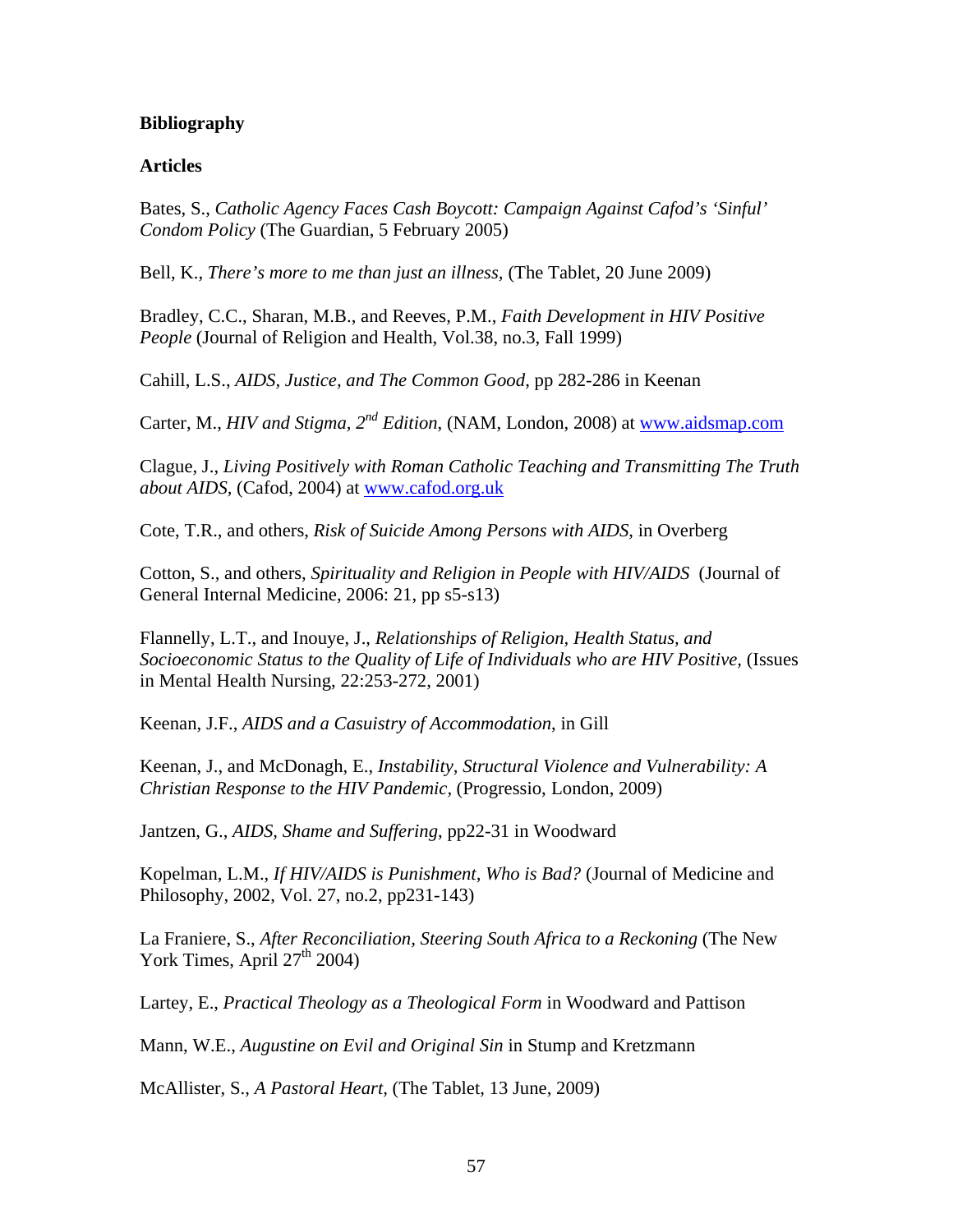Mowat, H., *The Potential for Efficacy of Hospital Chaplaincy and Spiritual Care Provision in the NHS (UK): A Scoping Review of Recent Research* (Mowat research Limited, Aberdeen, 2004)

Murphy, T.F., *No Time for an AIDS Backlash*, in Overberg

Norr, K.F., and others, *AIDS Prevention for Women: A Community Based Approach,* in **Overberg** 

Mitchem, S.Y., *Finding Questions and Answers in Womanist Theology and Ethics*, in Radford Ruether

Rogers, C., *A Theory of Therapy, Personality, and Interpersonal Relationships, As Developed in the Client-Centred Framework*, in Kirschenbaum and Henderson

Rogers, C., *Can I be a Facilitative Person in a Group?,* in Kirschenbaum and Henderson

Rogers, C., *The Interpersonal Relationship in the Facilitation of Learning,* in Kirschenbaum, and Henderson

Saiving, V., *The Human Situation: A Feminine View*, in Christ and Plaskow

Smith, A., *Where Cafod Stands* (The Tablet, 25 September 2004)

Vitillo, R.J., *The Human and Pastoral Challenges of HIV and AIDS*, in Gill

Vitillo, R.J., *Faith-based Responses to the Global HIV Pandemic: Exceptional Engagement in a Major Public Health Emergency,* (Journal of Medicine and the Person, 2009, 7:77-84)

Wiley, C.Y., *AIDS is not a Punishment: Overcoming Guilt and Shame,* (December, 2003), at www.thebody.com

Williamson, I. R., *Internalized Homophobia and Health Issues Affecting Lesbians and Gay Men*, (Health Education Research, pp97-107, Vol. 15 no. 1, 2000)

*The Meaning and Practice of Spiritual Care*, (Multiple Contributing Professional Associations) at, www.professionalchaplains.org/uploadedFiles/pdf/APC-white-papertext-only.pdf

### **Books**

Alison, J. *The Joy of Being Wrong: Original Sin Through Easter Eyes,* (Crossroad Publishing, NY, 1998)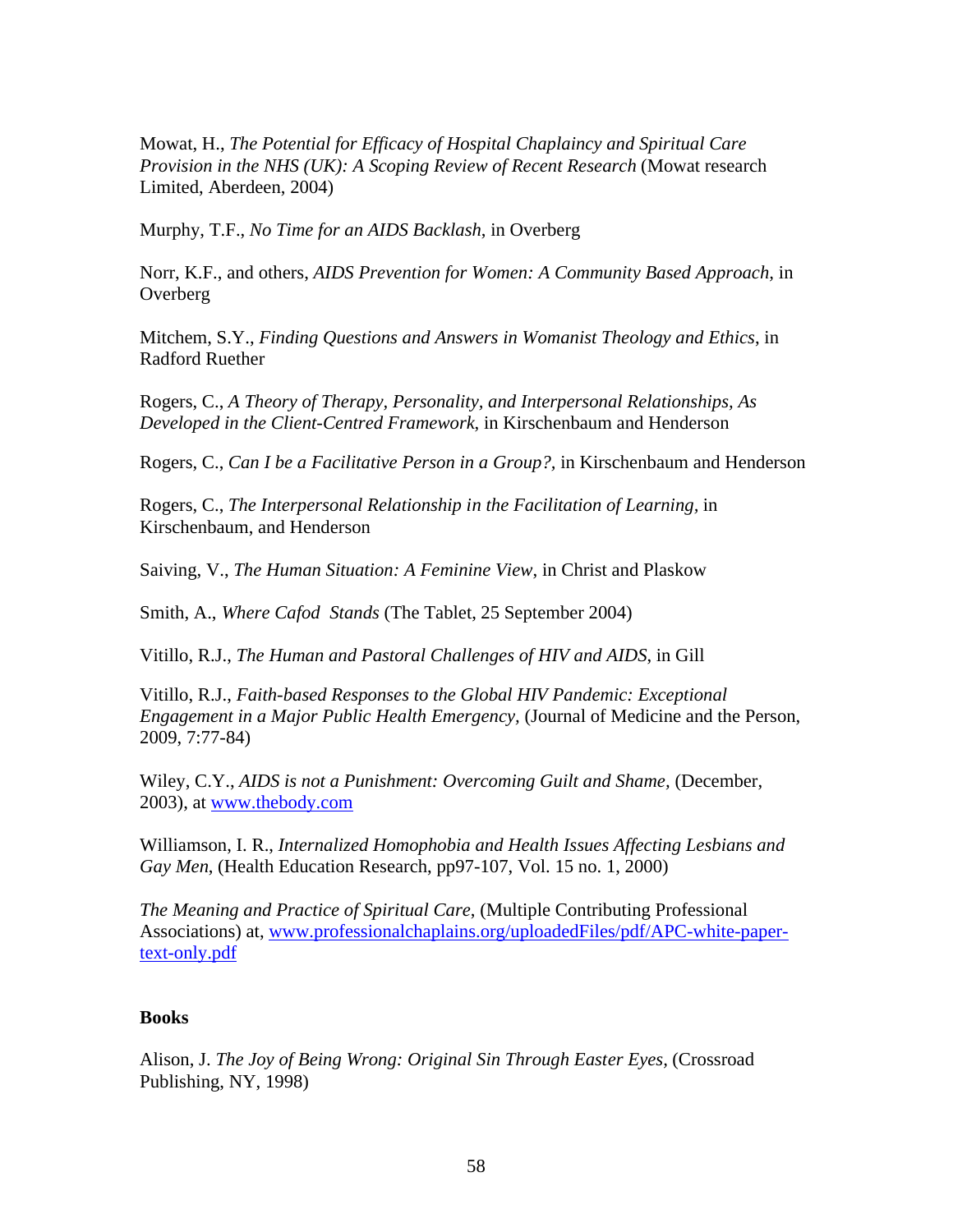Allen, P.L., *The Wages of Sin; Sex and Disease, Past and Present* (University of Chicago Press, London, 2000)

Augustine, St., *The City of God***,** (Doubleday, London, 1958)

Barnett, T. and Whiteside, A., *AIDS in The Twenty First Century: Disease and Globalisation, Second Edition* (Palgrave Macmillan, NY, 2006)

Bartlett, J.G., and Finkbeiner, A.K., *The Guide to Living with HIV Infection: fifth edition,* (The Johns Hopkins University Press, Maryland, 2001)

Boff, L., and Boff, C., *Introducing Liberation Theology,* (Orbis Books, NY, 2007)

Cairns, G., (ed.), *HIV Reference Manual* (NAM, London, 2007)

Christ, C.P., and Plaskow, J., *Womanspirit Rising: A Feminist Reader in Religion,* (Harper & Row, SF, 1979)

Clifford, P., *Theology and the HIV/AIDS Epidemic* (Christian Aid, London, 2004)

Cone, J.H*., A Black Theology Of Liberation: Twentieth Anniversary Edition,* (Orbis Books, NY, 1997)

Cooper, T.D., *Sin, Pride and Self Acceptance: The Problem of Identity in Theology and Psychology,* (Intervarsity Press, Illinois, 2003)

Cooper, T.D., and Epperson, C.K., *Evil: Satan, Sin, and Psychology,* (Paulist Press, NY, 2008)

Deacon, H., *Understanding HIV/AIDS Stigma: A Theoretical and Methodological Analysis* (HSRC Press, Cape Town, 2005)

Flannery, A., (ed.), *Vatican Council II, The Basic Sixteen Documents,* (Dominican Publications, Dublin, 1996), (Vat II)

Fowler, J.W., *Stages of Faith: The Psychology of Human Development and the Quest for Meaning*, (Harper Collins, NY, 1995)

Freire, P*. Pedagogy of the Oppressed,* (Penguin, London, 1996)

Gill, R., (ed), *Reflecting Theologically on AIDS: A Global Challenge*, (SCM Press, London, 2007)

Goffman, E., *Stigma: Notes on The Management of Spoiled Identity* (Simon & Schuster, NY, 1986)

Gorringe, T.J., *The Education of Desire*, (SCM Press, London, 2001)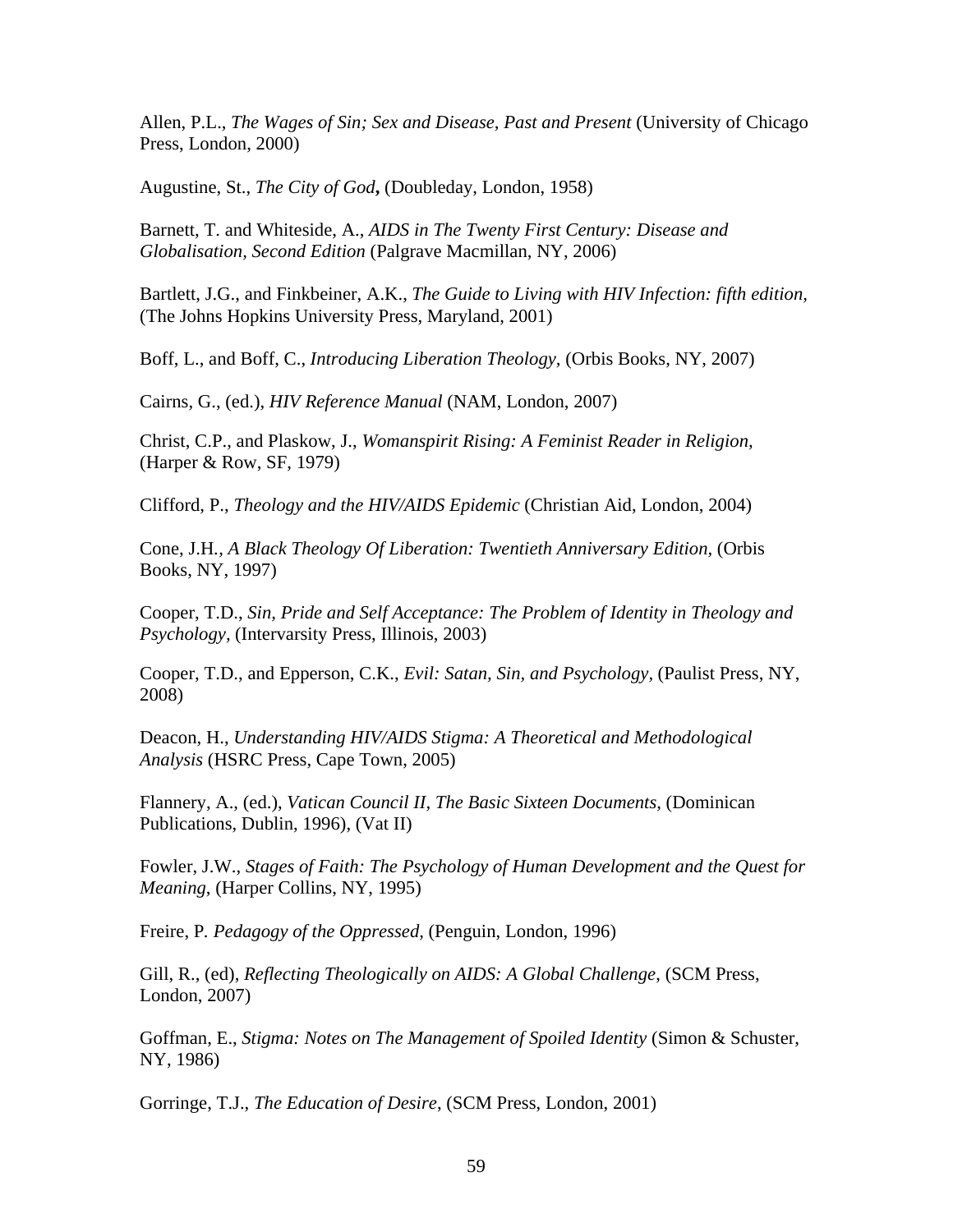Grodeck, B., *HIV: An Essential Guide for The Newly Diagnosed, Second Edition* (Marlowe and Co., NY, 2007)

Gutierrez, G., *A Theology of Liberation,* (SCM Press, London, 2001)

Harrington, D., *Why do we Suffer? A Scriptural Approach to the Human Condition* (Sheed and Ward, Plymouth, 2000)

Helminiak, D., *What the Bible Really Says About Homosexuality: Millennium Edition,* (Alamo Press, New Mexico, 2005)

Irenaeus, *Against Heresies*, in Roberts, A., and Donaldson, J., (eds.), *The Apostolic Fathers with Justin Martyr and Irenaeus,* (Hendrickson Publishers, Massachusetts, 1999)

Jantzen, G., *Julian of Norwich*, (SPCK, London, 2000)

Julian of Norwich, *Revelations of Divine Love* (Penguin Books, London, 1998)

Keenan, J.F., (ed)., *Catholic Ethicists On HIV/AIDS Prevention* (Continuum, London, 2000)

Keenan, J. F., *The Works Of Mercy: The Heart of Catholicism*, (Rowman and Littlefield, Oxford, 2005),

Kelly, K.T., *New Directions In Sexual Ethics: Moral Theology and the Challenge of AIDS* (Geoffrey Chapman, London, 1998)

Kirschenbaum, H., and Henderson, V.L., (eds)., *The Carl Rogers Reader,* (Houghton Mifflin Company, NY, 1989)

Lane, D., *The Experience of God*, (Veritas, Dublin, 2003)

Llewellyn, R., *With Pity Not With Blame: The Spirituality of Julian of Norwich and The Cloud of Unknowing for Today,* (DLT, London, 2003)

McBrien, R.P., *Catholicism: New Edition,* (Harper Collins, NY, 1994)

Metz, J.B., *Poverty of Spirit*, (Paulist Press, NY, 1998)

Moore, S., *Jesus The Liberator of Desire,* (Crossroad, NY, 1989)

Moore, S., *The Contagion of Jesus*, (DLT, London, 2008)

Nicolson, R., *God in AIDS?* (SCM Press, London, 1996)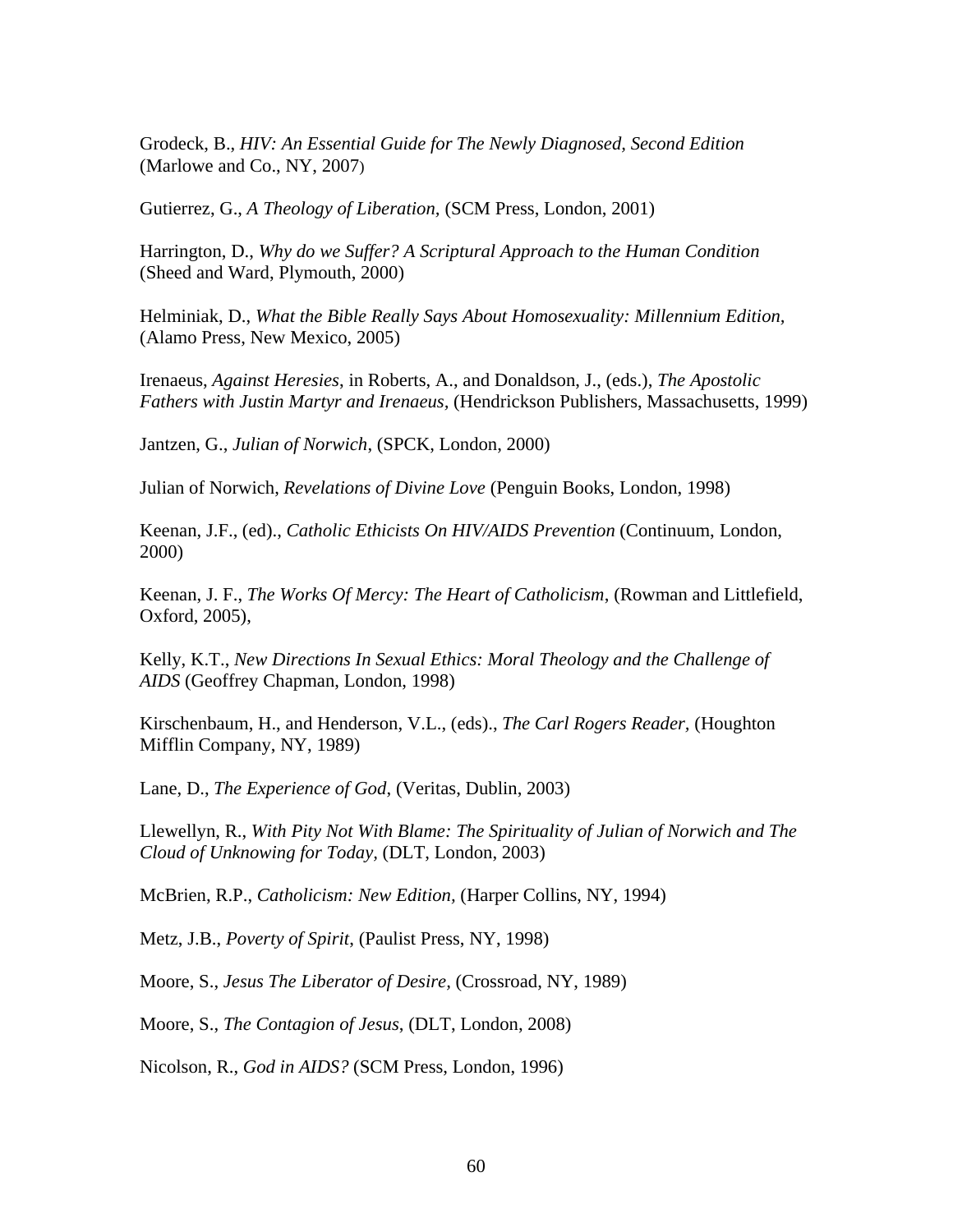Nouwen, H.J.M., *Can You Drink the Cup? Tenth Anniversary Edition*, (Ave Maria Press, Indiana, 2006)

O'Murchu, D., *The Transformation of Desire,* (DLT, London, 2007)

Overberg, K.R., (ed.), *AIDS, Ethics and Religion: Embracing a World of Suffering* (Orbis Maryknoll, NY, 1994)

Pendergast, M., (ed.), *Positive Reflections: Some Pastoral and Theological Resources* (Catholic AIDS Link, London, 1995)

Pohl, C.D., *Making Room: Recovering Hospitality as a Christian Tradition*, (Eerdmans Publishing, Grand Rapids, 1999)

Pusey, E.B., (trans.), *The Confessions of St. Augustine*, (Quality Paperback Bookclub, NY, 1991)

Radford Ruether, R., (ed), *Feminist Theologies: Legacy and Prospect*, (Fortress Press, Minneapolis, 2007)

Root, A., *Revisiting Relational Youth Ministry: From a Strategy of Influence to a Theology of Incarnation,* (Inter Varsity Press, IL, 2007)

Sheldrake, P., *Befriending Our Desires,* (DLT, London, 2001)

Shorter, A., *Revelation and its Interpretation*, (Geoffrey Chapman, London, 1983)

Sigma Research, *Outsider Status: Stigma and Discrimination Experienced by Gay Men and African People Living with HIV* (Sigma Research, London, 2004)

Stump, E., and Kretzmann, N., (eds.), *The Cambridge Companion to Augustine* (Cambridge university Press, 2002)

Smith, A. and McDonagh, E., *The Reality of HIV/AIDS,* (Trocaire, Veritas, Cafod, 2003)

Sobrino, J., *The Eye Of The Needle: No Salvation Outside The Poor: A Utopian-Prophetic Essay*, (DLT, London, 2008)

Sutherland, A., *A Christian Theology of Hospitality*, (Abingdon Press, Nashville, 2006)

Thiel, J.E., *God, Evil, and Innocent Suffering; A Theological Reflection* (Crossroad Publishing, NY, 2002)

Woodward, J., (ed.), *Embracing the Chaos: Theological Responses to AIDS,* (SPCK, London, 1990)